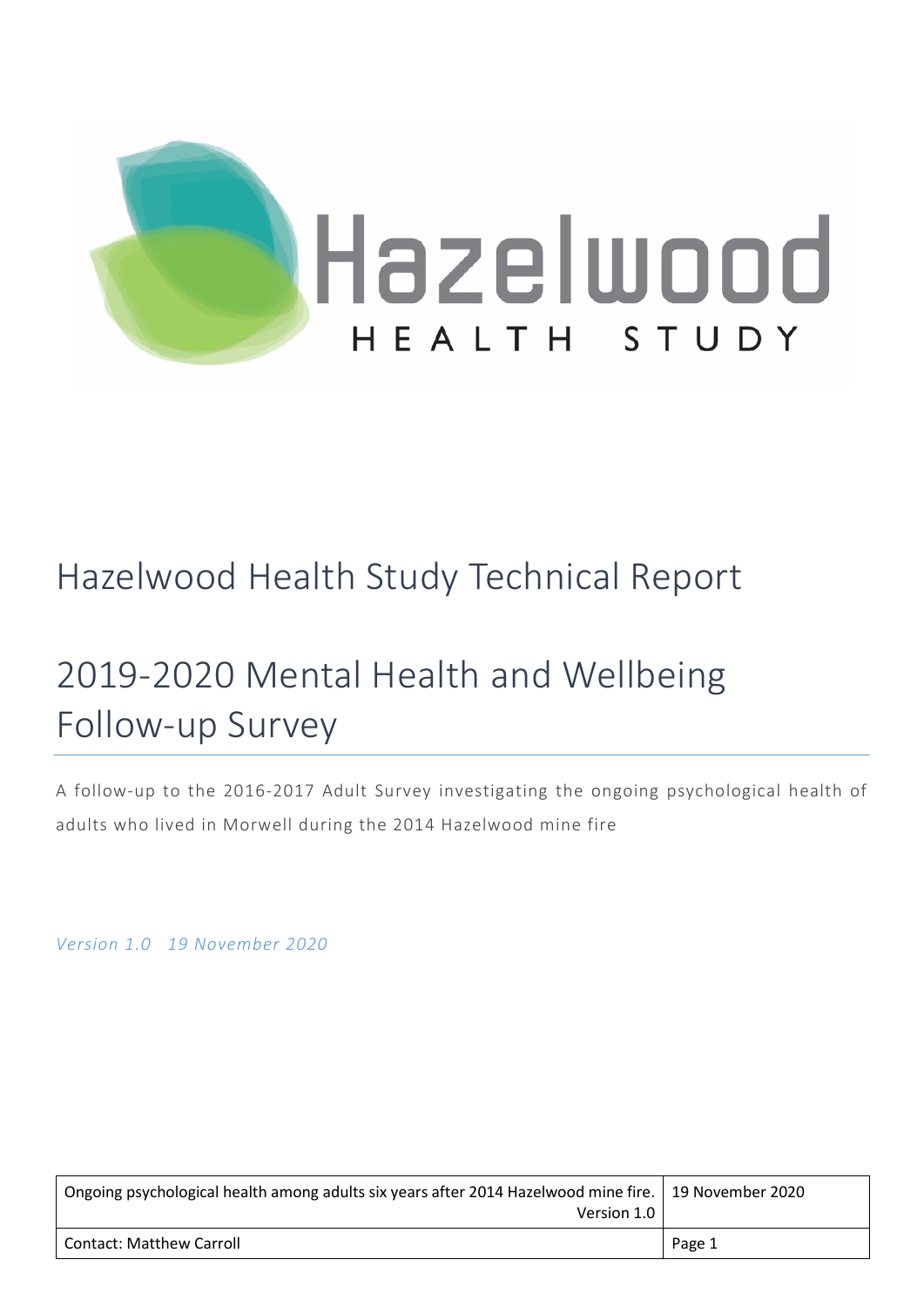## Authors

Dr Matthew Carroll Mr Tim Campbell Dr Caroline Gao Ms Catherine Smith Prof Darryl Maybery Dr Emily Berger Mr David Brown Ms Shantelle Allgood Dr Jillian Ikin Prof Rory Wolfe Prof Judi Walker Dr Susan Yell Prof Malcolm Sim Prof Michael J. Abramson

## Acknowledgements

The Hazelwood Health Study is a large program of work that comprises several research streams in addition to this stream. Those research streams are run by a multidisciplinary group of academic and administrative staff from several Institutions including Monash University, the University of Tasmania, and Federation University. All staff are thanked for their contribution to this collaborative work.

This research was funded by the Victorian Department of Health and Human Services. However, the report presents the views of the authors and does not represent the views of the Department.

This report presents a preliminary analysis which has not been submitted to independent peer review. Subsequent scientific manuscripts which undergo independent peer review may vary in their findings or interpretation.

| Ongoing psychological health among adults six years after 2014 Hazelwood mine fire. 19 November 2020 |        |
|------------------------------------------------------------------------------------------------------|--------|
| Version 1.0                                                                                          |        |
| <b>Contact: Matthew Carroll</b>                                                                      | Page 2 |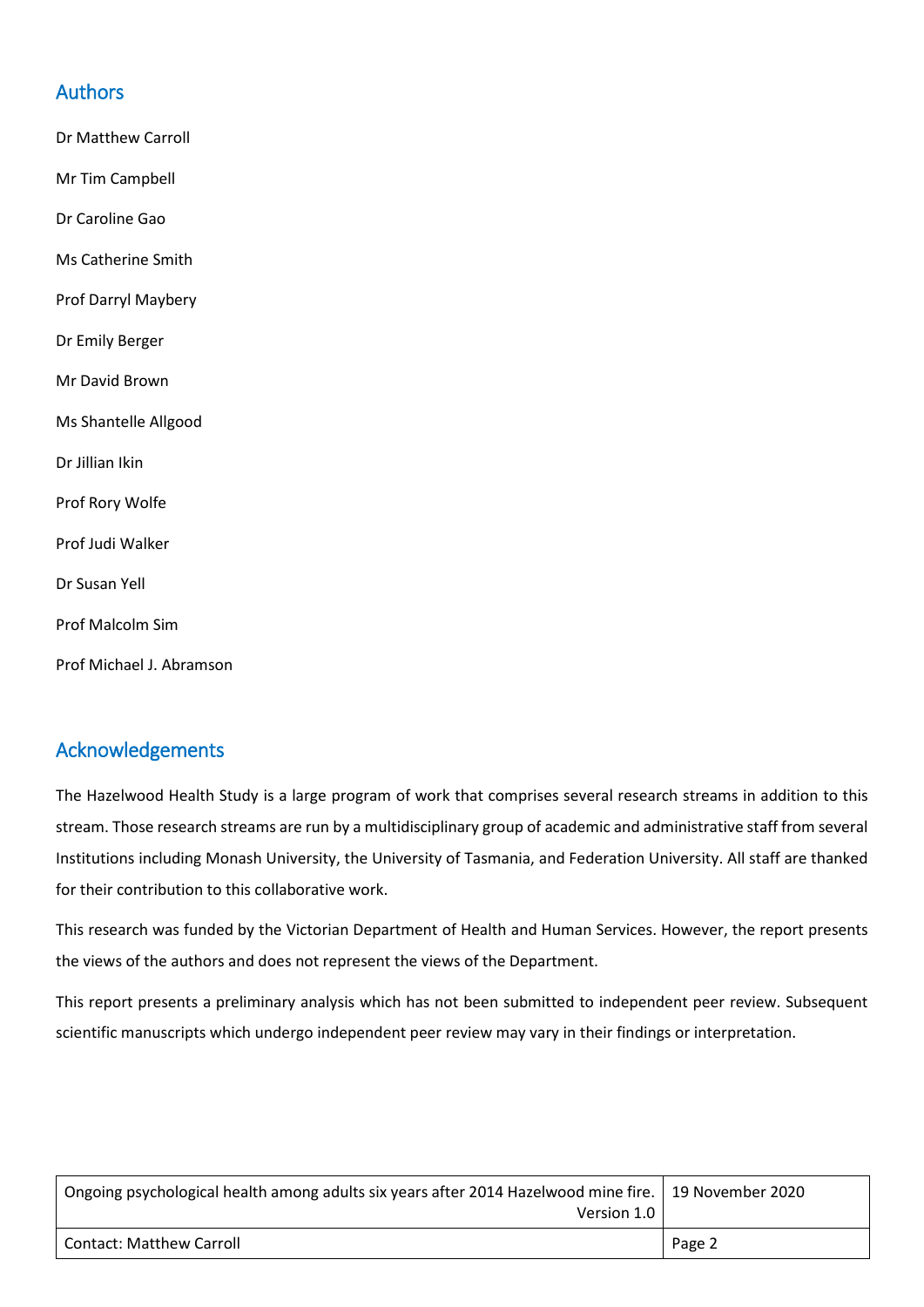# **Table of Contents**

| $\mathbf{1}$   | $\label{lem:1} \mbox{Introduction} \,\, \ldots \,\, \ldots \,\, \ldots \,\, \ldots \,\, \ldots \,\, \ldots \,\, \ldots \,\, \ldots \,\, \ldots \,\, \ldots \,\, \ldots \,\, \ldots \,\, \ldots \,\, \ldots \,\, \ldots \,\, \ldots \,\, \ldots \,\, \ldots \,\, \ldots \,\, \ldots \,\, \ldots \,\, \ldots \,\, \ldots \,\, \ldots \,\, \ldots \,\, \ldots \,\, \ldots \,\, \ldots \,\, \ldots \,\, \ldots \,\, \ldots \,\, \ldots \,\, \ldots \,\, \ldots \,\,$ |  |                                                                                                    |                  |
|----------------|------------------------------------------------------------------------------------------------------------------------------------------------------------------------------------------------------------------------------------------------------------------------------------------------------------------------------------------------------------------------------------------------------------------------------------------------------------------|--|----------------------------------------------------------------------------------------------------|------------------|
| $\overline{2}$ |                                                                                                                                                                                                                                                                                                                                                                                                                                                                  |  |                                                                                                    |                  |
| 3              |                                                                                                                                                                                                                                                                                                                                                                                                                                                                  |  |                                                                                                    |                  |
| 4              |                                                                                                                                                                                                                                                                                                                                                                                                                                                                  |  |                                                                                                    |                  |
| 5              |                                                                                                                                                                                                                                                                                                                                                                                                                                                                  |  |                                                                                                    |                  |
|                | 5.1                                                                                                                                                                                                                                                                                                                                                                                                                                                              |  |                                                                                                    |                  |
|                | 5.2                                                                                                                                                                                                                                                                                                                                                                                                                                                              |  |                                                                                                    |                  |
|                | 5.3                                                                                                                                                                                                                                                                                                                                                                                                                                                              |  |                                                                                                    |                  |
|                | 5.4                                                                                                                                                                                                                                                                                                                                                                                                                                                              |  |                                                                                                    |                  |
|                | 5.5                                                                                                                                                                                                                                                                                                                                                                                                                                                              |  |                                                                                                    |                  |
|                | 5.6                                                                                                                                                                                                                                                                                                                                                                                                                                                              |  |                                                                                                    |                  |
|                | 5.7                                                                                                                                                                                                                                                                                                                                                                                                                                                              |  |                                                                                                    |                  |
|                | 5.8                                                                                                                                                                                                                                                                                                                                                                                                                                                              |  |                                                                                                    |                  |
|                | 5.9                                                                                                                                                                                                                                                                                                                                                                                                                                                              |  |                                                                                                    |                  |
|                |                                                                                                                                                                                                                                                                                                                                                                                                                                                                  |  |                                                                                                    |                  |
|                | 5.10                                                                                                                                                                                                                                                                                                                                                                                                                                                             |  |                                                                                                    |                  |
|                |                                                                                                                                                                                                                                                                                                                                                                                                                                                                  |  |                                                                                                    |                  |
|                | 5.10.2                                                                                                                                                                                                                                                                                                                                                                                                                                                           |  |                                                                                                    |                  |
|                | 5.10.3                                                                                                                                                                                                                                                                                                                                                                                                                                                           |  |                                                                                                    |                  |
|                | 5.10.4                                                                                                                                                                                                                                                                                                                                                                                                                                                           |  |                                                                                                    |                  |
|                | 5.10.5                                                                                                                                                                                                                                                                                                                                                                                                                                                           |  |                                                                                                    |                  |
| 6              |                                                                                                                                                                                                                                                                                                                                                                                                                                                                  |  |                                                                                                    |                  |
|                | 6.1                                                                                                                                                                                                                                                                                                                                                                                                                                                              |  |                                                                                                    |                  |
|                | 6.2                                                                                                                                                                                                                                                                                                                                                                                                                                                              |  |                                                                                                    |                  |
|                | 6.2.1                                                                                                                                                                                                                                                                                                                                                                                                                                                            |  |                                                                                                    |                  |
|                |                                                                                                                                                                                                                                                                                                                                                                                                                                                                  |  | Ongoing psychological health among adults six years after 2014 Hazelwood mine fire.<br>Version 1.0 | 19 November 2020 |

Page 3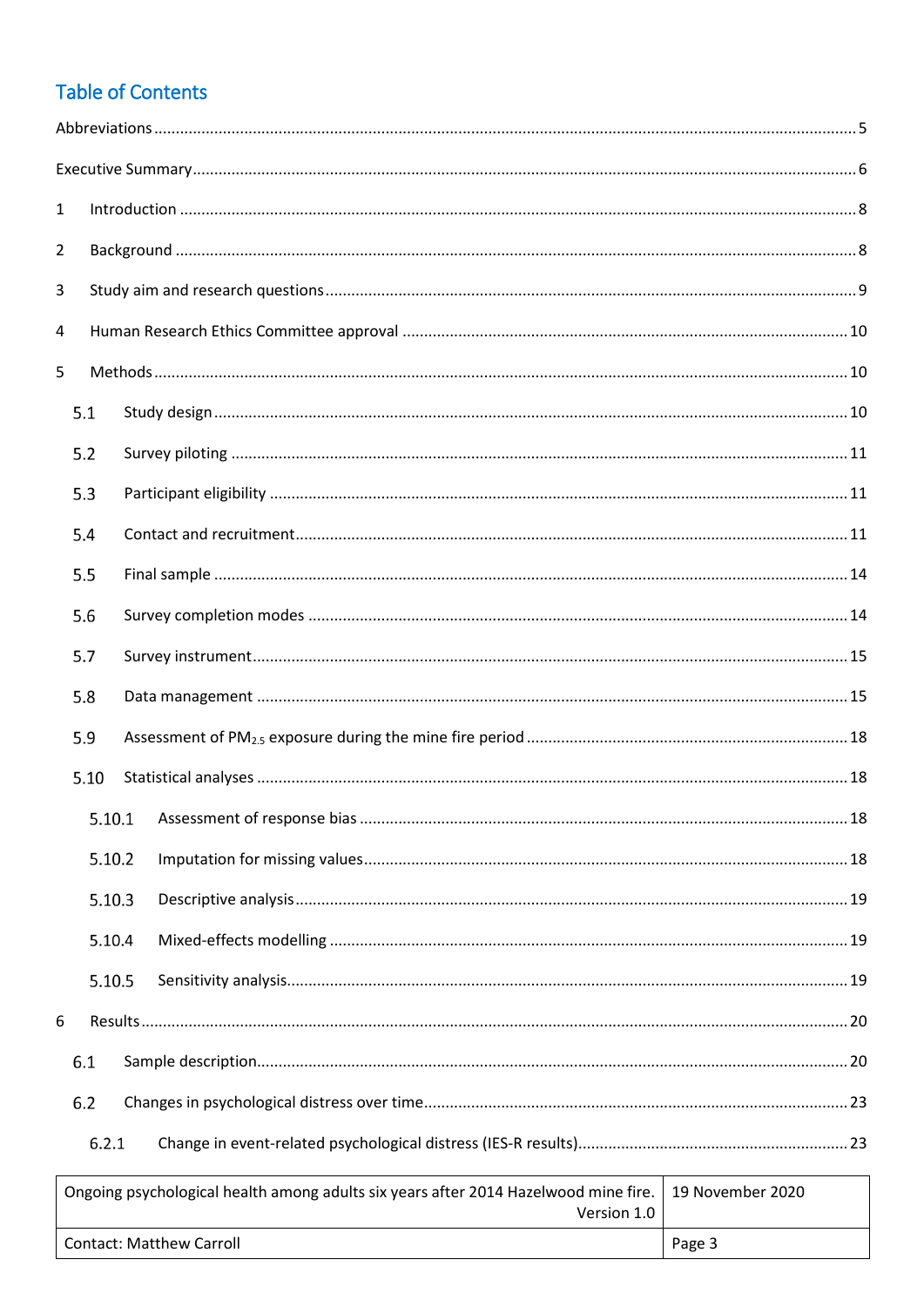|    | 7.1 |  |  |
|----|-----|--|--|
|    |     |  |  |
|    |     |  |  |
|    |     |  |  |
| 10 |     |  |  |
|    |     |  |  |

# List of Tables

| Table 1. Mental Health and Wellbeing Follow-up Survey participation grouped by PM <sub>2.5</sub> exposure and age14 |  |
|---------------------------------------------------------------------------------------------------------------------|--|
|                                                                                                                     |  |
|                                                                                                                     |  |
|                                                                                                                     |  |
|                                                                                                                     |  |
|                                                                                                                     |  |
|                                                                                                                     |  |
|                                                                                                                     |  |

# List of Figures

| Figure 3. Illustration of the estimated age-dependence of the association between mine-fire PM <sub>2.5</sub> exposure and |  |
|----------------------------------------------------------------------------------------------------------------------------|--|
|                                                                                                                            |  |

| Ongoing psychological health among adults six years after 2014 Hazelwood mine fire. 19 November 2020<br>Version 1.0 |        |
|---------------------------------------------------------------------------------------------------------------------|--------|
| <b>Contact: Matthew Carroll</b>                                                                                     | Page 4 |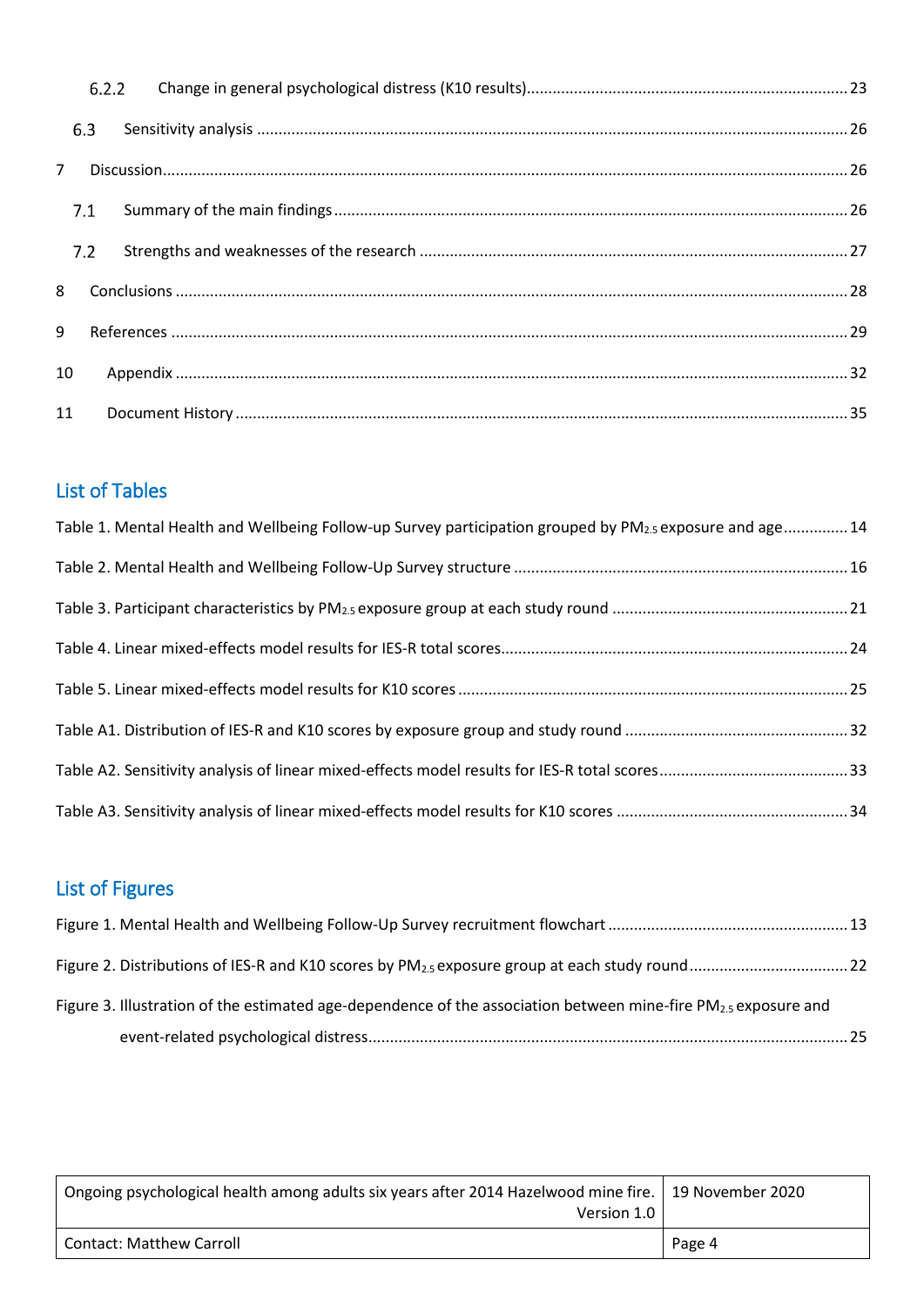# <span id="page-4-0"></span>Abbreviations

| <b>ANOVA</b>      | Analysis of variance                                                                                        |
|-------------------|-------------------------------------------------------------------------------------------------------------|
| CATI              | Computer-assisted telephone interview                                                                       |
| CAWI              | Computer-assisted web interview                                                                             |
| <b>COPD</b>       | Chronic obstructive pulmonary disease                                                                       |
| <b>CSIRO</b>      | Commonwealth Scientific and Industrial Research Organisation                                                |
| <b>DHHS</b>       | Department of Health and Human Services                                                                     |
| <b>HHS</b>        | Hazelwood Health Study                                                                                      |
| IES-R             | Impact of Event Scale - Revised                                                                             |
| <b>IQR</b>        | Inter-quartile range                                                                                        |
| <b>IRSAD</b>      | Index of Relative Socio-economic Advantage and Disadvantage                                                 |
| K10               | Kessler 10-item psychological distress scale                                                                |
| LGA               | <b>Local Government Area</b>                                                                                |
| <b>MICE</b>       | Multiple Imputation by Chained Equations                                                                    |
| <b>MUHREC</b>     | Monash University Research Ethics Committee                                                                 |
| PM <sub>2.5</sub> | Particulate matter with an aerodynamic diameter of 2.5 micrometres (thousandths of a millimetre) or<br>less |
| <b>PTSD</b>       | Posttraumatic Stress Disorder                                                                               |
| REDCap            | Research Electronic Data Capture                                                                            |
| 95% CI            | 95% Confidence Interval                                                                                     |

| Ongoing psychological health among adults six years after 2014 Hazelwood mine fire. 19 November 2020<br>Version 1.0 |        |
|---------------------------------------------------------------------------------------------------------------------|--------|
| <b>Contact: Matthew Carroll</b>                                                                                     | Page 5 |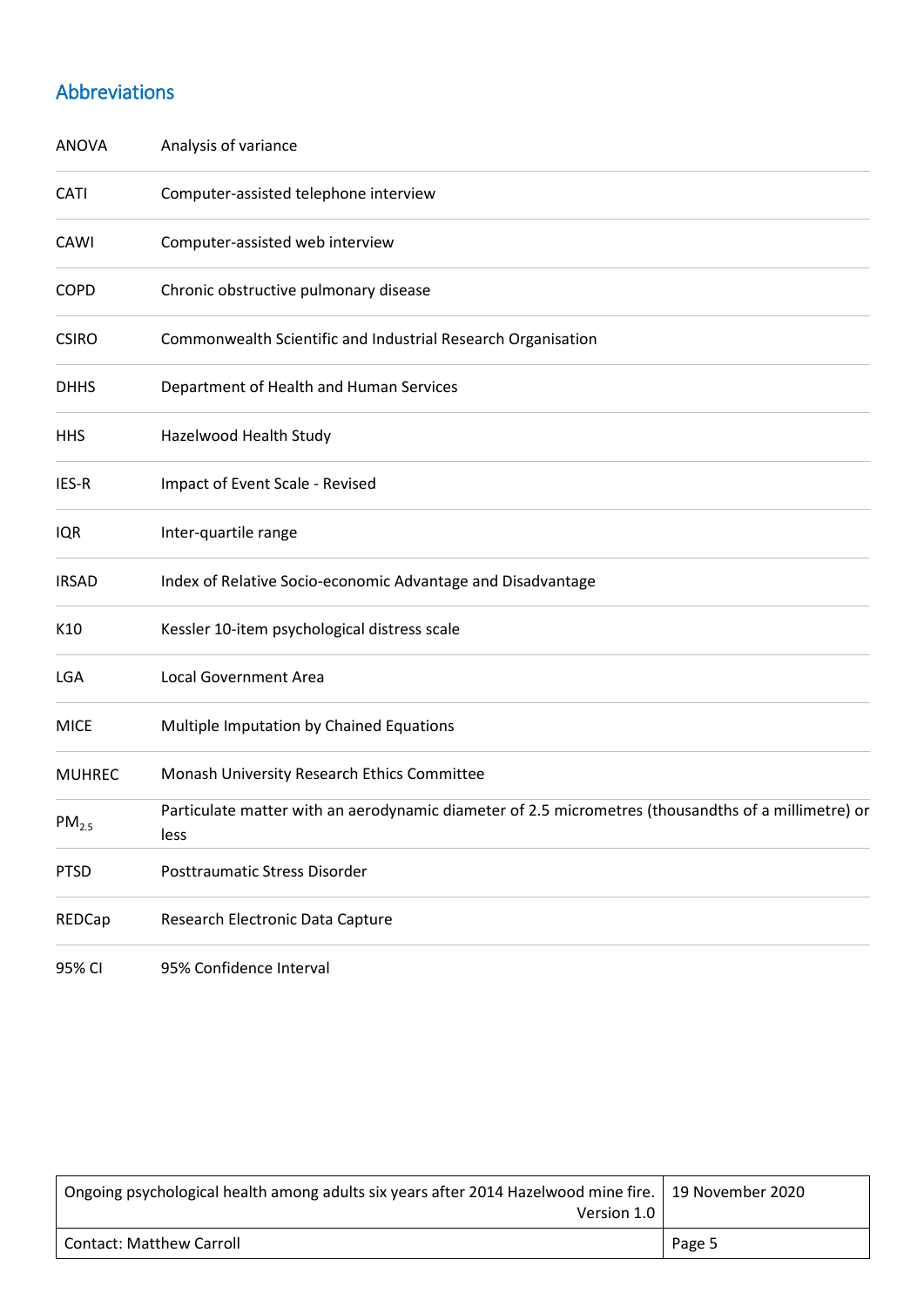### <span id="page-5-0"></span>Executive Summary

The 2016-2017 Hazelwood Health Study Adult Survey collected information on the health and wellbeing of residents, including mental health, 2.5 years after the 2014 Hazelwood mine fire. One of the primary research questions of the Hazelwood Health Study was to monitor levels of psychological distress within the Morwell community over time. To do this, Morwell residents who participated in the 2016-2017 Adult Survey (round 1 survey) were invited to again participate in the 2019-2020 Mental Health and Wellbeing Follow-up Survey (round 2 survey).

The round 2 survey repeated key measures: (1) current psychological distress specifically associated with the Hazelwood mine fire (IES-R), and (2) current generalised psychological distress (K10). This report focuses on whether psychological distress levels have changed over the intervening three years between survey rounds, whether changes in psychological distress are related to exposure to the 2014 mine fire, and whether the more acute levels of psychological distress observed in the round 1 survey among younger people continue to be evident.

The data collection period for the round 2 survey was from December 2019 to early March 2020. This coincided with the catastrophic bushfire events that impacted south-eastern Australia, which caused significant fire activity elsewhere in Gippsland and periods of widespread smoke haze across the Latrobe Valley. Accordingly, the timing of the round 2 survey also provided the opportunity to consider how longer-term psychological impacts of exposure to an earlier smoke event may present within the context of a subsequent smoke event.

A weighted random sample of Morwell respondents to the round 1 survey were invited to participate in the round 2 survey. In total, 713 people participated in the round 2 survey. The majority of these participants completed the survey online (82.5%), or over the phone (15.8%), with a smaller proportion providing a written response (1.7%).

The current analysis makes use of modelled individual-level exposure to mine fire-related fine particles less than 2.5 thousandths of a mm in diameter (PM<sub>2.5</sub>) completed as part of round 1 analyses. In addition, round 1 survey data were utilised in the analysis to control for key confounders (age, gender, education level, employment, prior physical and mental health). Weighting was applied to account for response bias and missing data compensated for using multiple imputation. Linear mixed-effects regression modelling was implemented to evaluate changes over time in both eventrelated and general psychological distress, including the association of these changes with levels of  $PM_{2.5}$  exposure during the Hazelwood mine fire.

The main finding of the analysis was that, some six years after the 2014 Hazelwood mine fire, there was a continuing relationship between participants' level of exposure to PM<sub>2.5</sub> during the Hazelwood event and the level of eventrelated psychological distress that they attributed to that event. For each 10  $\mu$ g/m<sup>3</sup> increase in mean daily PM<sub>2.5</sub> exposure during the 2014 mine fire, there was a 1.1-point increase in IES-R score (at the mean age of the cohort). Furthermore, compared with levels observed in the round 1 survey, event-related psychological distress had increased at the time of the round 2 survey. Higher Hazelwood-related distress was also associated with several key risk factors,

| Ongoing psychological health among adults six years after 2014 Hazelwood mine fire.   19 November 2020 |        |
|--------------------------------------------------------------------------------------------------------|--------|
| Version 1.0                                                                                            |        |
| Contact: Matthew Carroll                                                                               | Page 6 |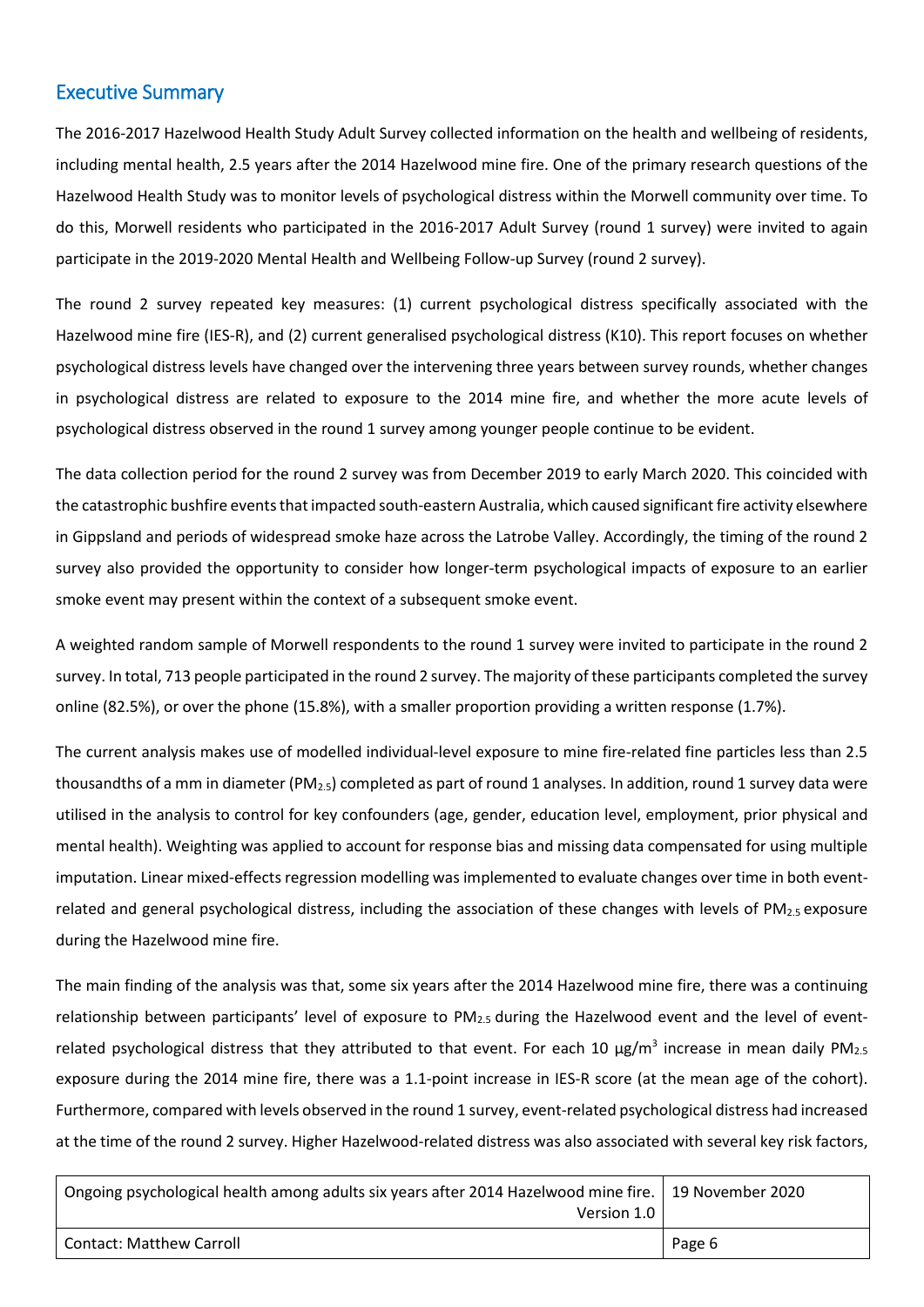including asthma, COPD, multiple prior traumatic events, and being unemployed or unable to work. Consistent with the round 1 survey analysis, the impact of PM<sub>2.5</sub> exposure on event-related psychological distress was more severe for younger people, with the effect of PM<sub>2.5</sub> exposure on IES-R score being, on average, 0.5 points greater with each 10year decrease in age.

There was evidence that general psychological distress (i.e. not specifically tagged as arising from the mine fire) had also increased, with a 1.8-point rise in K10 scores between the round 1 survey and round 2 survey. However, unlike the IES-R findings, there was no longer any evidence of an association between prior Hazelwood PM $_{2.5}$  exposure and general distress levels. Younger age, along with all other key risk factors, except gender, was associated with increased general distress. Unlike the IES-R findings, there was no evidence that age modified the relationship between exposure and distress level.

The finding that current psychological distress, both event-related and general, had increased over the three years between the two survey rounds contrasts with previous post-disaster studies which have found psychological distress decreasing over time. One possible explanation for this different result is that the 2019-2020 bushfire and smoke event which coincided with the round 2 data collection period may also have had a psychological impact on participants, and hence, an impact on their responses. Regardless, the finding that participants' event-related psychological distress was still associated with their level of PM<sub>2.5</sub> exposure to an event now six years in the past indicates that the Hazelwood mine fire has had an enduring impact on mental health and wellbeing in the affected community.

Based on this finding, we recommend that public health agencies include warnings that people who have experienced similar events in the past may experience further psychological distress in response to the new event, and that they should seek support if needed. In addition, the finding that multiple risk factors were associated with increased psychological distress, both attributed to the mine fire and in general, suggests that a more nuanced approach be taken to identifying and supporting vulnerable groups. This need for nuanced messaging is reinforced by the finding here, building on the earlier round 1 finding, that younger people may be at greater risk of event-related psychological distress.

A third survey round is planned for 2022, which will yield further insights on how participants are coping eight years after the Hazelwood mine fire event.

| Ongoing psychological health among adults six years after 2014 Hazelwood mine fire. 19 November 2020<br>Version 1.0 |        |
|---------------------------------------------------------------------------------------------------------------------|--------|
|                                                                                                                     |        |
| <b>Contact: Matthew Carroll</b>                                                                                     | Page 7 |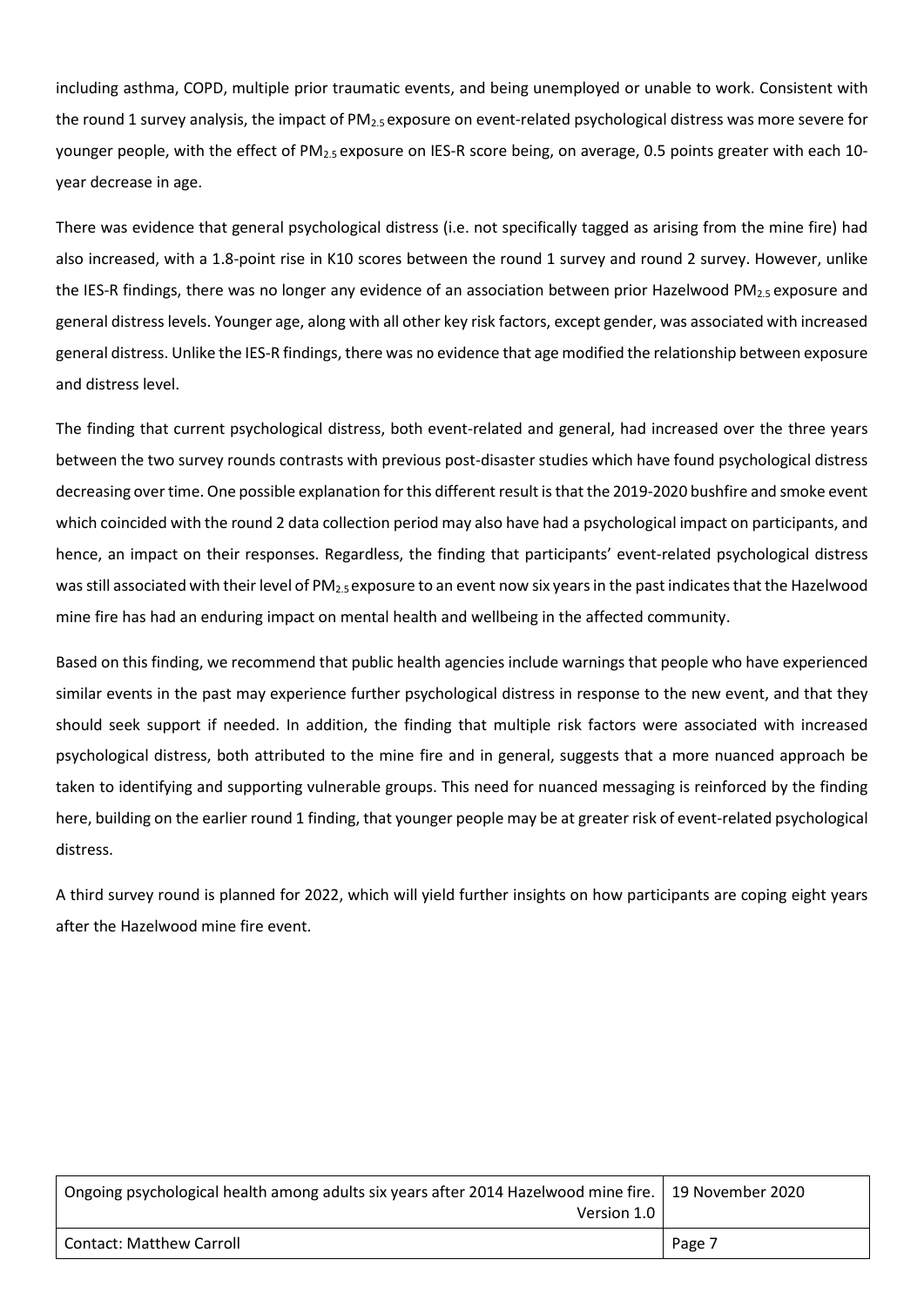### <span id="page-7-0"></span>1 Introduction

During February and March 2014, a brown coal fire burned in the Morwell open-cut pit adjacent to the Hazelwood Power Station, causing a period of excessive smoke which impacted on Morwell and other localities in the Latrobe Valley region of Victoria, Australia (Luhar et al., 2020). The smoke event continued for 45 days and was unusual in terms of the intensity, duration, and proximity to population centres. In response to community concerns about the potential health impacts of exposure to the smoke, the Victorian State Department of Health and Human Services (DHHS, formerly the Department of Health) determined that it was important to learn from the fire, particularly for:

- the benefit of the local community who were exposed to this smoke, by monitoring any potential long-term health effects; and
- assisting health authorities, environment protection agencies and emergency services to inform and improve future policy and planning in the event of future similar events.

In order to achieve these objectives, the DHHS awarded a tender for a longitudinal health study to a Monash University-led research team with collaborators from Federation University, the University of Tasmania, and others.

The Hazelwood Health Study (HHS) is a program of research with several research streams, each with their own specific aims and objectives. This report represents a cross-stream activity, bringing together the Adult Survey and Psychological Impacts streams, to investigate the longer-term psychological health and wellbeing of Morwell respondents to the 2016-2017 Adult Survey. In addition to repeating key psychological distress measures included in the original survey, the longitudinal follow-up survey also assessed factors associated with recovery in the aftermath of the mine fire, including resilience, social support and community wellbeing.

### <span id="page-7-1"></span>2 Background

At present, few studies have tracked longer-term mental health and wellbeing in the aftermath of natural disasters, with very little evidence available regarding what longer-term mental health outcomes might be expected following a protracted smoke event. Existing disaster research indicates that levels of psychological distress and cases of posttraumatic stress disorder (PTSD) attributable to an event tend to peak at a time-point within the first year post-event and, from then onwards, begin to decline over time (Norris, Friedman, Watson, et al., 2002). However, psychological health and wellbeing in affected communities may take considerable time to return to the normal range (Norris, Friedman, & Watson, 2002). In follow-up assessments completed at time-points between four- and seven-years postdisaster event, it has been observed that population-wide levels of psychological distress and rates of PTSD were still elevated compared with norms, despite exhibiting a downward trend in intensity over time (Abramson et al., 1996; Bryant et al., 2018; Livanou et al., 2005; North et al., 2011; Paxson et al., 2012). Furthermore, there is evidence that, in some cases, symptoms of psychological distress associated with exposure to a trauma have a delayed onset and may not become apparent until several years after the event (Bonanno et al., 2008; McFarlane, 2010).

| Ongoing psychological health among adults six years after 2014 Hazelwood mine fire. 19 November 2020 |        |
|------------------------------------------------------------------------------------------------------|--------|
| Version 1.0                                                                                          |        |
| <b>Contact: Matthew Carroll</b>                                                                      | Page 8 |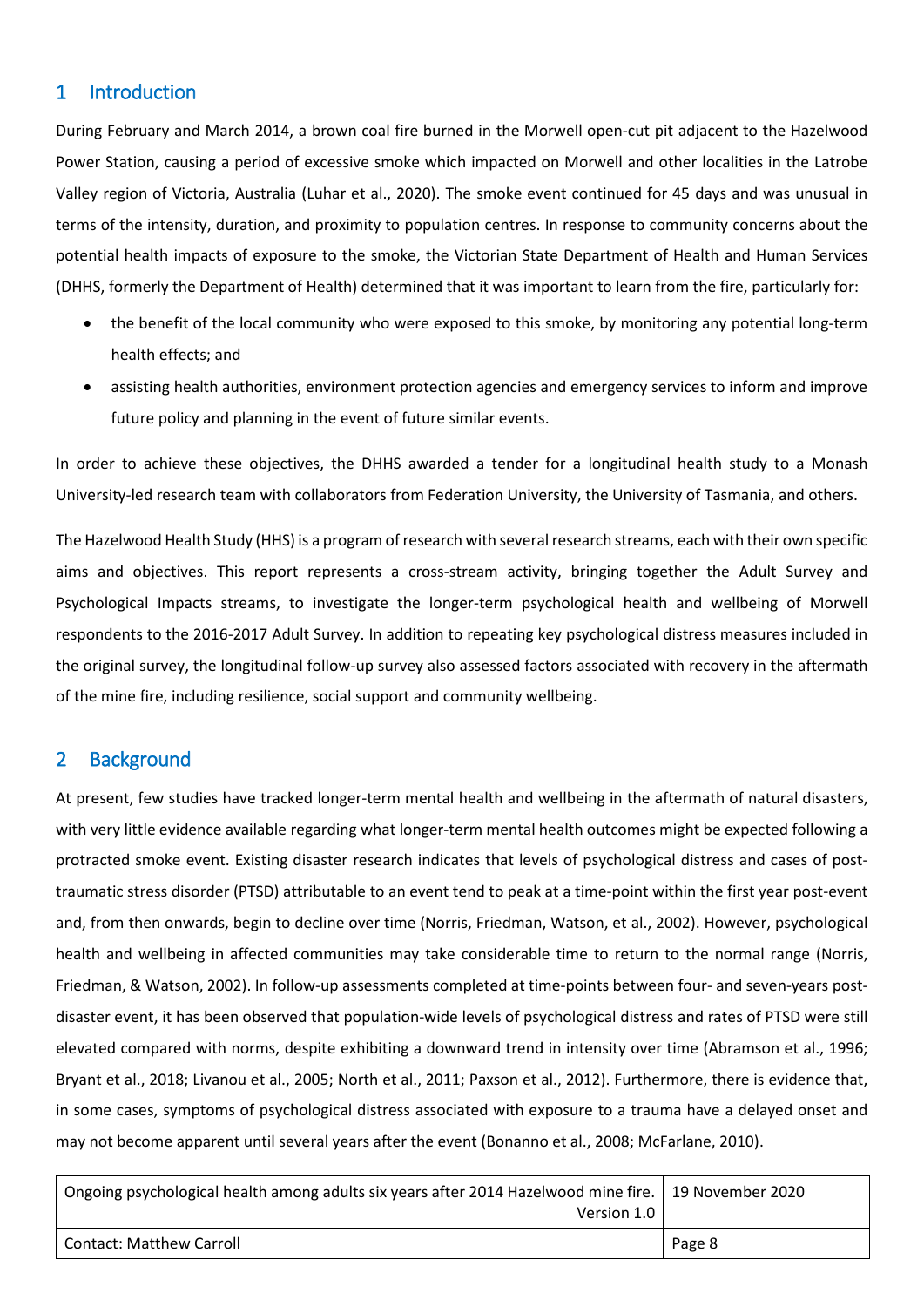Most people in disaster-affected communities do not consequently go on to experience problematic levels of psychological distress or develop a psychiatric disorder (Norris et al., 2009). However, those who do typically endure symptoms that persist for years afterwards (Bryant et al., 2018; Fergusson et al., 2014; Norris, Friedman, Watson, et al., 2002). Determining what factors indicate vulnerability and resilience to adverse mental health after a disaster is an emerging research topic with important implications for disaster-response planning. Such research may help to determine the extent and duration of services needed by a community affected by disaster. To date, several risk factors have been associated with poor mental health following disaster, including pre-existing mental health conditions (Stein et al., 2019), having experienced prior trauma (Karam et al., 2014), a recent significant life event (Bryant et al., 2018), unemployment (Bosmans & Van der Velden, 2018), social disengagement (Platt et al., 2016) or having few social supports to draw upon (Galea et al., 2008), and a larger number of dependent children in the household (Abramson et al., 2008).

### <span id="page-8-0"></span>3 Study aim and research questions

The overall aim of the Hazelwood Health Study Psychological Impacts research stream is to determine whether exposure to smoke from the 2014 Hazelwood coal mine fire is associated with psychological trauma and distress, and to examine factors associated with recovery and resilience in the affected community.

The aims of this *Mental Health and Wellbeing Follow-up Survey* were to:

- Investigate whether levels of psychological distress in adults who were residing in Morwell at the time of the 2014 Hazelwood mine fire have changed in the three years since completing the 2016-2017 Adult Survey (Ikin et al., 2020);
- Explore the potential role of sociodemographic factors, physical health and wellbeing, personal resilience, social support, exposure to prior trauma, and other recent major life events in the onset and maintenance of psychological distress related to the 2014 Hazelwood mine fire; and
- Explore the relationship between individual and community wellbeing and psychological impacts of the 2014 Hazelwood mine fire.

The data collection period for the Mental Health and Wellbeing Follow-Up Survey coincided with the catastrophic bushfire events that impacted south-eastern Australia between September 2019 and March 2020, with significant fire activity elsewhere in Gippsland and periods of widespread smoke haze across the Latrobe Valley. Accordingly, the timing of the survey provided the opportunity to consider how longer-term psychological impacts of exposure to an earlier smoke event may present within the context of a subsequent smoke event.

| Ongoing psychological health among adults six years after 2014 Hazelwood mine fire. 19 November 2020<br>Version 1.0 |        |
|---------------------------------------------------------------------------------------------------------------------|--------|
| <b>Contact: Matthew Carroll</b>                                                                                     | Page 9 |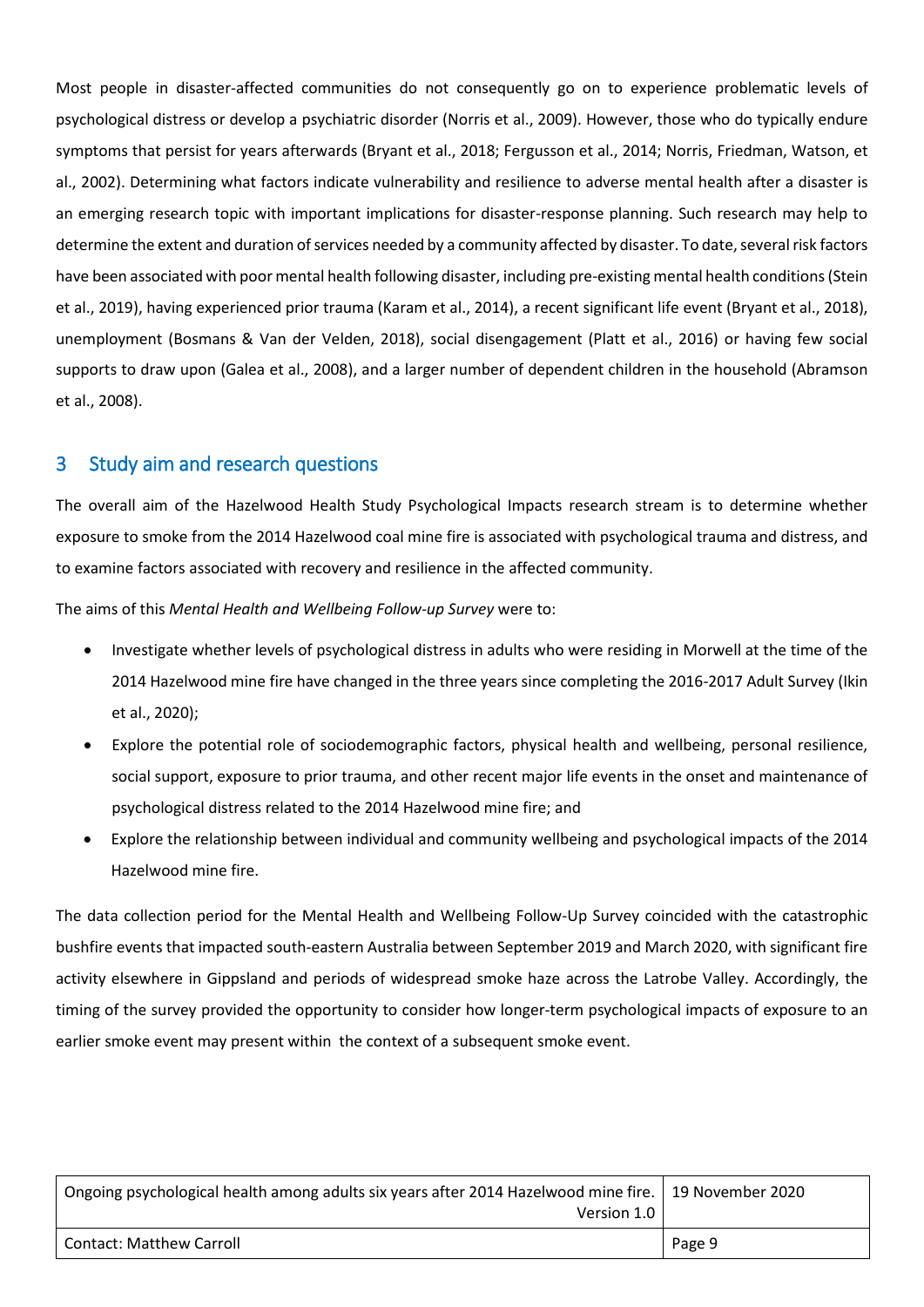This is the first of multiple reports that are expected to arise from the Hazelwood Health Study Mental Health and Wellbeing Follow-Up Survey. The aims of the current report are to:

- Evaluate changes in event-related psychological distress and general psychological distress between the 2016- 2017 survey and the 2019-2020 follow-up survey;
- Evaluate whether changes in psychological distress are associated with fine particulate matter (PM<sub>2.5</sub>) exposure level during the mine fire event; and
- Compare whether the at-risk group identified in the 2016-2017 survey (young people) were still at higher risk at the time of the 2019-2020 follow-up survey.

Future reporting on survey findings will include consideration of the key factors added to the current survey, including social isolation, loneliness, and resilience, as well as the relationship between personal wellbeing and broader community wellbeing.

### <span id="page-9-0"></span>4 Human Research Ethics Committee approval

The protocol for the original Hazelwood Health Study Adult Survey was approved by the Monash University Human Research Ethics Committee (MUHREC) on 21 May 2015 (project number 6066). Ethical approval to conduct the Mental Health and Wellbeing Follow-up Survey was granted on 16 October 2019 by the MUHREC (project number 21151).

### <span id="page-9-1"></span>5 Methods

#### <span id="page-9-2"></span> $5.1$ Study design

The Mental Health and Wellbeing Follow-up Survey functioned as a longitudinal follow-up assessment of psychological health and wellbeing among participants who completed the HHS Adult Survey conducted between May 2016 and February 2017 (Ikin et al., 2020). While the Adult Survey (hereafter referred to as the round 1 survey) was a wideranging survey assessing multiple potential health outcomes, the current round 2 survey was focused specifically on psychological health and wellbeing. Key measures of psychological distress associated with the event (Impact of Events Scale - Revised [IES-R]; Weiss & Marmar, 1997) and general psychological distress (Kessler Psychological Distress Scale [K10]; Kessler et al., 2003) were repeated, allowing us to observe any individual changes in psychological health and wellbeing over the three years between survey rounds in the community most impacted by the Hazelwood mine fire. Additionally, the round 2 survey included newly implemented measures to investigate a broader range of individual and social factors that might contribute to, or otherwise protect against, adverse psychological health in response to the Hazelwood mine fire event.

Data collection in the follow-up survey was conducted between December 2019 and March 2020. Accordingly, the round 2 survey took place approximately three years after the original Adult Survey, and approximately six years after the 2014 Hazelwood mine fire event (February-March 2014).

| Ongoing psychological health among adults six years after 2014 Hazelwood mine fire. 19 November 2020 |         |
|------------------------------------------------------------------------------------------------------|---------|
| Version 1.0                                                                                          |         |
| Contact: Matthew Carroll                                                                             | Page 10 |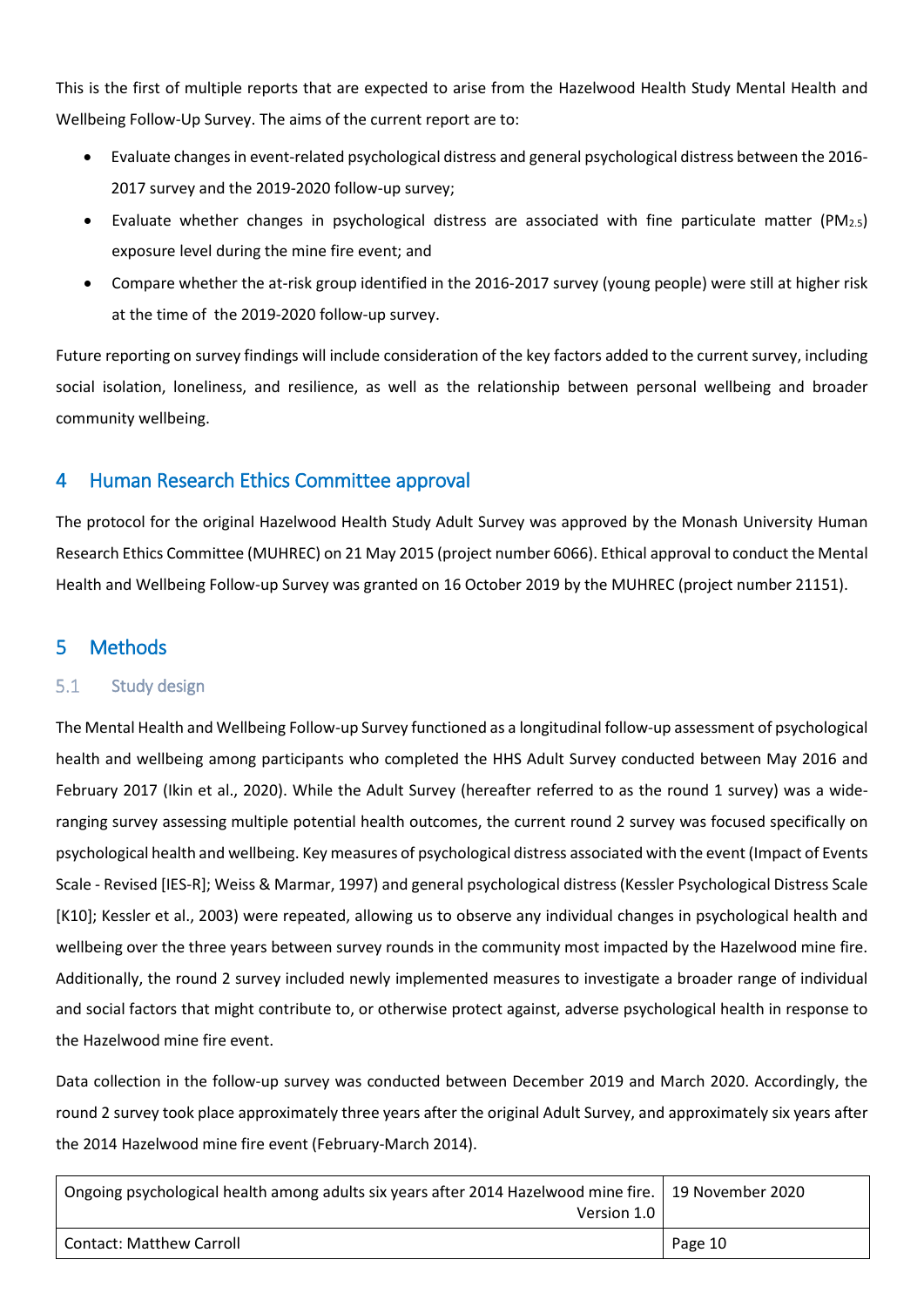#### <span id="page-10-0"></span> $5.2$ Survey piloting

The round 2 survey was piloted with members of two community groups located in towns immediately adjacent to Morwell, with eight people participating in each pilot session. Feedback collated during piloting contributed to optimising accessibility, presentation and clarity of the survey for participants. The pilot groups assisted in testing the functionality of the online survey platform, including the distribution of invitations via email and SMS, weblinks, participant verification procedures and the delivery of reimbursement vouchers.

#### <span id="page-10-1"></span> $5.3$ Participant eligibility

The sampling frame for the Mental Health and Wellbeing Follow-up Survey was the Morwell participant cohort of the 2016-2017 Adult Survey. Round 1 survey participants were accessed from the Victorian Electoral Commission roll and the survey was open to people who at 31 of March 2014, were aged 18 years or older and residing in Morwell. In total, 3,096 Morwell residents participated in the Adult Survey. From this initial cohort, 3,077 were identified as eligible to be included in weighted random sampling for the Mental Health and Wellbeing Follow-Up Survey. The remaining 19 participants from the cohort were ineligible due to either having died (*n* = 17) or having previously notified the HHS that they did not want to receive further invitations to participate in research  $(n = 2)$ .

*A priori* power analyses indicated that approximately 450 participants would need to be recruited into the Mental Health and Wellbeing Follow-up Survey to detect a 2-point change in the IES-R scores of participants from round 1 survey to round 2 survey, assuming a standard deviation of 4 points, with at least 90% power using mixed-effects regression analysis. Based on the response rate from the round 1 survey, it was anticipated that the response rate in the Follow-up Survey would be approximately 30%. Accordingly, a weighted random sample of 1,512 participants, stratified by age group at the time of participating in the round 1 survey (categories: Aged <35 Years; Aged 35-65 Years; Aged >65 Years) and level of exposure to PM<sub>2.5</sub> during the 2014 Hazelwood mine fire period (categories: Low Exposure; Medium Exposure; High Exposure), was drawn from the eligible cohort for an invitation to participate in the Followup Survey. Over-sampling of younger participants (age group: <35 years) was adopted to compensate for the lower rate of participation among people in this age group observed in round 1 survey.

#### <span id="page-10-2"></span> $5.4$ Contact and recruitment

A flowchart of recruitment into the Mental Health and Wellbeing Follow-up Survey is presented in Figure 1. The database of participant contact details maintained by the HHS for longitudinal research was utilised to recruit participants. In the round 1 survey, participants were informed that the HHS was intended to be a longitudinal study of health and wellbeing, with follow-up surveys and health assessments to be conducted in subsequent years. Round 1 survey participants were given the opportunity to provide contact details, including mailing address, mobile telephone number, and email address, to enable them to be invited to participate in future HHS research activities.

| Ongoing psychological health among adults six years after 2014 Hazelwood mine fire.   19 November 2020 |         |
|--------------------------------------------------------------------------------------------------------|---------|
| Version 1.0                                                                                            |         |
| Contact: Matthew Carroll                                                                               | Page 11 |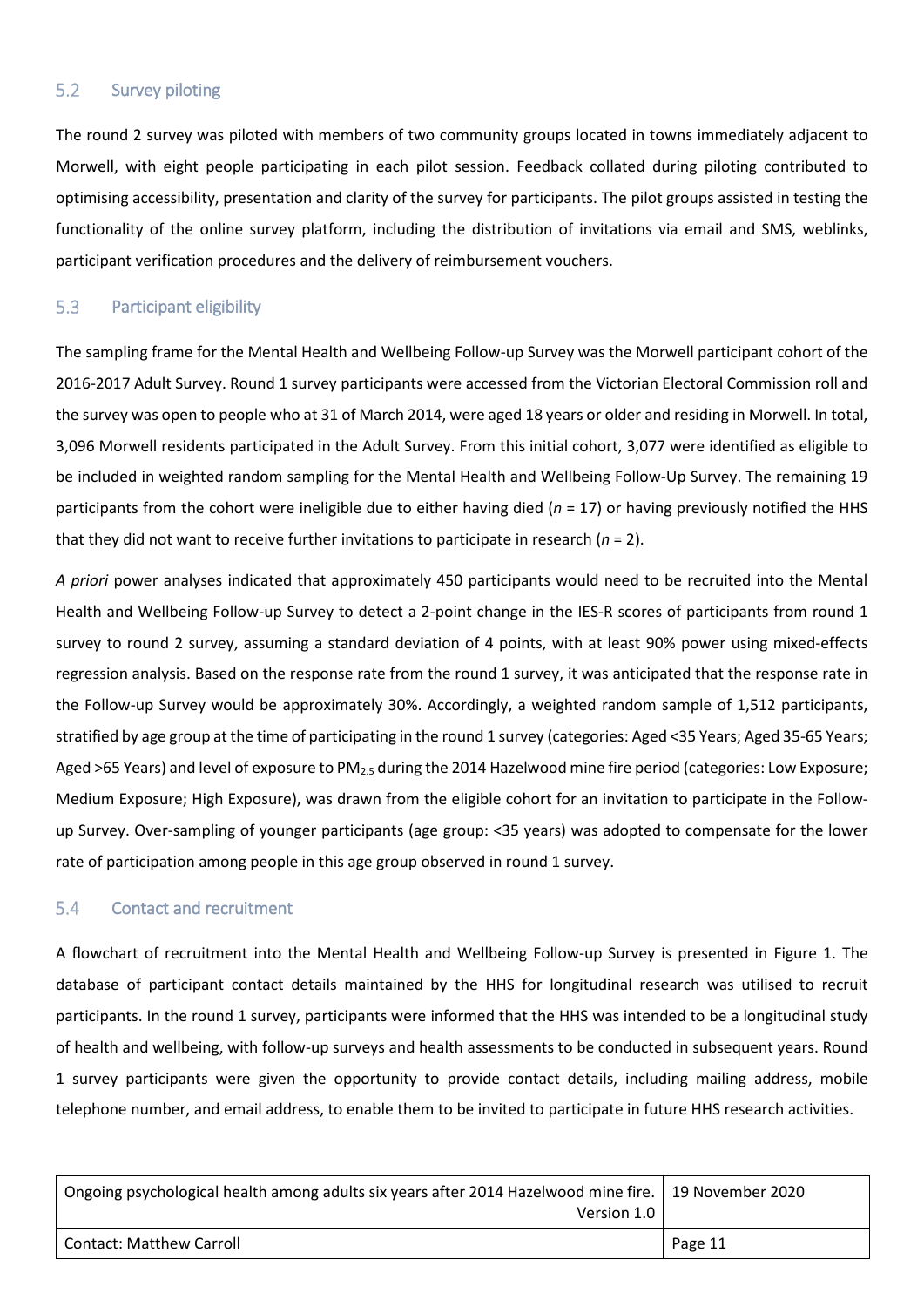A staggered approach was taken to inviting participation into the round 2 survey, starting with email, then SMS, and finally postal approaches (depending on the contact information provided by participants). Within each contact mode, a survey invitation and a reminder were delivered approximately one week apart. Approaches continued in turn, until either a response was received or all six possible attempts (i.e. 2 approaches in each of the three modes) had been made. The invitations delivered via email and SMS included a weblink providing prospective participants direct access to the explanatory statement and online survey, instructions detailing how to arrange an alternative mode of survey completion, and instructions detailing how to opt out of the study. Postal invitations provided the same web links and instructions. In recognition of the time involved in completing the survey, participants were eligible to receive a \$25 gift voucher as reimbursement. The reimbursement was delivered as an online e-gift voucher or mailed gift card in accordance with the preference of the participant. Survey responses were collected between December 2019 and March 2020.

| Ongoing psychological health among adults six years after 2014 Hazelwood mine fire.   19 November 2020<br>Version 1.0 |         |
|-----------------------------------------------------------------------------------------------------------------------|---------|
| <b>Contact: Matthew Carroll</b>                                                                                       | Page 12 |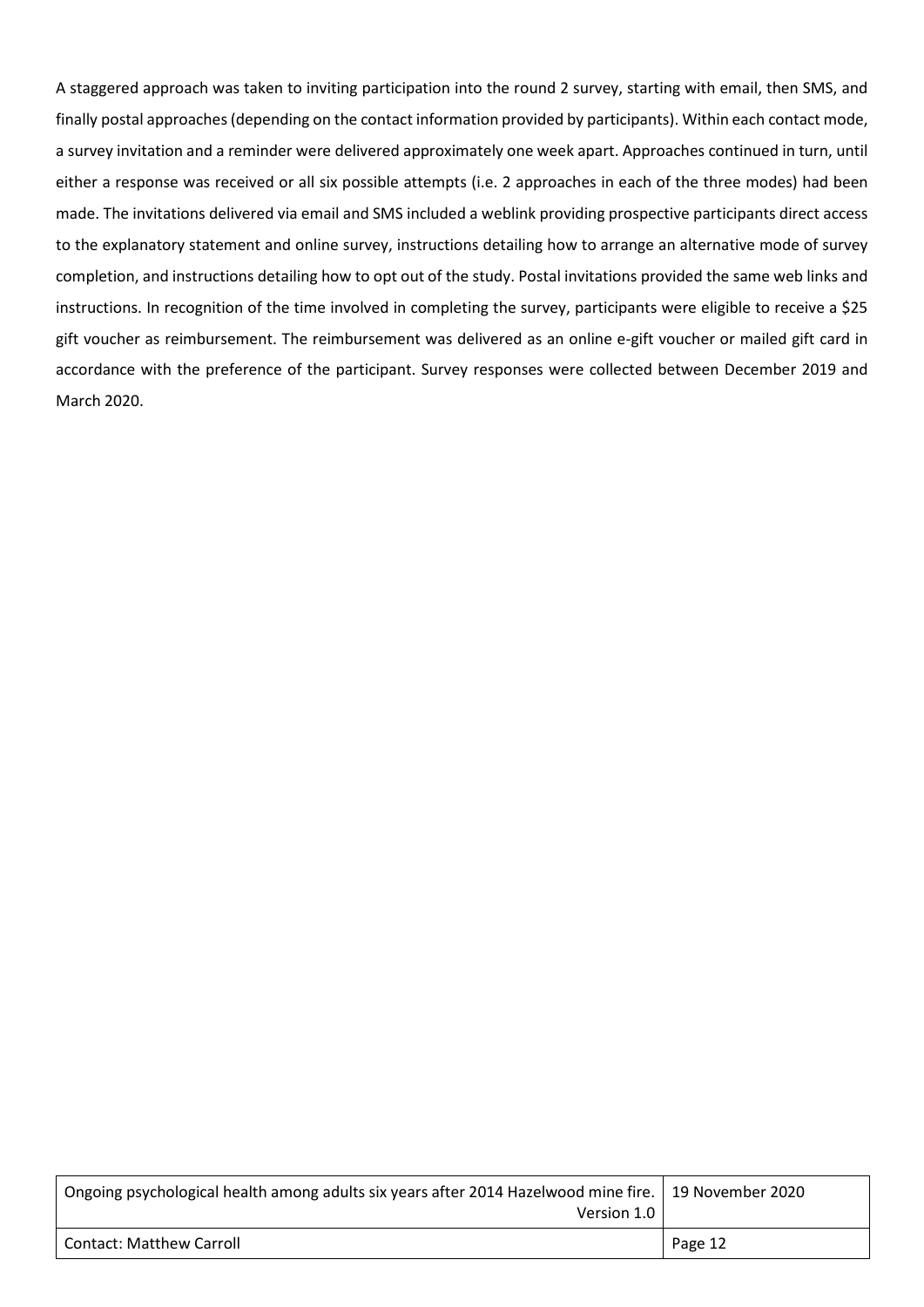

#### <span id="page-12-0"></span>**Figure 1. Mental Health and Wellbeing Follow-Up Survey recruitment flowchart**

| Ongoing psychological health among adults six years after 2014 Hazelwood mine fire.   19 November 2020<br>Version 1.0 |         |
|-----------------------------------------------------------------------------------------------------------------------|---------|
| <b>Contact: Matthew Carroll</b>                                                                                       | Page 13 |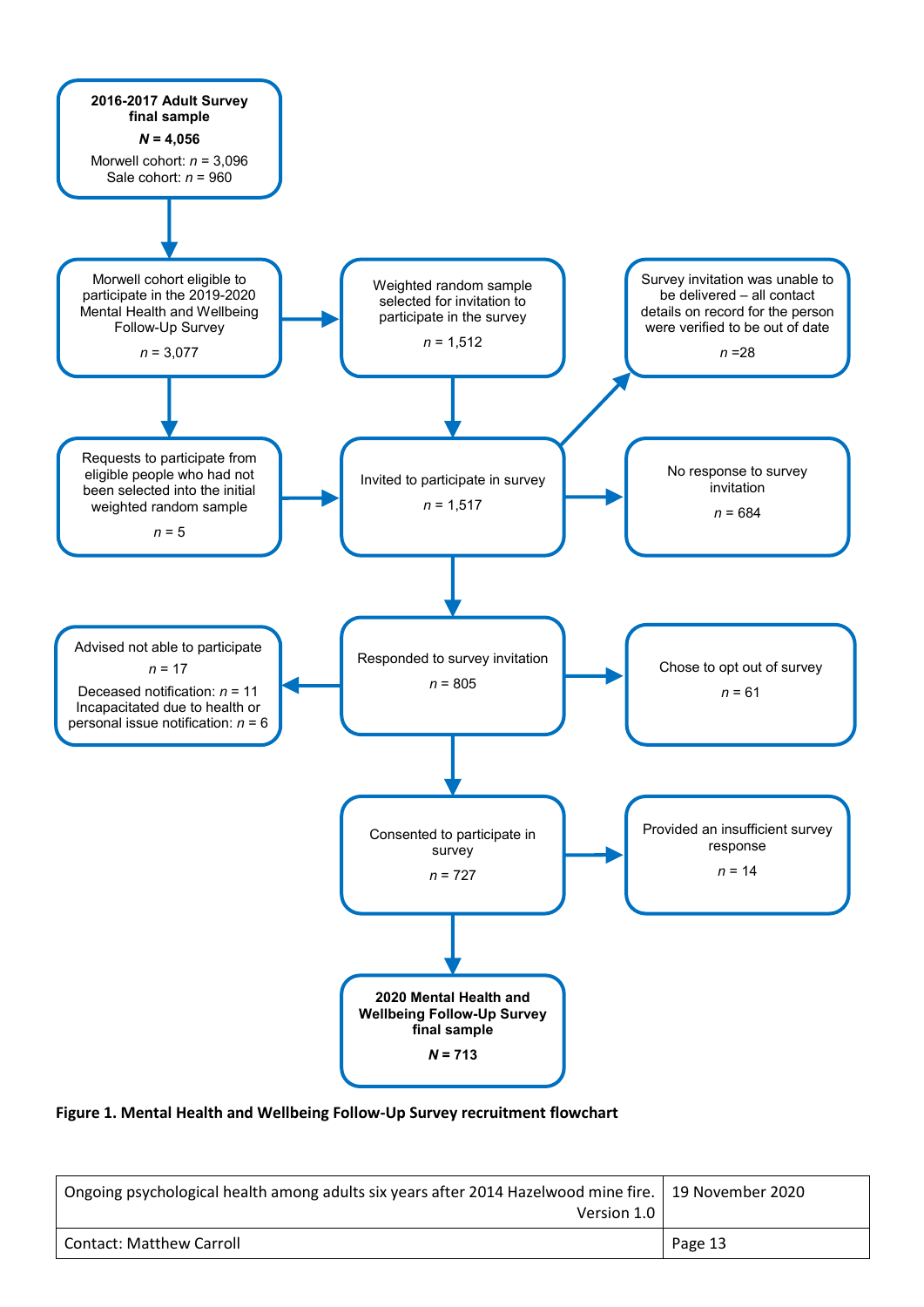#### <span id="page-13-0"></span> $5.5$ Final sample

The final sample for the round 2 survey was 713 participants (see Table 1). Of the 1,517 people who were sent an invitation, 17 were unable to participate due to death or incapacity. This equated to a response rate of 48% (713 participants from 1,500 viable invitations). This was well above the anticipated 30% response rate for the survey, and the final sample exceeded the recruitment target of 453 participants. To ensure adequate representation across both age and levels of PM2.5 exposure, minimum recruitment numbers in each *Age-by-Exposure stratum* were determined *a priori*. Table 1 shows that each of these stratum targets was exceeded.

|                                  | PM <sub>2.5</sub> exposure level during the 2014 Hazelwood mine fire |                           |                   |                           |
|----------------------------------|----------------------------------------------------------------------|---------------------------|-------------------|---------------------------|
| Age at time of<br>round 1 survey | Low<br>exposure                                                      | <b>Medium</b><br>exposure | High<br>exposure  | <b>Total participants</b> |
| <35 years                        | 67 (target: 42)                                                      | 75 (target: 38)           | 53 (target: 33)   | 195 (target: 113)         |
| 35-65 years                      | 131 (target: 73)                                                     | 120 (target: 82)          | 126 (target: 75)  | 377 (target: 230)         |
| >65 years                        | 51 (target: 37)                                                      | 43 (target: 34)           | 47 (target: 39)   | 141 (target: 110)         |
| <b>Total participants</b>        | 249 (target: 152)                                                    | 238 (target: 154)         | 226 (target: 147) | 713 (target: 453)         |

#### <span id="page-13-2"></span>**Table 1. Mental Health and Wellbeing Follow-up Survey participation grouped by PM2.5 exposure and age**

#### <span id="page-13-1"></span>5.6 Survey completion modes

To enhance accessibility and maximise participation, three ways to respond to the Mental Health and Wellbeing Follow-up Survey were offered:

- 1. *Computer-assisted web interview (CAWI).* This was the primary mode of response to the survey*.* All electronic survey invitations sent to prospective participants provided direct access to the online survey.
- 2. *Computer-assisted telephone interview (CATI).* In this mode the survey was conducted over the phone, facilitated by a research team member, at a time convenient to the participant; or
- 3. *Postal response.* In this mode, a paper version of the survey was sent via postal mail by the research team and the participant mailed back their response.

In summary, 82.5% of participants responded to the survey via CAWI, 15.8% via CATI, and 1.7% via postal response.

| Ongoing psychological health among adults six years after 2014 Hazelwood mine fire. 19 November 2020 |         |
|------------------------------------------------------------------------------------------------------|---------|
| Version 1.0                                                                                          |         |
| <b>Contact: Matthew Carroll</b>                                                                      | Page 14 |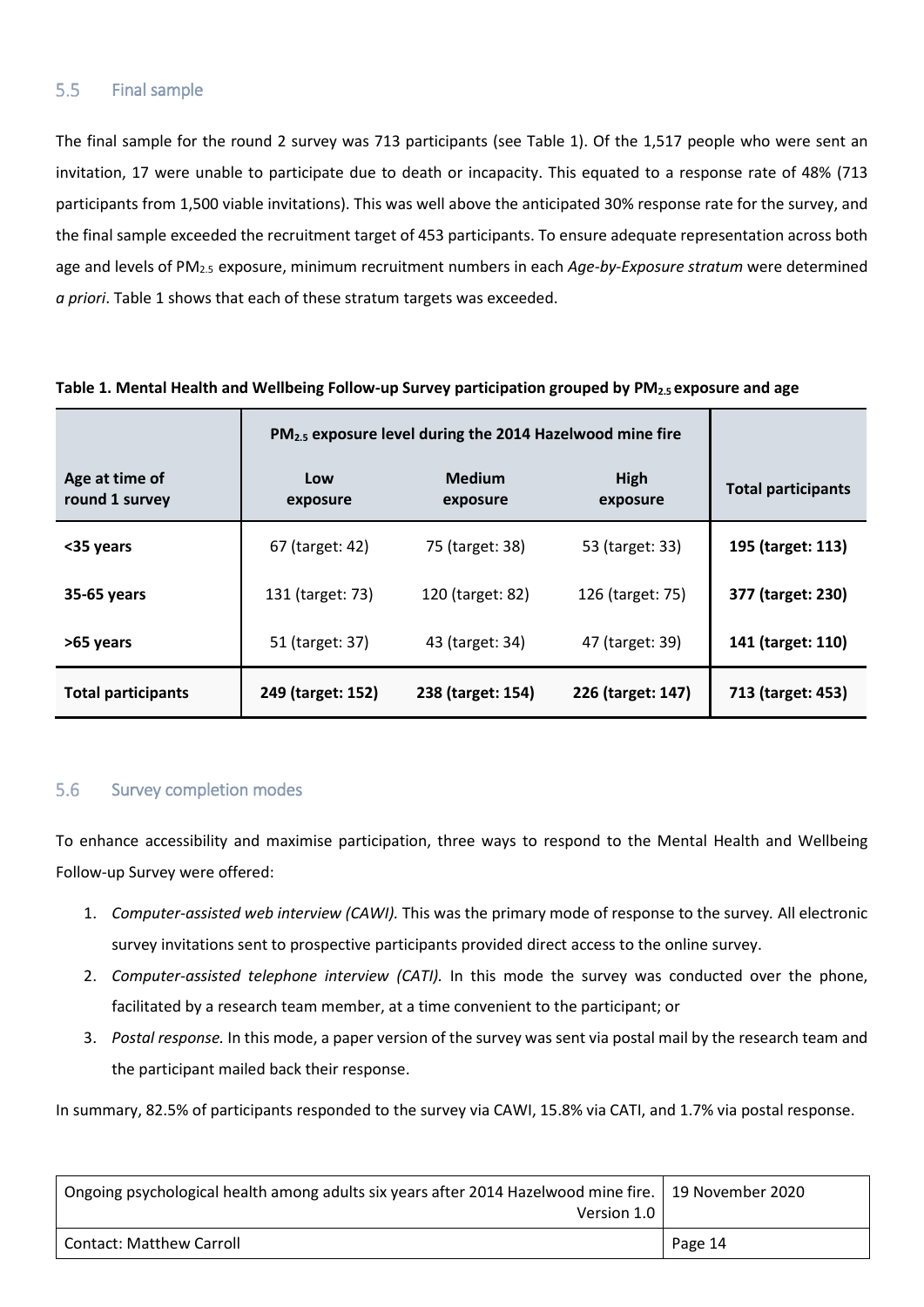#### <span id="page-14-0"></span>5.7 Survey instrument

The round 2 survey involved repeat measurement of IES-R and K10 distress scores, which were implemented in HHS research as the core assessments of psychological health and wellbeing among adults in the aftermath of the 2014 Hazelwood mine fire (Ikin et al., 2020). Demographics and other risk factors which may have changed since the round 1 survey, such as education level, employment status, and self-reported mental health diagnoses, were also repeated in round 2.

In addition, the survey included measures implemented in HHS surveying for the first time. These newly included measures assessed community wellbeing, resilience, recent adverse life-events, social support and loneliness. These instruments and the structure of the Mental Health and Wellbeing Follow-up Survey are presented in Table 2. The survey retained a consistent structure and presentation across CAWI, CATI, and postal formats.

#### <span id="page-14-1"></span>5.8 Data management

The survey database, used to email and SMS survey invitations to participants and to collect data, was managed using the web-based application REDCap (Research Electronic Data Capture) hosted by Monash University (Harris et al., 2019; Harris et al., 2009). Survey data collected by CAWI or CATI were entered directly into the online survey database. Paper survey data were manually entered into the survey database and then cross-checked by a second team member, with any discrepancies reviewed by a third team member to ensure accuracy.

All data were subject to statistical checks for missing, invalid, inconsistent or outlying results. Where such problems were found, decision rules were applied which allowed most records to be 'cleaned'. Where data remained missing after cleaning, methods of imputation were employed as part of the statistical analysis.

Data from the round 2 survey were merged with the previously collected round 1 survey data. This enabled key confounders from round 1, including demographic factors: age, gender, education level, and employment status, as well as health factors: mental health diagnoses, prior cardiac events, prior asthma or chronic obstructive pulmonary disease (COPD) and previous traumatic exposures, to be controlled for in the analysis of round 2 survey outcomes. In the case of mental health diagnoses prior to the 2014 mine fire (hereafter referred to as prior mental health), a question regarding the type and date of clinically diagnosed mental health conditions was included in both survey rounds. As expected, there were some discrepancies between self-reported type and date of prior mental health diagnoses between the two rounds, which likely reflected a change in state (i.e. recovery or recurrence of condition) or change in willingness to self-report a condition. To capture all possible instances of prior mental health diagnoses regardless of type and survey round, we merged the responses to both survey rounds to include any prior mental health diagnosis reported in round 1, and any additional prior mental diagnoses reported in round 2 (Table 2).

| Ongoing psychological health among adults six years after 2014 Hazelwood mine fire.   19 November 2020<br>Version 1.0 |         |
|-----------------------------------------------------------------------------------------------------------------------|---------|
| Contact: Matthew Carroll                                                                                              | Page 15 |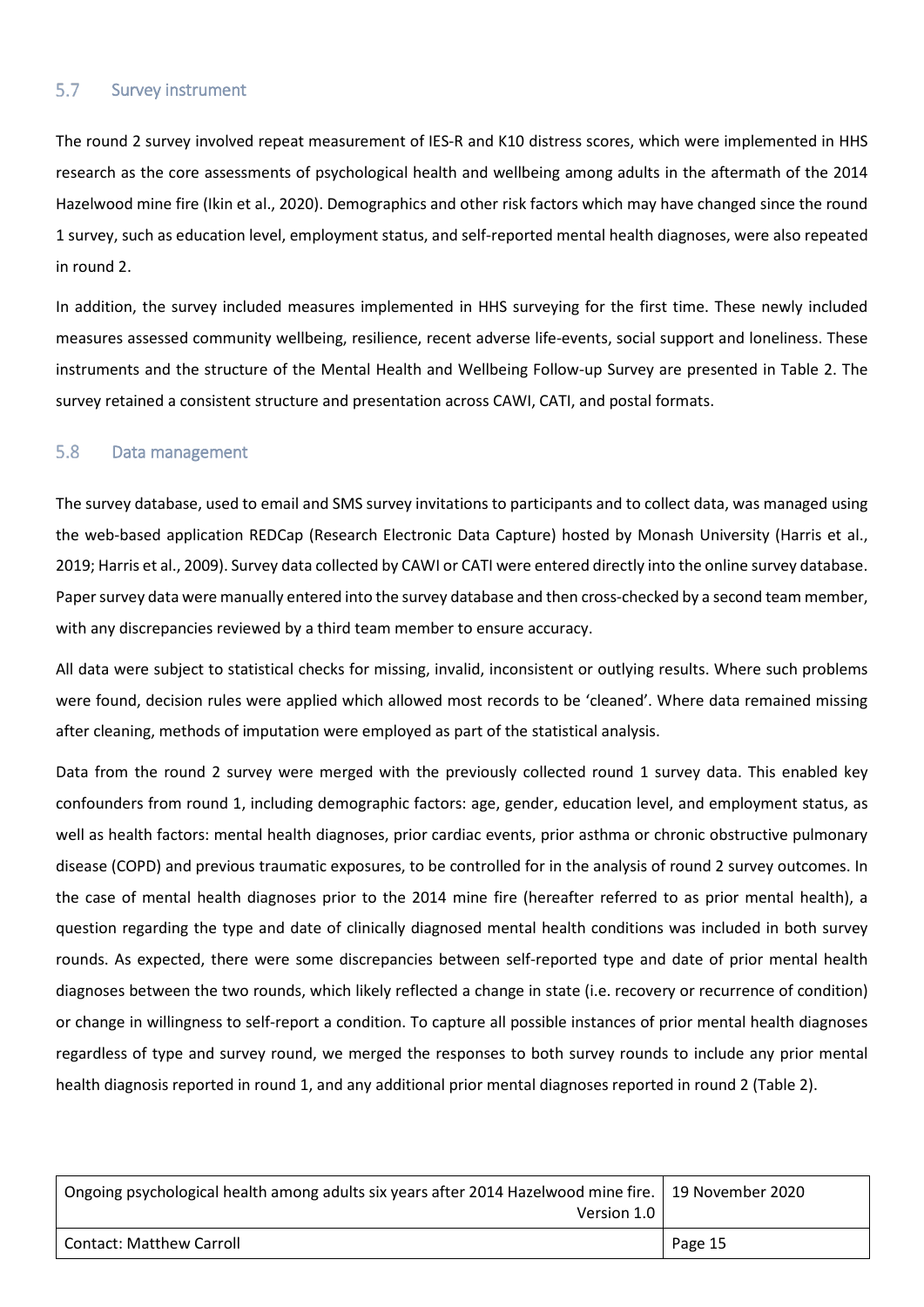### **Table 2. Mental Health and Wellbeing Follow-Up Survey structure**

| <b>Sections and measures</b>                                                                                           |                | Repeated measure Summary of construct measured and previous HHS findings                                                                                                                                                                                                                                                  |
|------------------------------------------------------------------------------------------------------------------------|----------------|---------------------------------------------------------------------------------------------------------------------------------------------------------------------------------------------------------------------------------------------------------------------------------------------------------------------------|
| <b>Section A: Living and working circumstances</b>                                                                     |                |                                                                                                                                                                                                                                                                                                                           |
| Current place of residence and contact<br>details                                                                      | Yes            | This item provided an opportunity to verify and update an individual's HHS records, and captured<br>detail of relocation away from Morwell after the 2014 Hazelwood mine fire.                                                                                                                                            |
| Household composition                                                                                                  | No             | This item captured information about an individual's current household and living circumstances.                                                                                                                                                                                                                          |
| Parental status                                                                                                        | No             | This item captured information about parenthood and how many dependent children an individual<br>currently had living with them.                                                                                                                                                                                          |
| <b>Education level</b>                                                                                                 | Yes            | This repeated item captured change in an individual's attained level of qualification since the round<br>1 survey.                                                                                                                                                                                                        |
| <b>Employment status</b>                                                                                               | Yes (modified) | This repeated item captured change in an individual's employment circumstances since the round 1<br>survey. An additional sub-question was included to record job title.                                                                                                                                                  |
| Section B: Current wellbeing in regard to the 2014 Hazelwood mine fire event                                           |                |                                                                                                                                                                                                                                                                                                                           |
| Impact of Events Scale - Revised (IES-R;<br>Weiss & Marmar, 1997)                                                      | Yes            | The IES-R assessed an individual's level of psychological distress, experienced in specific relation to a<br>traumatic event (in this study: the 2014 Hazelwood mine fire), over the previous week. Event-related<br>psychological distress is a mental health outcome of primary interest in the Hazelwood Health Study. |
| <b>Section C: Community wellbeing</b>                                                                                  |                |                                                                                                                                                                                                                                                                                                                           |
| (1) Community Wellbeing Index (CWI;<br>Forjaz et al., 2011)                                                            |                | The CWI assessed an individual's current level of satisfaction in relation to the community in which<br>they live.                                                                                                                                                                                                        |
| (2) Change in Community Wellbeing - CWI<br>modified to measure change from pre-<br>event (considered retrospectively). | No             | An adaption of the CWI was developed by the research team to additionally assess change in<br>satisfaction in relation to the community since the time immediately before the 2014 Hazelwood<br>mine fire event occurred.                                                                                                 |
| <b>Section D: General health</b>                                                                                       |                |                                                                                                                                                                                                                                                                                                                           |
| Self-Reported Health Survey (SF-12):<br>General health item (Ware et al., 1996)                                        | Yes            | The General Health item of the SF-12 assessed an individual's perception of their overall quality of<br>health.                                                                                                                                                                                                           |
| Patient Health Questionnaire (PHQ-15;<br>Kroenke et al., 2002)                                                         | <b>No</b>      | The PHQ-15 assessed an individual's level of somatic symptomology. Somatisation is the tendency to<br>experience and communicate psychological distress in the form of physical symptoms.                                                                                                                                 |
| Self-report of clinician diagnosed mental<br>health conditions                                                         | Yes            | This item assesses whether an individual has ever been diagnosed with a mental health condition<br>and, if so when this occurred in relation to the 2014 Hazelwood mine fire. Mental health diagnoses<br>are a mental health outcome of primary interest in the Hazelwood Health Study.                                   |

### <span id="page-15-0"></span>**Section E: General wellbeing**

| <sup>1</sup> Ongoing psychological health among adults six years after 2014 Hazelwood mine fire.<br>Version 1.0 | 19 November 2020 |
|-----------------------------------------------------------------------------------------------------------------|------------------|
| Contact: Matthew Carroll                                                                                        | Page 16          |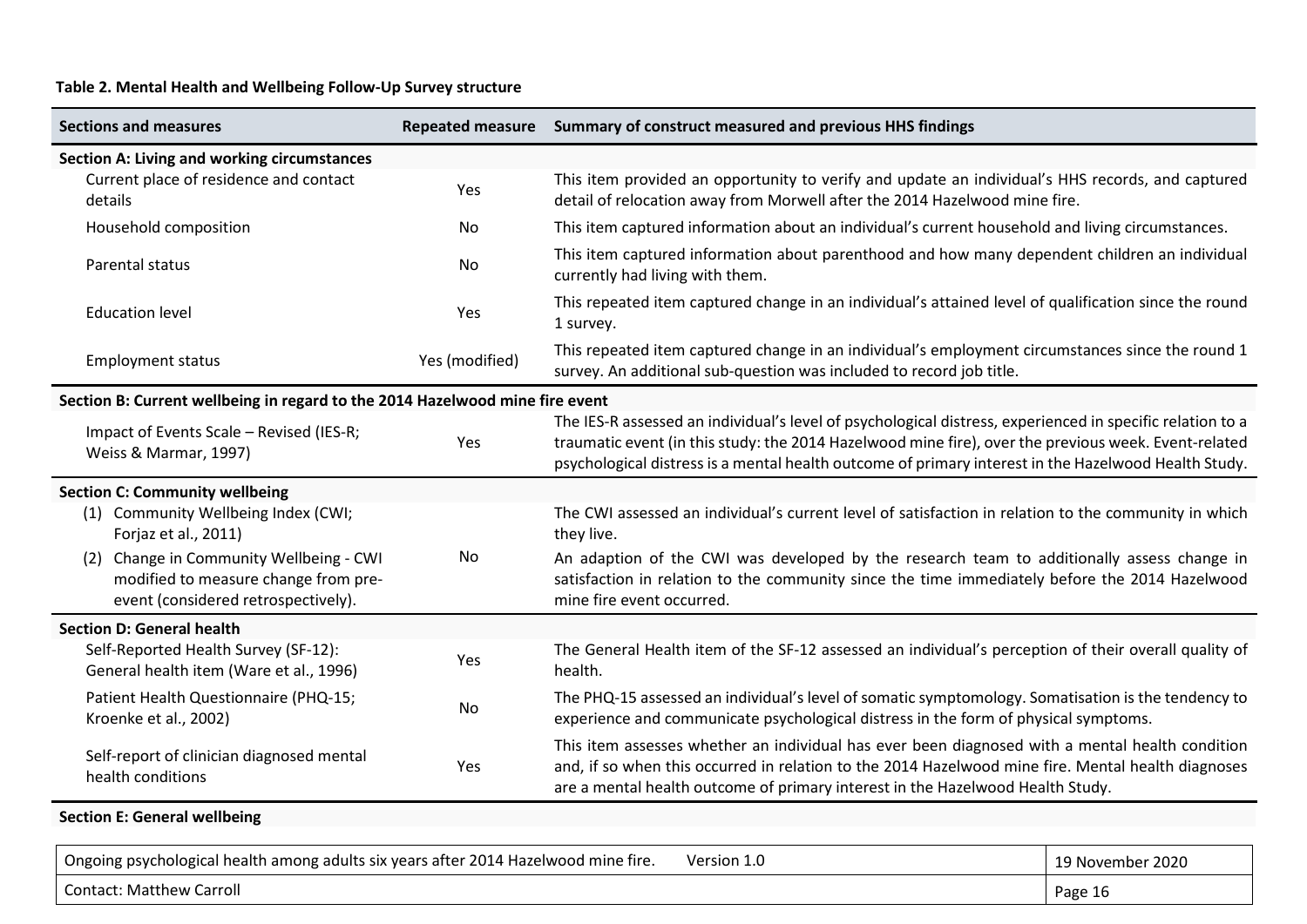| Sections and measures                                                                            | Repeated measure | Summary of construct measured and previous HHS findings                                                                                                                                                                                            |
|--------------------------------------------------------------------------------------------------|------------------|----------------------------------------------------------------------------------------------------------------------------------------------------------------------------------------------------------------------------------------------------|
| Kessler Psychological Distress Scale (K10;<br>Kessler et al., 2003)                              | Yes              | The K10 assessed an individual's level of psychological distress, experienced in a general sense, over<br>the previous four weeks. General psychological distress is a mental health outcome of primary<br>interest in the Hazelwood Health Study. |
| 2-item Connor-Davidson Resilience Scale<br>(CD-RISC2; Vaishnavi et al., 2007)                    | No               | The CD-RISC2 assessed personal resilience, being an individual's capacity to adapt and recover when<br>they encounter adversity.                                                                                                                   |
| <b>Section F: Recent life-events</b>                                                             |                  |                                                                                                                                                                                                                                                    |
| List of Traumatic Experiences<br>Questionnaire (LTE-Q; Brugha et al., 1985)                      | No               | The LTE-Q assessed potentially difficult or adverse personal circumstances that an individual may<br>have experienced over the previous 12 months.                                                                                                 |
| <b>Section G: Social support</b>                                                                 |                  |                                                                                                                                                                                                                                                    |
| Duke Social Support Index (DSSI-11;<br>Koenig et al., 1993)                                      | <b>No</b>        | The DSSI-11 assessed an individual's levels of engagement with available support within their family<br>and social network.                                                                                                                        |
| Center for Epidemiologic Studies<br>Depression Scale (CES-D): Loneliness Item<br>(Radloff, 1977) | No               | The CES-D loneliness item assessed an individual's level of loneliness experienced over the previous<br>week.                                                                                                                                      |

*Note:* As this report provides a preliminary analysis of key changes between the two survey rounds, the variables added to the round 2 survey have not been included in the analysis. Future cross-sectional analysis will detail how differences in exposure to the mine fire impact on these new measures.

| <sup>1</sup> Ongoing psychological health among adults six years after 2014 Hazelwood mine fire.<br>- Version 1. | ) November 2020  |
|------------------------------------------------------------------------------------------------------------------|------------------|
| Contact: Matthew Carroll                                                                                         | Page $\lrcorner$ |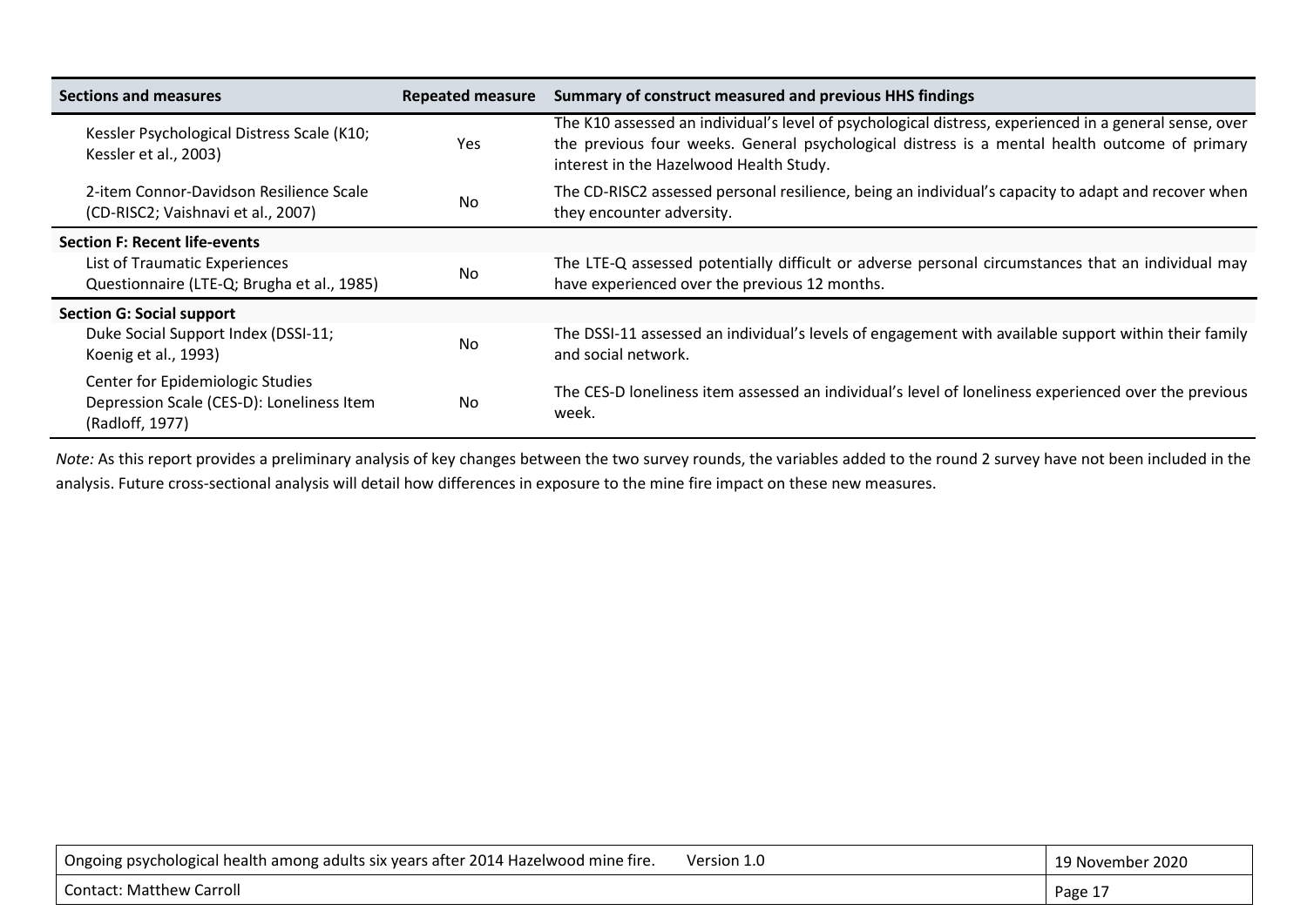#### <span id="page-17-0"></span>5.9 Assessment of PM2.5 exposure during the mine fire period

Due to a lack of ground-level-monitor air pollution measurements, particularly at the start of the mine fire period, retrospective modelling was carried out by the CSIRO Oceans & Atmosphere to obtain estimates of spatial and temporal PM<sub>2.5</sub> exposure related to the Hazelwood mine fire. A detailed description of the approach to modelling PM<sub>2.5</sub> exposure has been published elsewhere (see Luhar et al., 2020). The modelled PM<sub>2.5</sub> exposure data were then mapped onto the participant's self-reported time-location diaries for the mine fire period, completed as a component of the round 1 survey, to obtain each participant's level of mine-fire related  $PM_{2.5}$  exposure during the event (Ikin et al., 2020). For the purposes of the current analysis, exposure was grouped into three categories, *Low Exposure*, *Medium Exposure*, and *High Exposure*, based on tertiles of mean daily PM2.5 exposure of all Morwell round 1 survey participants during the mine fire event. This equated to mean daily PM<sub>2.5</sub> exposure levels of: <8.56  $\mu$ g/m<sup>3</sup> for the Low Exposure group, 8.56  $\mu$ g/m<sup>3</sup> to 14.15  $\mu$ g/m<sup>3</sup> for the Medium Exposure group, and >14.15  $\mu$ g/m<sup>3</sup> for the High Exposure group.

#### <span id="page-17-1"></span> $5.10$ Statistical analyses

Statistical analysis and data transformations were performed using Stata version 16 (Stata Corporation, College Station, Texas 2019).

### <span id="page-17-2"></span>5.10.1 Assessment of response bias

Possible response (attrition) bias was evaluated based on characteristics of all 1,517 participants sampled for the round 2 survey (collected as a part of the earlier round 1 survey). Probit regression models were used to identify factors associated with responding to the round 2 survey versus not responding. The set of factors identified included age, gender, education level, marital status, exposure to the mine fire and smoking status, as well as the Index of Relative Socio-economic Advantage and Disadvantage (IRSAD) score. An inverse probability weight was developed using a probit regression model for non-response which included this set of factors. The final response weight was calculated as the inverse of the predicted probability of responding to the survey multiplied by the overall response rate (also known as balancing weight). All further analyses were conducted using weighted methods of estimation.

### <span id="page-17-3"></span>5.10.2 Imputation for missing values

Missing data in the round 2 survey varied between 1-2% for demographic variables and was approximately 3% for the total scores of multi-scaled instruments analysed in this report. To obtain more accurate estimates, multipleimputation (MI) procedures (Rubin, 1987) were incorporated in the analysis using the ICE package (Royston & White, 2011), which was used in conjunction with Stata's inbuilt MI procedures. The imputation was implemented using chained equations and twenty datasets were imputed. Individual items in the multi-scaled instruments were imputed with user-written imputation equations to reduce the chance of multicollinearity, and the subscale and total scores imputed passively from the combination of imputed (where required) and observed item scores.

| Ongoing psychological health among adults six years after 2014 Hazelwood mine fire. 19 November 2020<br>Version 1.0 |         |
|---------------------------------------------------------------------------------------------------------------------|---------|
| <b>Contact: Matthew Carroll</b>                                                                                     | Page 18 |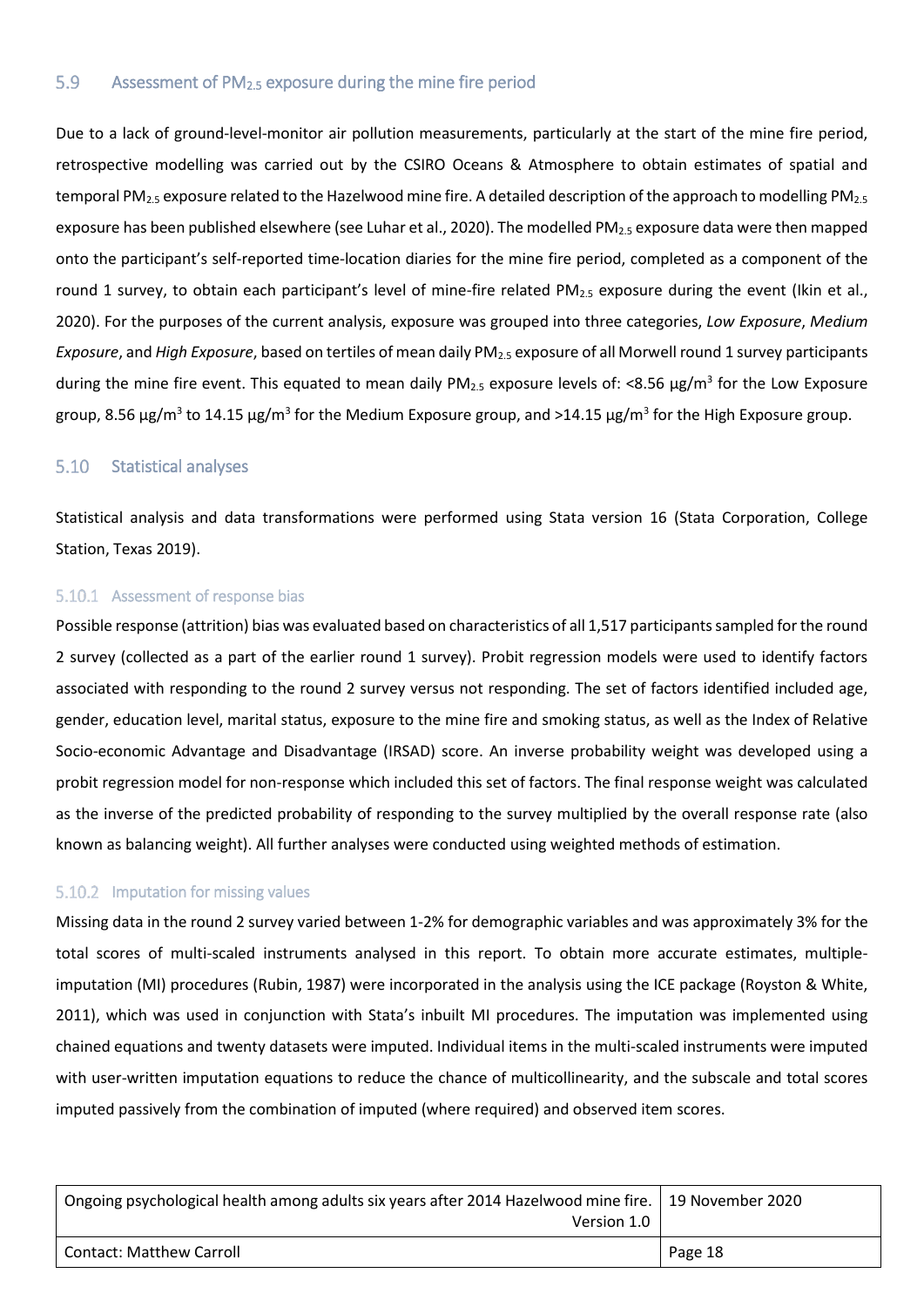#### <span id="page-18-0"></span>5.10.3 Descriptive analysis

Categorical variables were presented as counts and weighted percentages. Continuous variables were presented as weighted means and weighted standard deviations, or weighted medians and weighted inter-quartile ranges (IQR) if skewed. Differences in demographic characteristics and health-related risk factors were compared between participants in different PM2.5 exposure groups using weighted Pearson chi-squared tests for categorical measures, and weighted analysis of variance (ANOVA) for continuous outcomes. When the distribution of a continuous variable was found to be heavily skewed, the data were log-transformed. Distributions of psychological distress scores in the round 1 and 2 surveys were visualised using boxplots.

#### <span id="page-18-1"></span>5.10.4 Mixed-effects modelling

Linear mixed-effects regression models were implemented to evaluate changes over time in (1) event-related psychological distress (IES-R score), and (2) generalised psychological distress (K10 score), and the association of these changes with PM<sub>2.5</sub> exposure during the 2014 Hazelwood mine fire. To incorporate the multiple imputation, the mixedeffects models were run on each of the 20 imputed datasets and the results combined using Rubin's rules (Rubin, 1987). Mixed-effects modelling allows for the correlated structure of repeated-measures data. Accordingly, this modelling facilitated a comparison of IES-R scores and K10 scores in the round 2 survey with corresponding scores in the round 1 survey to determine whether levels of psychological distress have changed over the approximately 3 years between study rounds, and whether outcomes differed across the three levels of PM<sub>2.5</sub> exposure. Mean PM<sub>2.5</sub> exposure was included in the regression models as a continuous variable. A binary time variable (round 1 survey = 0; round 2 survey= 1) was included to estimate average within-participant change in psychological distress across the two study rounds. An interaction between PM2.5 exposure and the time variable was tested to evaluate whether any change in psychological distress between the two study rounds varied by  $PM_2$  s exposure level.

As previous Adult Survey results suggested that younger people were more vulnerable to experiencing subsequent psychological distress related to their level of  $PM_{2.5}$  exposure during the mine fire event (Broder et al., 2020), an interaction between age and  $PM_{2.5}$  exposure was evaluated, and the interaction was also assessed for any change by survey round using a three-way interaction. In addition to age, other covariates adjusted for in the regression models were gender, self-reported mental health diagnoses prior to 2014, self-reported cardiac events, diagnosed asthma, diagnosed COPD, number of traumatic life events experienced, education, and employment.

#### <span id="page-18-2"></span>5.10.5 Sensitivity analysis

Sensitivity analysis was conducted using un-imputed and un-weighted mixed-effects regression models to evaluate the impact of multiple imputation and response weighting on estimated effects. As IES-R and K10 scores both have a right-skewed distribution, mixed-effects modelling was carried out on the log-transformed outcome data to assess whether similar outcomes to the main results would be evident.

| Ongoing psychological health among adults six years after 2014 Hazelwood mine fire.   19 November 2020  <br>Version 1.0 |         |
|-------------------------------------------------------------------------------------------------------------------------|---------|
| <b>Contact: Matthew Carroll</b>                                                                                         | Page 19 |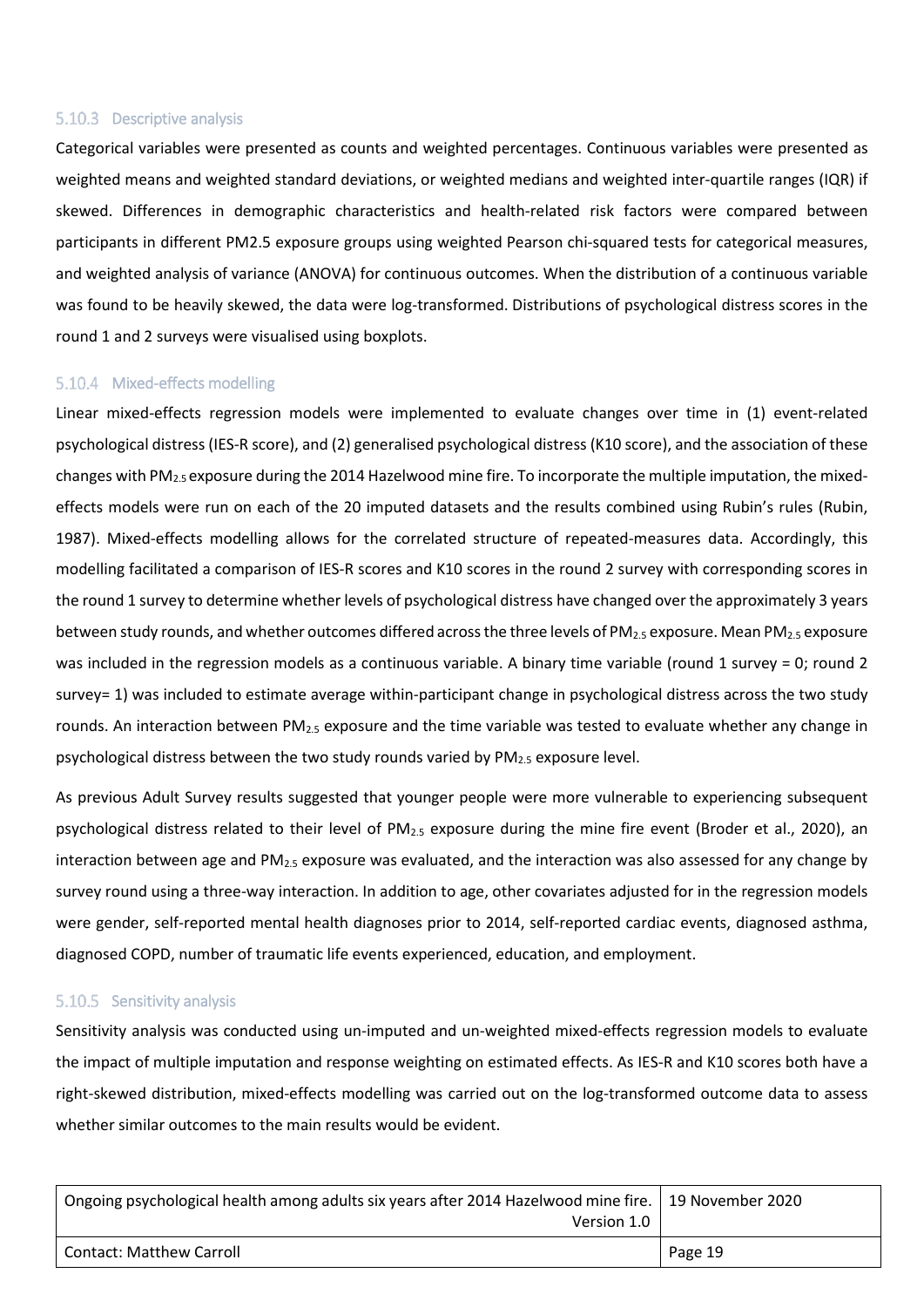### <span id="page-19-0"></span>6 Results

#### <span id="page-19-1"></span> $6.1$ Sample description

Table 3 presents participant characteristics by PM<sub>2.5</sub> exposure group for each survey round. The profiles for highest education level and employment were similar in the two survey rounds. Approximately one-third of the cohort reported having an asthma diagnosis, and slightly over 4% reported having a COPD diagnosis. A notable difference between the two study rounds is that a higher proportion of participants reported having fair or poor health at the time of second round, and that by that time there were no longer clear differences in self-reported general health status between the  $PM<sub>2.5</sub>$  exposure groups.

As shown in Figure 2, scores on both the IES-R and K10 had increased at the round 2 survey compared with corresponding scores from the round 1 survey, with the change in scores evident across all PM<sub>2.5</sub> exposure groups. The median IES-R score increased by 2 points in the low exposure group, by 4 points in the medium exposure group, and by 6 points in the high exposure group (see Table A1 in the appendix).

| Ongoing psychological health among adults six years after 2014 Hazelwood mine fire.   19 November 2020<br>Version 1.0 |         |
|-----------------------------------------------------------------------------------------------------------------------|---------|
| <b>Contact: Matthew Carroll</b>                                                                                       | Page 20 |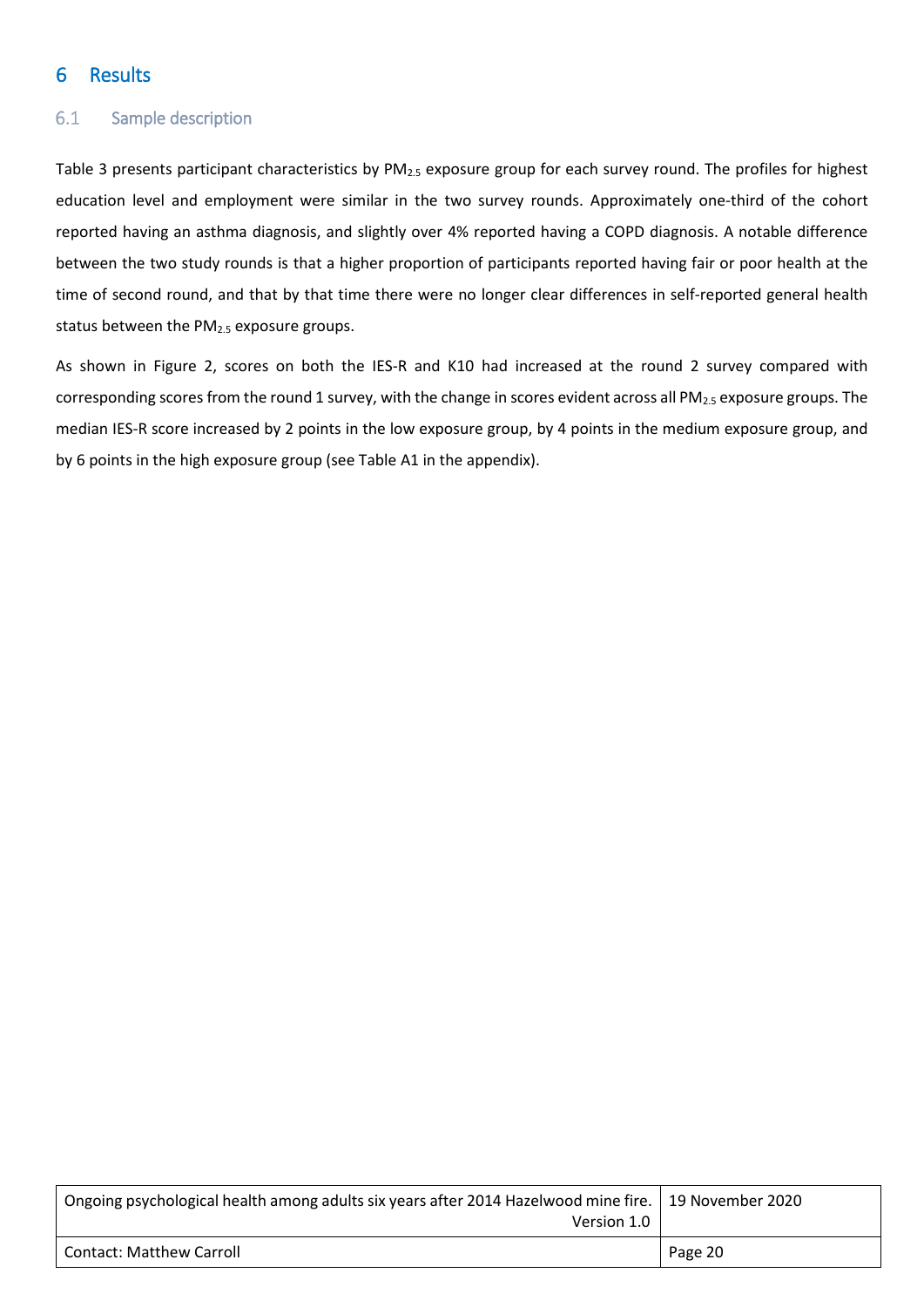#### **Table 3. Participant characteristics by PM2.5 exposure group at each study round**

|                                                        |            | Round 1 (2016-2017 Adult Survey) |            |                 |                       |               | Round 2 (2019-2020 Mental Health and Wellbeing Survey) |            |
|--------------------------------------------------------|------------|----------------------------------|------------|-----------------|-----------------------|---------------|--------------------------------------------------------|------------|
|                                                        | Low        | <b>Medium</b>                    | High       |                 | Low                   | <b>Medium</b> | High                                                   |            |
|                                                        | exposure   | exposure                         | exposure   |                 | exposure              | exposure      | exposure                                               |            |
| Parameters <sup>1, 2</sup>                             | $N = 249$  | $N = 238$                        | $N = 226$  | <i>p</i> -value | $N = 249$             | $N = 238$     | $N = 226$                                              | $p$ -value |
| Age, mean (SD)                                         | 52.1(17.6) | 48.3 (18.5)                      | 52.1(17.1) | 0.08            | 55.4 $(17.6)^2$       | 51.6(18.6)    | 55.4(17.1)                                             | 0.08       |
| Female,                                                | 145 (56%)  | 128 (52%)                        | 118 (50%)  | 0.51            |                       |               |                                                        |            |
| <b>Highest education level</b>                         |            |                                  |            |                 |                       |               |                                                        |            |
| Secondary up to year 10                                | 54 (27%)   | 64 (33%)                         | 38 (20%)   | 0.01            | 54 (27%) <sup>2</sup> | 57 (28%)      | 35 (17%)                                               | 0.06       |
| Secondary year 11-12                                   | 48 (21%)   | 59 (26%)                         | 57 (27%)   |                 | 48 (21%)              | 48 (21%)      | 60 (30%)                                               |            |
| Certificate, university or other tertiary institute    | 142 (52%)  | 108 (41%)                        | 128 (53%)  |                 | 143 (52%)             | 128 (50%)     | 124 (53%)                                              |            |
| <b>Employment</b>                                      |            |                                  |            |                 |                       |               |                                                        |            |
| Paid employment                                        | 137 (51%)  | 126 (49%)                        | 130 (52%)  | 0.23            | 136 (50%)             | 126 (49%)     | 120 (50%)                                              | 0.25       |
| Other (student/volunteer/home-duties/retired)          | 86 (40%)   | 69 (34%)                         | 67 (34%)   |                 | 88 (40%)              | 70 (33%)      | 73 (37%)                                               |            |
| Unemployed/unable to work                              | 23 (9%)    | 38 (17%)                         | 29 (13%)   |                 | 24 (10%)              | 39 (17%)      | 27 (12%)                                               |            |
| <b>General health</b>                                  |            |                                  |            |                 |                       |               |                                                        |            |
| Excellent/Very good                                    | 117 (44%)  | 99 (39%)                         | 89 (37%)   | 0.05            | 79 (31%)              | 65 (26%)      | 58 (27%)                                               | 0.75       |
| Good                                                   | 91 (37%)   | 76 (31%)                         | 73 (32%)   |                 | 78 (33%)              | 78 (33%)      | 71 (31%)                                               |            |
| Fair/Poor                                              | 41 (19%)   | 63 (30%)                         | 63 (31%)   |                 | 82 (36%)              | 83 (40%)      | 83 (42%)                                               |            |
| Asthma $3$                                             | 77 (30%)   | 75 (32%)                         | 60 (27%)   | 0.58            |                       |               |                                                        |            |
| COPD <sup>3</sup>                                      | 9(4%)      | 10 (6%)                          | 12 (7%)    | 0.45            |                       |               |                                                        |            |
| Cardiac events <sup>3</sup>                            | 41 (19%)   | 40 (19%)                         | 44 (20%)   | 0.94            |                       |               |                                                        |            |
| Anxiety prior to 2014 <sup>4</sup>                     | 60 (23%)   | 61 (27%)                         | 57 (26%)   | 0.64            |                       |               |                                                        |            |
| Depression prior to 2014 <sup>4</sup>                  | 57 (23%)   | 56 (24%)                         | 64 (30%)   | 0.29            |                       |               |                                                        |            |
| PTSD prior to 2014 <sup>4</sup>                        | 12 (4%)    | 11 (5%)                          | 13 (5%)    | 0.92            |                       |               |                                                        |            |
| Any mental health diagnosis prior to 2014 <sup>4</sup> | 78 (31%)   | 76 (33%)                         | 81 (37%)   | 0.44            |                       |               |                                                        |            |
| Number of traumatic life events <sup>3</sup>           |            |                                  |            |                 |                       |               |                                                        |            |
| None                                                   | 84 (33%)   | 83 (34%)                         | 63 (27%)   | 0.06            |                       |               |                                                        |            |
| One                                                    | 60 (24%)   | 50 (20%)                         | 37 (17%)   |                 |                       |               |                                                        |            |
| Multiple                                               | 105 (43%)  | 102 (46%)                        | 125 (56%)  |                 |                       |               |                                                        |            |

<span id="page-20-0"></span> $1$  Missing data (%) were as follows: Age and gender had no missing values; education was missing for 15 (2.1%) of participants in round 1, 16 (2.2%) in round 2; employment was missing for 8 (1.1%) in round 1, 10 (1.4%) in round 2; general health was missing for 1 (0.1%) in round 1, 36 (5.1%) in round 2; asthma was missing for 2 (0.3%); COPD and cardiac events had no missing values; anxiety was missing for 2 (0.3%); depression was missing 2 (0.3%); PTSD was missing 3 (0.4%); any mental health condition had none missing; and traumatic life events was missing 4 (0.6%).<br><sup>2</sup> Statistics presented are number (weighted %) and weighted mean (

<sup>3</sup> Only collected in round 1 survey

<sup>4</sup> Includes anyone reporting a prior diagnosis in either round 1 or round 2.

Ongoing psychological health among adults six years after 2014 Hazelwood mine fire. Version 1.0 19 November 2020

Contact: Matthew Carroll Page 21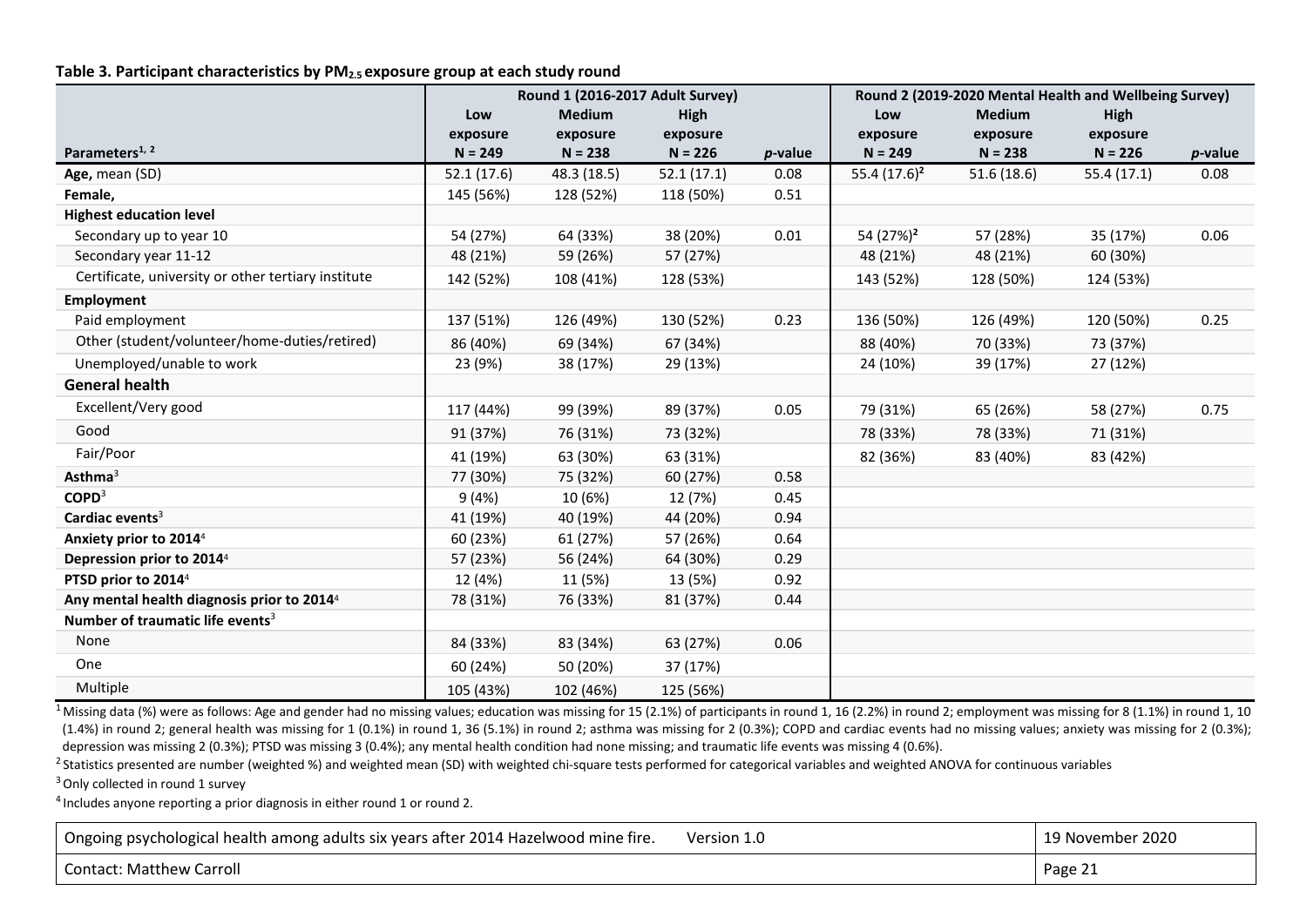

<span id="page-21-0"></span>Figure 2. Distributions of IES-R and K10 scores by PM<sub>2.5</sub> exposure group at each study round

| Ongoing psychological health among adults six years after 2014 Hazelwood mine fire. 19 November 2020<br>Version 1.0 |         |
|---------------------------------------------------------------------------------------------------------------------|---------|
| <b>Contact: Matthew Carroll</b>                                                                                     | Page 22 |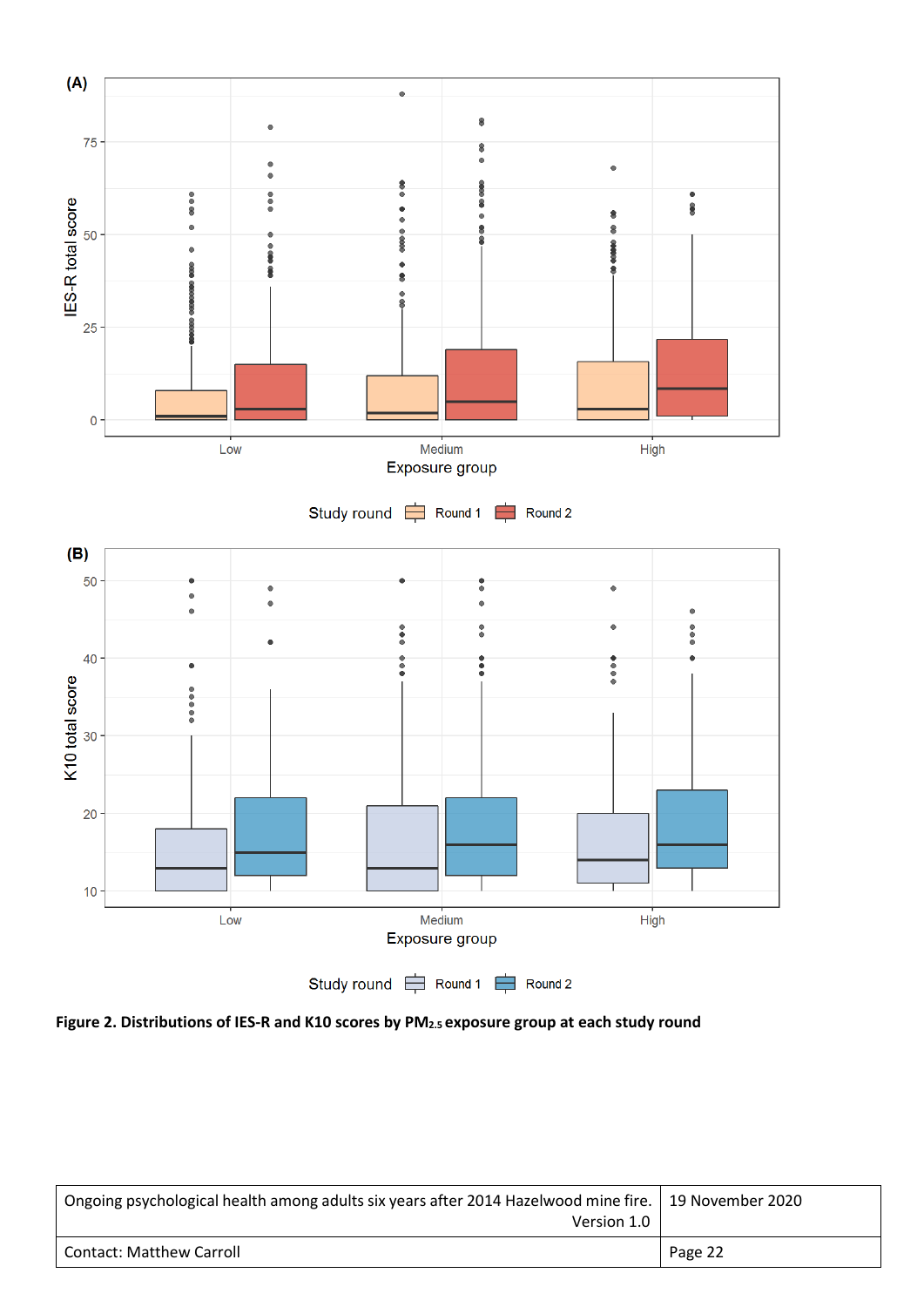#### <span id="page-22-0"></span> $6.2$ Changes in psychological distress over time

#### <span id="page-22-1"></span>Change in event-related psychological distress (IES-R results)  $6.2.1$

Table 4 presents the results of the final linear mixed-effects model with event-related psychological distress (IES-R score) as the outcome of interest. After adjusting for mean PM<sub>2.5</sub> exposure and round 1 confounders, participants' IES-R total scores increased on average by 2.6 points (95% CI: 1.2 to 3.9 points) between the two survey rounds. For each 10  $\mu$ g/m<sup>3</sup> increase in mean PM<sub>2.5</sub> exposure, there was an estimated 1.1-point increase in IES-R score (95% CI: 0.1 to 2.0 points) at the cohort mean age during the mine fire, 47 years. For other ages, consistent with the round 1 Adult Survey results (Broder et al., 2020), the exposure-outcome association was stronger among younger people. The agedependence of the exposure-outcome association, illustrated for ages 35, 45 and 65 years, is presented in Figure 3. The effect of age can be summarised from the estimated model as follows: with each 10-year decrease in age the impact of mean PM2.5 exposure on IES-R score increased on average by 0.5 points (95% CI: 0.01 to 1.1 points). This means that for every 10  $\mu$ g/m<sup>3</sup> increase in average daily mine fire related PM<sub>2.5</sub> exposure, IES-R scores were estimated to increase by 2.1 points on average for participants aged 27 years at the time of the mine fire, and by 1.6 points for participants aged 37 years at the time, compared with a more modest increase of 0.5 points for participants aged 57 years at the time.

No evidence was found that the amount of change in IES-R score between round 1 and 2 differed by  $PM_{2.5}$  exposure level ( $p = 0.48$  for the interaction between PM<sub>2.5</sub> exposure and survey round). Accordingly, this interaction term was not included in the final model presented in Table 4.

Other risk factors in the round 1 survey that were associated with an increase in IES-R score in round 2 were selfreported diagnosis of asthma, self-reported COPD, having had multiple traumatic events, and being unemployed or unable to work. Having a certificate or tertiary qualification was observed to have a protective association with IES-R score in comparison with having an education level up to Year 10. There was no association between IES-R score and having experienced a cardiac event or having been diagnosed with a mental health condition prior to 2014.

#### <span id="page-22-2"></span>Change in general psychological distress (K10 results)  $6.2.2$

Table 5 shows the results of the final linear mixed-effects model with general psychological distress (K10 score) as the outcome of interest. Similar to the event-related psychological distress findings, after adjusting for PM<sub>2.5</sub> exposure and confounders, there was an increase in general psychological distress in the round 2 survey (a mean increase in K10 scores of 1.8; 95% CI: 1.2 to 2.4). However, PM<sub>2.5</sub> exposure was no longer associated with K10 scores in round 2. Furthermore, there was no evidence of differential exposure-response associations by age and study round (*p* = 0.61 for the interaction between age and  $PM_{2.5}$  exposure, and  $p = 0.56$  for the interaction between study round and PM<sub>2.5</sub> exposure).

| Ongoing psychological health among adults six years after 2014 Hazelwood mine fire. 19 November 2020<br>Version 1.0 |         |
|---------------------------------------------------------------------------------------------------------------------|---------|
| <b>Contact: Matthew Carroll</b>                                                                                     | Page 23 |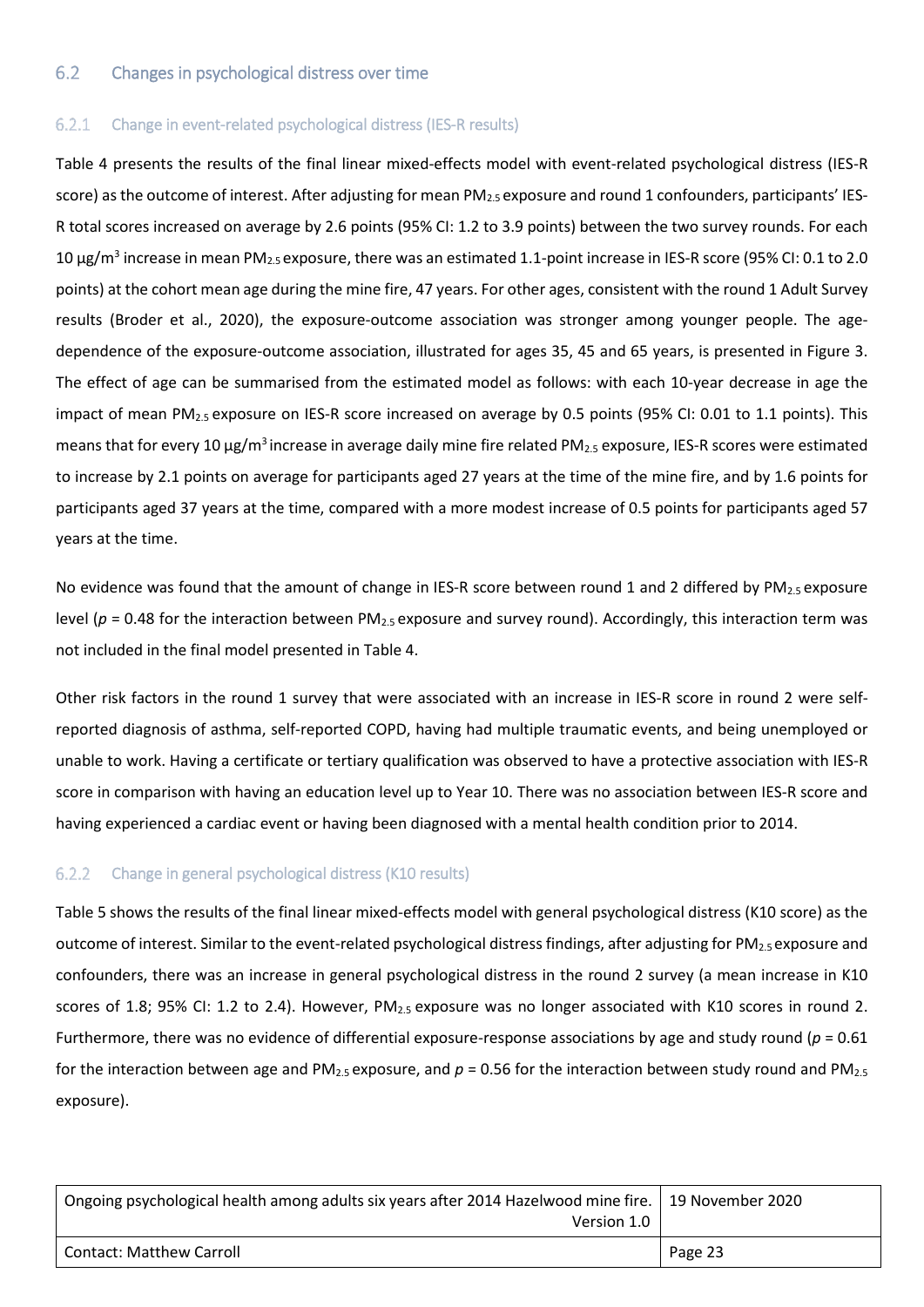There was strong evidence for an association between age and K10, with K10 decreasing on average by 0.9 points (95% CI: 0.5 to 1.4) for every 10-year increase in age. The K10 scores for participants who reported having had a prior mental health condition were found to be, on average, 3.9 points higher (95% CI: 2.7 to 5.1). Other round 1 risk factors associated with an increase in K10 score at round 2 were having an asthma diagnosis, having a COPD diagnosis, having experienced one or more traumatic life events, and being unemployed or unable to work. Having a higher education level was associated with a decrease in K10 score.

### <span id="page-23-0"></span>**Table 4. Linear mixed-effects model results for IES-R total scores**

|                                                                                                                                                | <b>IES-R total score</b>       |            |
|------------------------------------------------------------------------------------------------------------------------------------------------|--------------------------------|------------|
| <b>Risk factors</b>                                                                                                                            | <b>Coefficient</b><br>(95% CI) | $p$ -value |
| Mean exposure to mine fire related PM <sub>2.5</sub> (per 10 $\mu$ g/m <sup>3</sup> ; at the mean age<br>during the mine fire of 47 years) $1$ | 1.1(0.1, 2.0)                  | 0.031      |
| Survey round (0 = round 1; 1 = round 2)                                                                                                        | 2.6(1.2, 3.9)                  | < 0.001    |
| Age during the mine fire (per 10 years; at an exposure level of 10 $\mu$ g/m <sup>3</sup> ) <sup>2</sup>                                       | $0.3$ (-0.6, 1.2)              | 0.55       |
| Interaction between exposure and age <sup>3</sup>                                                                                              | $-0.5$ $(-1.0, -0.01)$         | 0.045      |
| Mental health conditions prior to 2014                                                                                                         | $1.0$ (-1.4, 3.5)              | 0.40       |
| <b>Male</b>                                                                                                                                    | $0.3$ (-1.8, 2.3)              | 0.78       |
| Cardiac event pre/post 2014 <sup>4</sup>                                                                                                       | $1.4$ (-1.9, 4.7)              | 0.40       |
| Asthma diagnosed pre/post 2014 <sup>4</sup>                                                                                                    | 2.5(0.2, 4.9)                  | 0.036      |
| COPD diagnosed pre/post 2014 <sup>4</sup>                                                                                                      | 7.6(1.0, 14.2)                 | 0.023      |
| Number of traumatic life events <sup>4</sup>                                                                                                   |                                |            |
| None                                                                                                                                           | Reference                      |            |
| One                                                                                                                                            | $1.3$ (-1.4, 4.0)              | 0.34       |
| Multiple                                                                                                                                       | $4.2$ (1.7, 6.7)               | 0.001      |
| Education level at each survey <sup>4</sup>                                                                                                    |                                |            |
| Secondary up to year 10                                                                                                                        | Reference                      |            |
| Secondary year 11-12                                                                                                                           | $-3.2$ ( $-7.0$ , 0.6)         | 0.10       |
| Certificate, university or other tertiary institute degree                                                                                     | $-5.4$ $(-8.4, -2.4)$          | < 0.001    |
| Employment at each survey <sup>4</sup>                                                                                                         |                                |            |
| Paid employment (FT, PT, self-employed)                                                                                                        | Reference                      |            |
| Other (student/volunteer/home-duties/retired)                                                                                                  | $1.8(-1.3, 4.8)$               | 0.25       |
| Unemployed/unable to work                                                                                                                      | 5.8(1.8, 9.9)                  | 0.005      |

<sup>1</sup> Mean PM<sub>2.5</sub> exposure variable was centred at 10  $\mu$ g/m<sup>3</sup> and divided by 10 to give exposure units per 10  $\mu$ g/m<sup>3</sup>

<sup>2</sup> Age during coalmine fire was centred at the mean (47 years) and divided by 10 to give age per 10 years

<sup>3</sup> The increase in the exposure effect per each 10-year increase in age

4Round 1 covariates. Coefficients were estimated from multivariate weighted mixed-effects regression with missing data imputed using chained equations

| Ongoing psychological health among adults six years after 2014 Hazelwood mine fire. 19 November 2020 |         |
|------------------------------------------------------------------------------------------------------|---------|
| Version 1.0                                                                                          |         |
| <b>Contact: Matthew Carroll</b>                                                                      | Page 24 |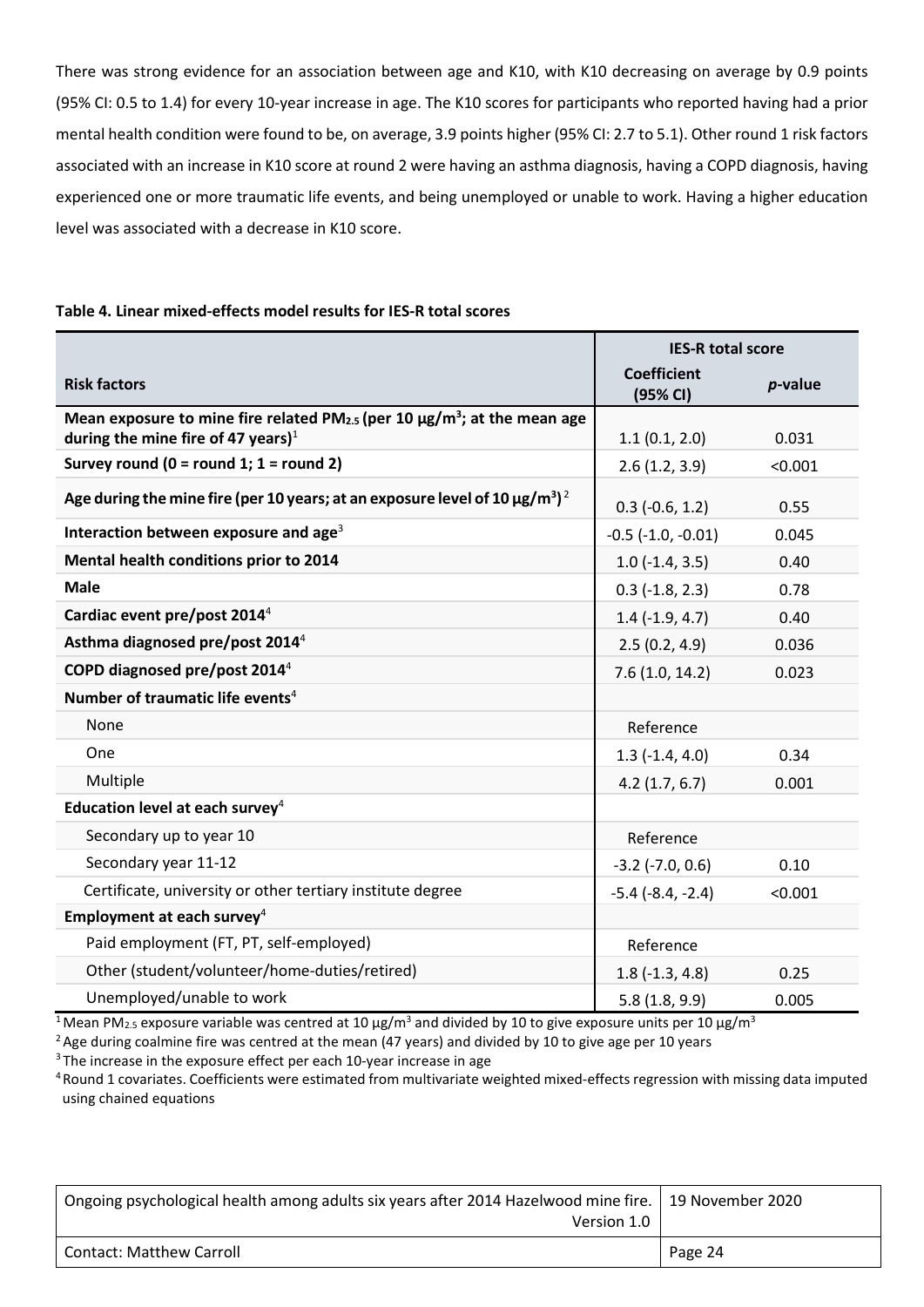### <span id="page-24-0"></span>**Table 5. Linear mixed-effects model results for K10 scores**

|                                                                                                                                                         | K10 score                      |         |
|---------------------------------------------------------------------------------------------------------------------------------------------------------|--------------------------------|---------|
| <b>Risk factors</b>                                                                                                                                     | <b>Coefficient</b><br>(95% CI) | p-value |
| Mean exposure to mine fire related PM <sub>2.5</sub> (per 10 $\mu$ g/m <sup>3</sup> ; at the mean age<br>during the mine fire of 47 years) <sup>1</sup> | $0.2$ (-0.3, 0.6)              | 0.47    |
| Survey round (0 = round 1; 1 = round 2)                                                                                                                 | 1.8(1.2, 2.4)                  | < 0.001 |
| Age during mine fire (per 10 years; at an exposure level of 10 $\mu$ g/m <sup>3</sup> ) <sup>2</sup>                                                    | $-0.9$ $(-1.4, -0.5)$          | < 0.001 |
| Mental health conditions prior to 2014                                                                                                                  | 3.9(2.7, 5.1)                  | < 0.001 |
| <b>Male</b>                                                                                                                                             | $-0.6$ $(-1.6, 0.4)$           | 0.25    |
| Cardiac event pre/post 2014 <sup>3</sup>                                                                                                                | $1.4$ (-0.03, 2.8)             | 0.06    |
| Asthma diagnosed pre/post 2014 <sup>3</sup>                                                                                                             | 1.3(0.1, 2.4)                  | 0.029   |
| COPD diagnosed pre/post 2014 <sup>3</sup>                                                                                                               | 3.4(0.8, 6.1)                  | 0.012   |
| Number of traumatic life events <sup>3</sup>                                                                                                            |                                |         |
| None                                                                                                                                                    | Reference                      |         |
| One                                                                                                                                                     | 2.5(1.0, 3.9)                  | < 0.001 |
| Multiple                                                                                                                                                | 3.0(1.9, 4.2)                  | < 0.001 |
| Education level at each survey $3$                                                                                                                      |                                |         |
| Secondary up to year 10                                                                                                                                 | Reference                      |         |
| Secondary year 11-12                                                                                                                                    | $-1.4$ ( $-3.0, 0.3$ )         | 0.10    |
| Certificate, university or other tertiary institute degree                                                                                              | $-2.3$ $(-3.6, -0.9)$          | < 0.001 |
| Employment at each survey <sup>3</sup>                                                                                                                  |                                |         |
| Paid employment (FT, PT, self-employed)                                                                                                                 | Reference                      |         |
| Other (student/volunteer/home-duties/retired)                                                                                                           | $1.0$ (-0.4, 2.3)              | 0.15    |
| Unemployed/unable to work                                                                                                                               | 4.7(2.6, 6.7)                  | < 0.001 |

<sup>1</sup> Mean PM<sub>2.5</sub> exposure variable was centred at 10 μg/m<sup>3</sup> and divided by 10 to give exposure units per 10 μg/m<sup>3</sup>

<sup>2</sup> Age during coalmine fire was centred at the mean (47 years) and divided by 10 to give age per 10 years

<sup>3</sup> Round 1 covariates. Coefficients were estimated from multivariate weighted mixed-effects regression with missing data imputed using chained equations



Study round - Round 1 - Round 2

### <span id="page-24-1"></span>Figure 3. Illustration of the estimated age-dependence of the association between mine-fire PM<sub>2.5</sub> exposure and **event-related psychological distress**

| Ongoing psychological health among adults six years after 2014 Hazelwood mine fire.   19 November 2020<br>Version 1.0 |         |
|-----------------------------------------------------------------------------------------------------------------------|---------|
| <b>Contact: Matthew Carroll</b>                                                                                       | Page 25 |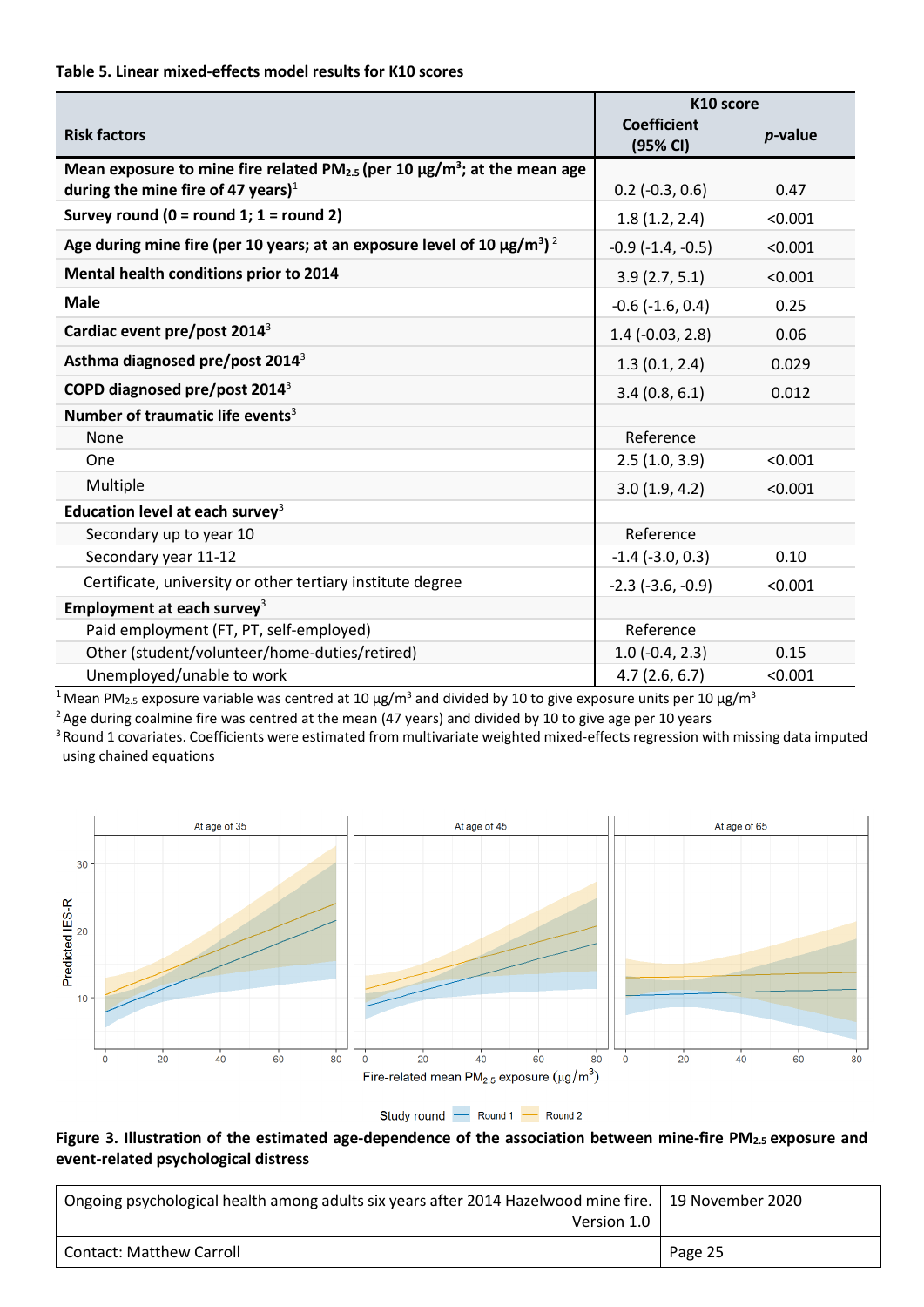#### <span id="page-25-0"></span>6.3 Sensitivity analysis

Sensitivity analyses are presented in Tables A2 and A3 of the appendix, and consisted of results from: (1) imputed and unweighted mixed-effects regression models, (2) unimputed and unweighted mixed-effects regression models, and (3) unimputed and unweighted mixed-effects regressions with log-transformed outcome variables. For both IES-R and K10, the findings were consistent across all models, suggesting the robustness of our conclusions. It should be noted that the values of coefficients estimated from log-transformed outcomes are not directly comparable with values from other models; here we are looking to see if similar conclusions can be drawn about the associations seen in Tables 4 and 5.

### <span id="page-25-1"></span>7 Discussion

#### <span id="page-25-2"></span>Summary of the main findings  $7.1$

The main finding of the study is that there was a continuing relationship between participants' level of exposure to PM<sub>2.5</sub> during the 2014 Hazelwood mine fire event, and their level of psychological distress attributed to that event six years on. At the mean age of the cohort, for each 10  $\mu$ g/m<sup>3</sup> increase in mean daily PM<sub>2.5</sub> exposure, there was a 1.1point increase in IES-R score. This increase in event-related psychological distress level was consistent with the round 1 Adult Survey results, where a 1.0-point increase was found for the same 10  $\mu$ g/m<sup>3</sup> increase in PM<sub>2.5</sub> exposure (Broder et al., 2020). In addition, psychological distress associated with the 2014 Hazelwood mine fire event had increased over the time that had passed between survey rounds. On average, IES-R scores increased by 2.6-points from the first to the second survey. Higher event-related psychological distress was also associated with other key risk factors, including asthma, COPD, multiple prior traumatic events, and being unemployed or unable to work. Consistent with the round 1 analysis (Broder et al., 2020), the impact of PM<sub>2.5</sub> exposure on IES-R scores was stronger in younger people, with scoring increasing by 0.5 points with each 10-year decrease in age.

In addition to measuring distress associated with the event, we also measured general distress in the past month (using the K10 scale) in both survey rounds. There was evidence that general distress levels also increased, with a 1.8 point rise between round 1 and 2. However, unlike the IES-R findings, there was no evidence of an association between mine fire PM2.5 exposure and general distress levels. Younger age, along with all other key risk factors except gender, were associated with increased general distress. Again, unlike the IES-R findings, there was no interaction between age and  $PM<sub>2.5</sub>$  exposure.

An increase in the levels of both event-related and general psychological distress over time is a finding that contrasts with other post-disaster studies. Studies following the Ash Wednesday (McFarlane et al., 1997) and Black Saturday fires (Bryant et al., 2014) have reported psychological distress levels decreasing over time. Importantly then, it would appear that our findings should be considered within the context of the timing of the survey, which coincided with the 2019-2020 bushfire season that had a catastrophic impact in some regions of south-eastern Australia. While the fires in Victoria were primarily restricted to East Gippsland and the closest major fires were approximately 150 km from

| Ongoing psychological health among adults six years after 2014 Hazelwood mine fire.   19 November 2020<br>Version 1.0 |         |
|-----------------------------------------------------------------------------------------------------------------------|---------|
| <b>Contact: Matthew Carroll</b>                                                                                       | Page 26 |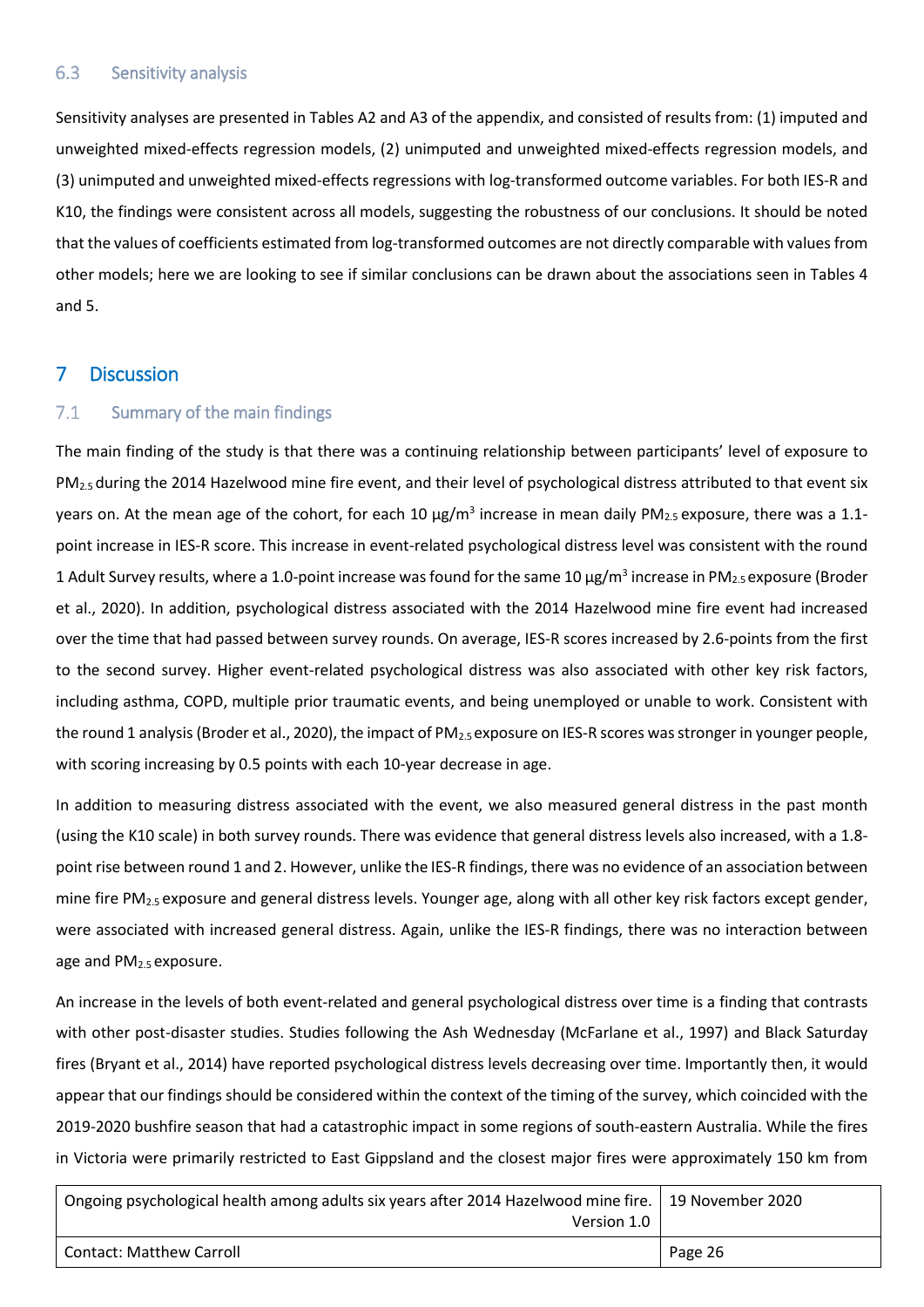Morwell, the resultant smoke from the fires was widespread, with 43 smoke health alerts issued for the region or for the whole of Victoria during the fire period (Inspector-General for Emergency Management, 2020). We know anecdotally from comments made by some participants who were interviewed over the phone that the 2019-2020 bushfires brought back thoughts of the Hazelwood event. Given that the round 1 survey was completed during a relatively mild summer with minimal fire activity, whilst the round 2 survey was completed during an extremely active fire season which resulted in considerable local smoke exposure, it seems plausible that the increase in distress levels observed from round 1 to round 2 on both the IES-R and K10 may be due, in some part, to the contrasting background circumstances at the time of each survey.

Regardless, the finding that there was still a clear relationship between PM<sub>2.5</sub> exposure level and scoring on the IES-R six years after the Hazelwood event suggests that people's level of exposure to the earlier Hazelwood event has influenced their psychological response during a current event. The lack of a relationship between  $PM_{2.5}$  exposure level and general distress may be because the association between exposure and general distress was not as strong as that with event-related distress, and so the smaller sample size for the current analysis (713 participants compared with the original Morwell cohort of 3,096 participants), would have reduced our power to detect an exposure effect.

#### <span id="page-26-0"></span> $7.2$ Strengths and weaknesses of the research

This research has several key strengths. In contrast to previous air pollution studies which generally rely on populationlevel pollution data, the current analysis utilised individual level  $PM_{2.5}$  exposure data generated by coupling modelled  $PM_{2.5}$  distribution with participants' time-location diaries. This measure of exposure was largely free from the influence of the individual's perception of the exposure (Glass & Sim, 2006).

There are, however, several limitations to this research. There is potential for recall bias in the time-location diary information provided by participants, particularly given that this information was collected more than two years after the mine fire (Coughlin, 1990). Additionally, some sampling bias (participation or selection) might still be present even after the weighting of the sample to ensure adequate representation in terms of age and exposure level, and the application of response weightings in the statistical analyses.

In addition, the coincidental timing of the survey, which overlapped with a major fire and smoke event, means that the round 2 survey responses are likely to have been influenced to some degree by background circumstances, rather than being an unsullied measure of ongoing psychological impacts resulting from exposure to smoke from the Hazelwood mine fire. Given the survey was launched without foreknowledge of the impending fire and smoke event, we did not attempt to capture information on our participants' level of exposure to the 2019-2020 fire and smoke event. However, as most participants were still residing in Morwell, it islikely that there was little variation in smoke exposure between participants during the round 2 survey period. Importantly, while the influence of the 2019-2020 fire and smoke event makes it challenging to gain a clear picture of mental health trajectories following on from the Hazelwood event, it sheds particular light on the potential of prior exposures to influence how people respond to a current event.

| Ongoing psychological health among adults six years after 2014 Hazelwood mine fire.   19 November 2020<br>Version 1.0 |         |
|-----------------------------------------------------------------------------------------------------------------------|---------|
| <b>Contact: Matthew Carroll</b>                                                                                       | Page 27 |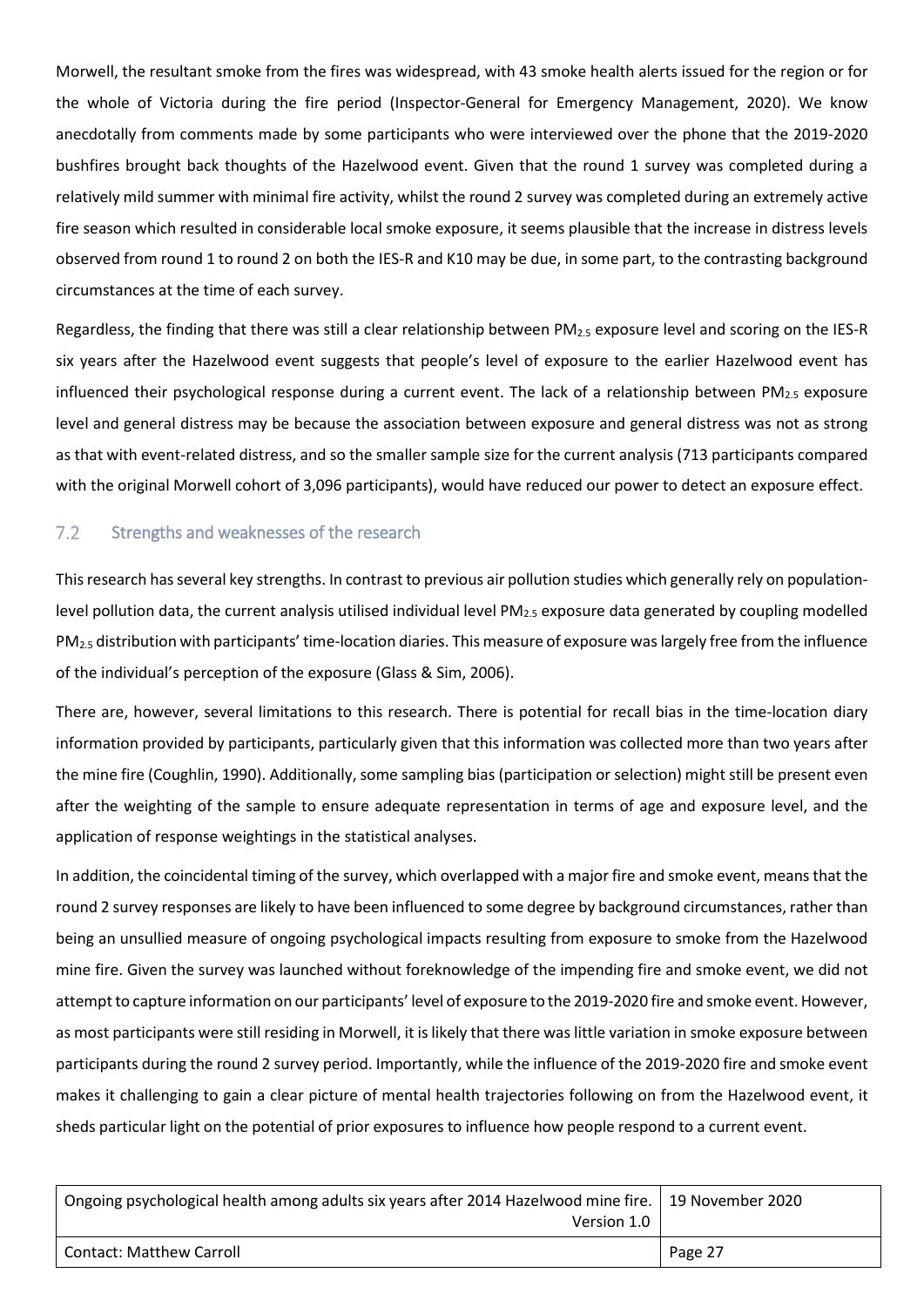### <span id="page-27-0"></span>8 Conclusions

The key message from the analysis presented in this report is that higher levels of exposure to the Hazelwood mine fire were associated with reporting higher psychological distress levels in relation to the event some six years later. This finding highlights the importance of considering the impacts of prior events when planning the public health response to new events. Based on this finding, we recommend that public health agencies include warnings that people who have experienced similar events in the past may experience increased psychological distress in response to the new event and that they should seek support if needed. In addition, the finding that multiple risk factors were associated with increased psychological distress, both attributed to the mine fire and in general, suggests that a more nuanced approach be taken to identifying and supporting vulnerable groups. This need for nuanced messaging is reinforced by the finding here, building on the earlier round 1 finding, that younger people may be more at risk of event-related psychological distress.

The possible impact of the recent fire/smoke event on participant responses in the follow-up survey limits our capacity to draw conclusions about the ongoing mental health trajectory for study participants, other than to say that a prior event impacted on how participants responded during a new event that shared some similar characteristics. Importantly, a further round of the survey is planned in 2022, which will yield insights on how participants are coping eight years after the Hazelwood mine fire event and the longitudinal trajectory of their mental health.

It should also be noted that the current analysis did not include consideration of the new factors included in the followup survey, such as resilience, social isolation, and community wellbeing. These will be considered in upcoming reports and scientific publications. By focusing on changes in psychological distress within the community, rather than delving into the complicated interplay of risk factors, we think that this report provides more straightforward findings which will be of interest to the community, and also to public health professionals, who will be able to draw on them when responding to future events.

| Ongoing psychological health among adults six years after 2014 Hazelwood mine fire.   19 November 2020  <br>Version 1.0 |         |  |
|-------------------------------------------------------------------------------------------------------------------------|---------|--|
| <b>Contact: Matthew Carroll</b>                                                                                         | Page 28 |  |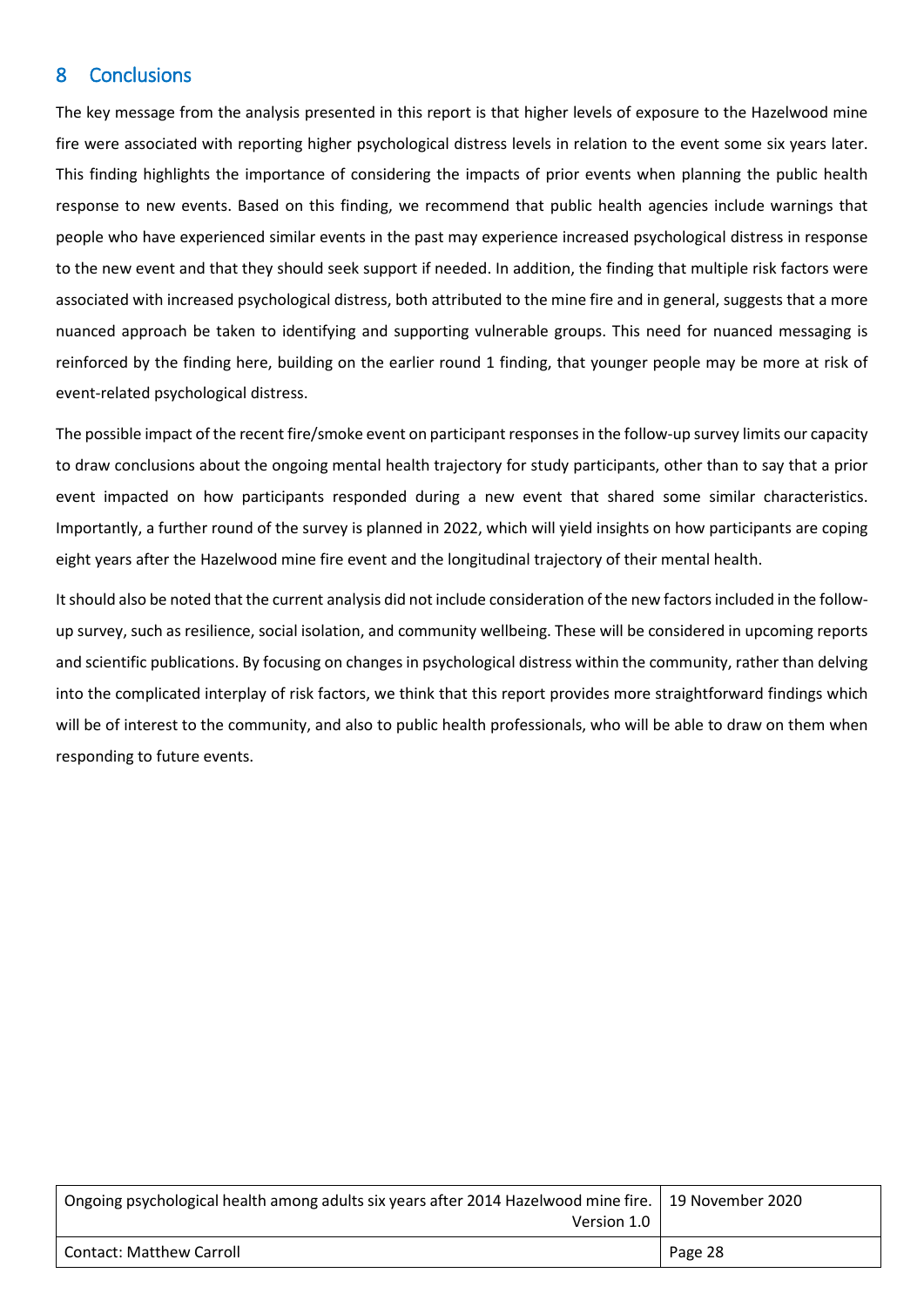### <span id="page-28-0"></span>9 References

- Abramson, D. M., Stehling-Ariza, T., Garfield, R. M., & Redlener, I. E. (2008). Prevalence and predictors of mental health distress post-Katrina: Findings from the Gulf Coast Child and Family Health Study. *Disaster Medicine and Public Health Preparedness, 2*(2), 77-86[. https://doi.org/10.1097/DMP.0b013e318173a8e7](https://doi.org/10.1097/DMP.0b013e318173a8e7)
- Abramson, M., Kutin, J., Raven, J., Lanigan, A., Czarny, D., & Walters, E. (1996). Risk factors for asthma among young adults in Melbourne, Australia. *Respirology, 1*(4), 291-297. <https://doi.org/10.1111/j.1440-1843.1996.tb00045.x>
- Bonanno, G. A., Ho, S. M., Chan, J. C., Kwong, R. S., Cheung, C. K., Wong, C. P., & Wong, V. C. (2008). Psychological resilience and dysfunction among hospitalized survivors of the SARS epidemic in Hong Kong: A latent class approach. *Health Psychology, 27*(5), 659-667.<https://doi.org/10.1037/0278-6133.27.5.659>
- Bosmans, M. W., & Van der Velden, P. G. (2018). The effect of employment status in postdisaster recovery: A longitudinal comparative study among employed and unemployed affected residents. *Journal of Traumatic Stress, 31*(3), 460-466.<https://doi.org/10.1002/jts.22282>
- Broder, J. C., Gao, C. X., Campbell, T. C. H., Berger, E., Maybery, D., McFarlane, A., Tsoutsoulis, J., Ikin, J. F., Abramson, M. J., Sim, M. R., Walker, J., A, L., & Carroll, M. (2020). The factors associated with distress following exposure to smoke from an extended coal mine fire *Environmental Pollution, 266* (Pt 2), 115131. <https://doi.org/10.1016/j.envpol.2020.115131>
- Brugha, T. S., Bebbington, P. E., Tennant, C., & Hurry, J. (1985). The List of Threatening Experiences: A subset of 12 life event categories with considerable long-term contextual threat. *Psychological Medicine, 15*, 189-194. <https://doi.org/10.1017/s003329170002105x>
- Bryant, R. A., Gibbs, L., Gallagher, H. C., Pattison, P., Lusher, D., MacDougall, C., Harms, L., Block, K., Sinnott, V., & Ireton, G. (2018). Longitudinal study of changing psychological outcomes following the Victorian Black Saturday bushfires. *Australian and New Zealand Journal of Psychiatry, 52*(6), 542-551. <https://doi.org/10.1177/0004867417714337>
- Bryant, R. A., Waters, E., Gibbs, L., Gallagher, H. C., Pattison, P., Lusher, D., MacDougall, C., Harms, L., Block, K., & Snowdon, E. (2014). Psychological outcomes following the Victorian Black Saturday bushfires. *Australian and New Zealand Journal of Psychiatry, 48*(7), 634-643[. https://doi.org/10.1177/0004867414534476](https://doi.org/10.1177/0004867414534476)
- Coughlin, S. (1990). Recall bias in epidemiologic studies. *Journal of Clinical Epidemiology, 43*, 87-91. [https://doi.org/10.1016/0895-4356\(90\)90060-3](https://doi.org/10.1016/0895-4356(90)90060-3)
- Fergusson, D. M., Horwood, L. J., Boden, J. M., & Mulder, R. T. (2014). Impact of a major disaster on the mental health of a well-studied cohort. *JAMA Psychiatry, 71*(9), 1025-1031. <https://doi.org/10.1001/jamapsychiatry.2014.652>
- Forjaz, M., Prieto-Flores, M.-E., Ayala, A., Rodriguez-Blazquez, C., Fernandez-Mayoralas, G., Rojo-Perez, F., & Martinez-Martin, P. (2011). Measurement properties of the Community Wellbeing Index in older adults. *Quality of Life Research, 20*(5), 733-743[. https://doi.org/10.1007/s11136-010-9794-2](https://doi.org/10.1007/s11136-010-9794-2)
- Galea, S., Tracy, M., Norris, F., & Coffey, S. F. (2008). Financial and social circumstances and the incidence and course of PTSD in Mississippi during the first two years after Hurricane Katrina. *Journal of Traumatic Stress, 21*(4), 357-368.<https://doi.org/10.1002/jts.20355>
- Glass, D. C., & Sim, M. R. (2006). The challenges of exposure assessment in health studies of Gulf War veterans. *Philosophical Transactions of the Royal Society B: Biological Sciences, 361*(1468), 627-637. <https://doi.org/10.1098/rstb.2006.1822>
- Harris, P. A., Taylor, R., Minor, B. L., Elliott, V., Fernandez, M., O'Neal, L., McLeod, L., Delacqua, G., Delacqua, F., & Kirby, J. (2019). The REDCap consortium: Building an international community of software platform partners. *Journal of Biomedical Informatics, 95*, 103208.<https://doi.org/10.1016/j.jbi.2019.103208>

| Ongoing psychological health among adults six years after 2014 Hazelwood mine fire. 19 November 2020<br>Version 1.0 |         |
|---------------------------------------------------------------------------------------------------------------------|---------|
| Contact: Matthew Carroll                                                                                            | Page 29 |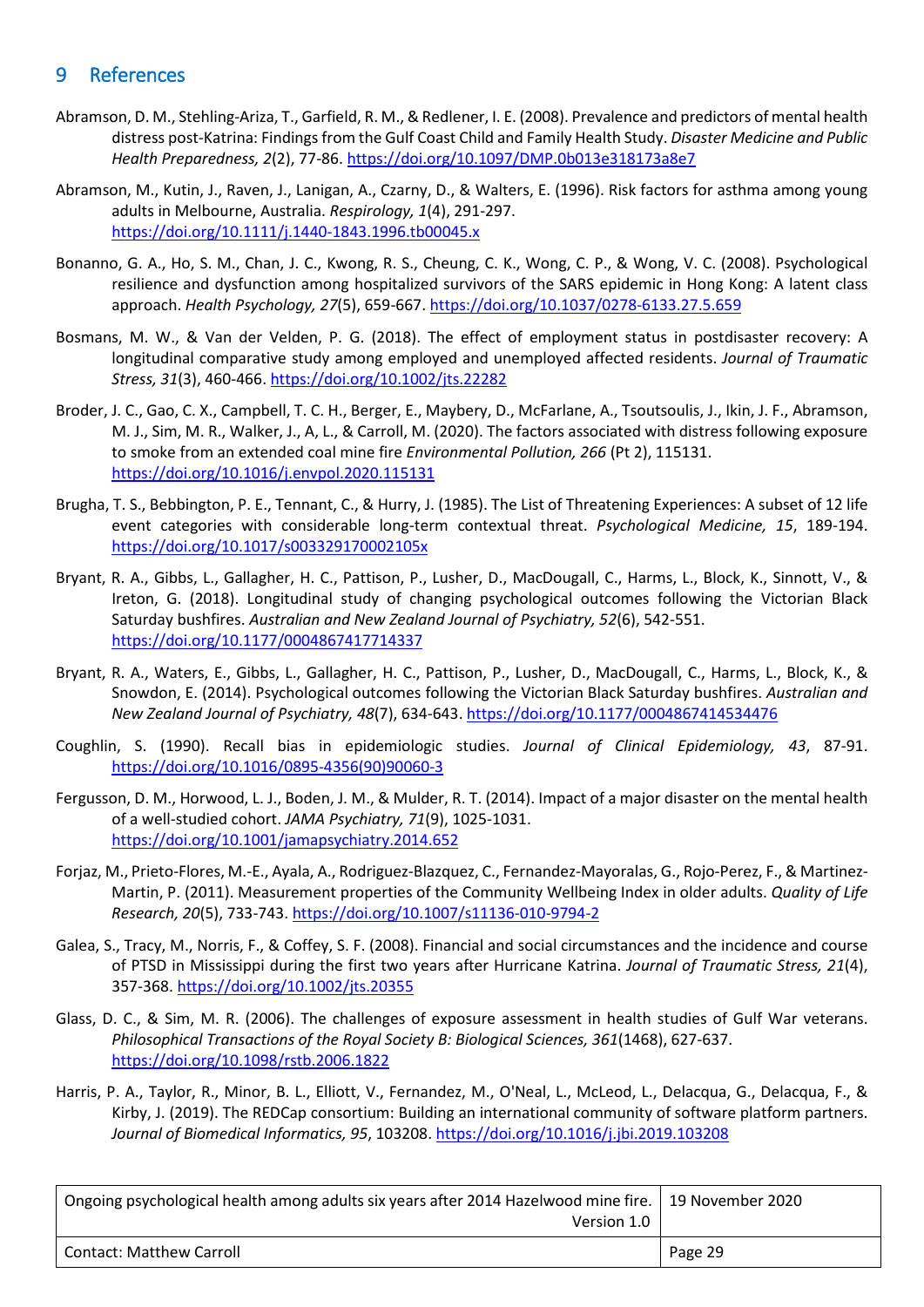- Harris, P. A., Taylor, R., Thielke, R., Payne, J., Gonzalez, N., & Conde, J. G. (2009). A metadata-driven methodology and workflow process for providing translational research informatics support. *Journal of Biomedical Informatics, 42*(2), 377-381[. https://doi.org/10.1016/j.jbi.2008.08.010](https://doi.org/10.1016/j.jbi.2008.08.010)
- Ikin, J., Carroll, M., Walker, J., Borg, B., Brown, D., Cope, M., Del Monaco, A., Dennekamp, M., Dimitriadis, C., Gao, C. X., Guo, Y., Johnston, F., Liew, D., Maybery, D., Thompson, B. R., Sim, M., & Abramson, M. J. (2020). Cohort profile: The Hazelwood Health Study adult cohort. *International Journal of Epidemiology*. Advance online publication. <https://doi.org/10.1093/ije/dyaa083>
- Inspector-General for Emergency Management (2020). *Inquiry into the 2019–20 Victorian fire season: Phase 1 community and sector preparedness for and response to the 2019–20 fire season*. Victorian State Government. [https://www.igem.vic.gov.au/sites/default/files/embridge\\_cache/emshare/original/public/users/202009/10](https://www.igem.vic.gov.au/sites/default/files/embridge_cache/emshare/original/public/users/202009/10/c2247f0cc/Inquiry%20into%20the%202019-20%20Victorian%20Fire%20Season.pdf) [/c2247f0cc/Inquiry%20into%20the%202019-20%20Victorian%20Fire%20Season.pdf](https://www.igem.vic.gov.au/sites/default/files/embridge_cache/emshare/original/public/users/202009/10/c2247f0cc/Inquiry%20into%20the%202019-20%20Victorian%20Fire%20Season.pdf)
- Karam, E. G., Friedman, M. J., Hill, E. D., Kessler, R. C., McLaughlin, K. A., Petukhova, M., Sampson, L., Shahly, V., Angermeyer, M. C., & Bromet, E. J. (2014). Cumulative traumas and risk thresholds: 12‐month PTSD in the World Mental Health (WMH) surveys. *Depression and Anxiety, 31*(2), 130-142. <https://doi.org/10.1002/da.22169>
- Kessler, R. C., Barker, P. R., Colpe, L. J., Epstein, J. F., Gfroerer, J. C., Hiripi, E., Howes, M. J., Normand, S. L., Manderscheid, R. W., Walters, E. E., & Zaslavsky, A. M. (2003). Screening for serious mental illness in the general population. *Archives of General Psychiatry, 60*(2), 184-189. <https://doi.org/10.1001/archpsyc.60.2.184>
- Koenig, H. G., Westlund, R. E., George, L. K., Hughes, D. C., Blazer, D. G., & Hybels, C. (1993). Abbreviating the Duke Social Support Index for use in chronically ill elderly individuals. *Psychosomatics, 34*, 61-69. [https://doi.org/https://doi.org/10.1016/S0033-3182\(93\)71928-3](https://doi.org/https:/doi.org/10.1016/S0033-3182(93)71928-3)
- Kroenke, K., Spitzer, R. L., & Williams, J. B. W. (2002). The PHQ-15: Validity of a new measure for evaluating the severity of somatic symptoms. *Psychosomatic Medicine, 64*(2), 258-266. <https://doi.org/10.1097/00006842-200203000-00008>
- Livanou, M., Kasvikis, Y., Başoğlu, M., Mytskidou, P., Sotiropoulou, V., Spanea, E., Mitsopoulou, T., & Voutsa, N. (2005). Earthquake-related psychological distress and associated factors 4 years after the Parnitha earthquake in Greece. *European Psychiatry, 20*(2), 137-144.<https://doi.org/10.1016/j.eurpsy.2004.06.025>
- Luhar, A. K., Emmerson, K. M., Reisen, F., Williamson, G. J., & Cope, M. E. (2020). Modelling smoke distribution in the vicinity of a large and prolonged fire from an open-cut coal mine. *Atmospheric Environment*, *229,* 117471. <https://doi.org/10.1016/j.atmosenv.2020.117471>
- McFarlane, A. C. (2010). The long-term costs of traumatic stress: Intertwined physical and psychological consequences. *World Psychiatry, 9*, 3-10.<https://doi.org/10.1002/j.2051-5545.2010.tb00254.x>
- McFarlane, A. C., Clayer, J., & Bookless, C. (1997). Psychiatric morbidity following a natural disaster: An Australian bushfire. *Social Psychiatry and Psychiatric Epidemiology, 32*(5), 261-268[. https://doi.org/10.1007/BF00789038](https://doi.org/10.1007/BF00789038)
- Norris, F. H., Friedman, M. J., & Watson, P. J. (2002). 60,000 disaster victims speak: Part II. Summary and implications of the disaster mental health research. *Psychiatry: Interpersonal and Biological Processes, 65*(3), 240-260. <https://doi.org/10.1521/psyc.65.3.240.20169>
- Norris, F. H., Friedman, M. J., Watson, P. J., Byrne, C. M., Diaz, E., & Kaniasty, K. (2002). 60,000 disaster victims speak: Part I. An empirical review of the empirical literature, 1981–2001. *Psychiatry: Interpersonal and Biological Processes, 65*(3), 207-239.<https://doi.org/10.1521/psyc.65.3.207.20173>
- Norris, F. H., Tracy, M., & Galea, S. (2009). Looking for resilience: Understanding the longitudinal trajectories of responses to stress. *Social Science and Medicine, 68*(12), 2190-2198. <https://doi.org/10.1016/j.socscimed.2009.03.043>

| Ongoing psychological health among adults six years after 2014 Hazelwood mine fire.   19 November 2020 |         |
|--------------------------------------------------------------------------------------------------------|---------|
| Version 1.0                                                                                            |         |
| <b>Contact: Matthew Carroll</b>                                                                        | Page 30 |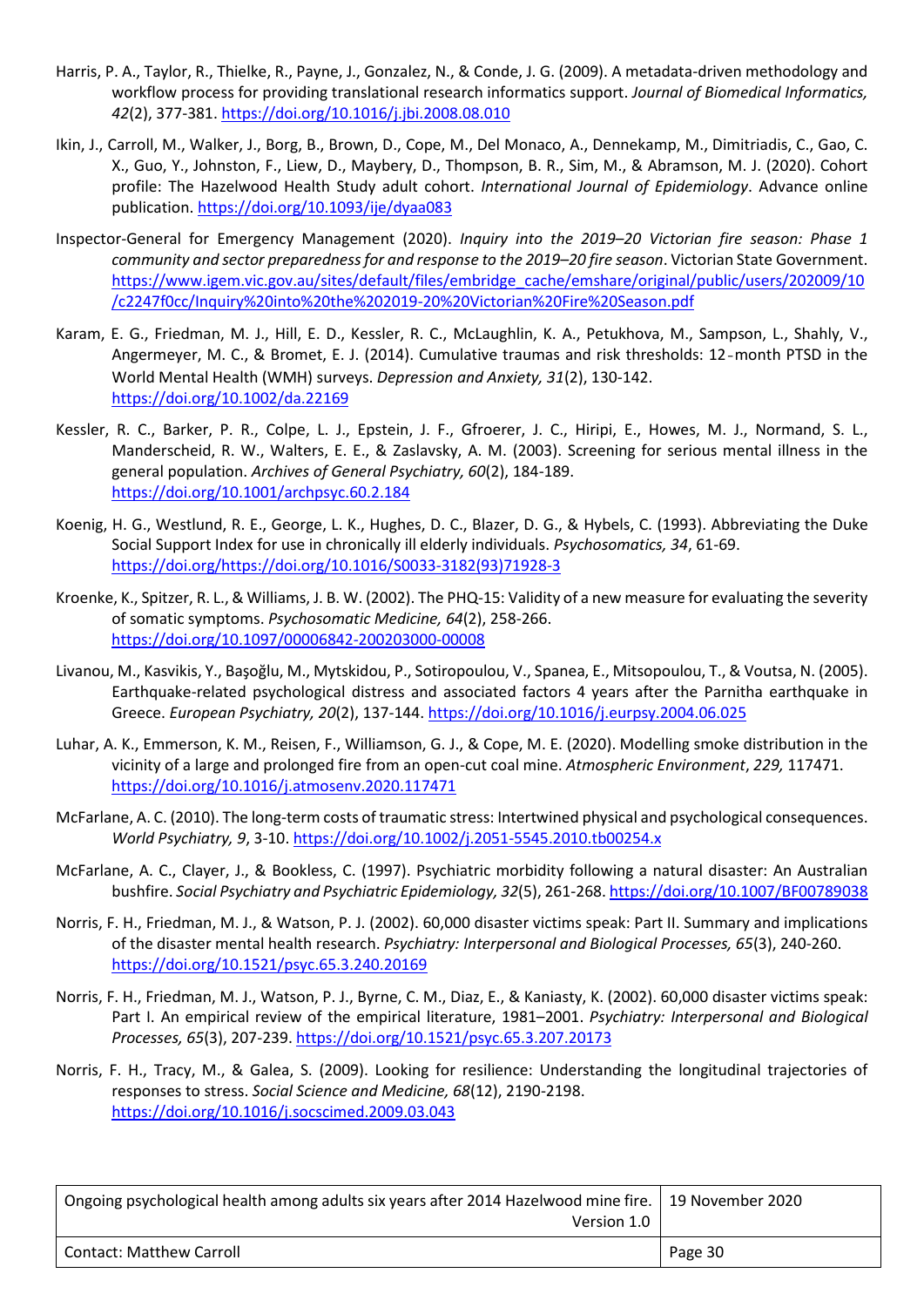- North, C. S., Pfefferbaum, B., Kawasaki, A., Lee, S., & Spitznagel, E. L. (2011). Psychosocial adjustment of directly exposed survivors 7 years after the Oklahoma City bombing. *Comprehensive Psychiatry, 52*, 1-8. <https://doi.org/10.1016/j.comppsych.2010.04.003>
- Paxson, C., Fussell, E., Rhodes, J., & Waters, M. (2012). Five years later: Recovery from post traumatic stress and psychological distress among low-income mothers affected by Hurricane Katrina. *Social Science and Medicine, 74*(2), 150-157[. https://doi.org/10.1016/j.socscimed.2011.10.004](https://doi.org/10.1016/j.socscimed.2011.10.004)
- Platt, J. M., Lowe, S. R., Galea, S., Norris, F. H., & Koenen, K. C. (2016). A longitudinal study of the bidirectional relationship between social support and posttraumatic stress following a natural disaster. *Journal of Traumatic Stress, 29*(3), 205-213.<https://doi.org/10.1002/jts.22092>
- Radloff, L. S. (1977). The CES-D Scale: A self-report depression scale for research in the general population. *Applied Psychological Measurement, 1*(3), 385-401.<https://doi.org/10.1177/014662167700100306>
- Royston, P., & White, I. R. (2011). Multiple imputation by chained equations (MICE): Implementation in Stata. *Journal of Statistical Software, 45*(4), 1-20.<https://doi.org/10.1186/2196-0739-1-4>
- Rubin, D. B. (1987). *Multiple Imputation for Nonresponse in Surveys*. Wiley. <https://onlinelibrary.wiley.com/doi/pdfdirect/10.1002/9780470316696.fmatter>
- Stein, M. B., Jain, S., Giacino, J. T., Levin, H., Dikmen, S., Nelson, L. D., Vassar, M. J., Okonkwo, D. O., Diaz-Arrastia, R., & Robertson, C. S. (2019). Risk of posttraumatic stress disorder and major depression in civilian patients after mild traumatic brain injury: A TRACK-TBI study. *JAMA Psychiatry, 76*(3), 249-258. <https://doi.org/10.1001/jamapsychiatry.2018.4288>
- Vaishnavi, S., Connor, K., & Davidson, J. R. T. (2007). An abbreviated version of the Connor-Davidson Resilience Scale (CD-RISC), the CD-RISC2: Psychometric properties and applications in psychopharmacological trials. *Psychiatry Research, 152*(2-3), 293-297.<https://doi.org/10.1016/j.psychres.2007.01.006>
- Ware, J. J., Kosinski, M., & Keller, S. (1996). A 12-Item short-form health survey: Construction of scales and preliminary tests of reliability and validity. *Medical Care, 34*(3), 220–233. [https://doi.org/10.1007/978-94-007-0753-5\\_2698](https://doi.org/10.1007/978-94-007-0753-5_2698)
- Weiss, D. S., & Marmar, C. R. (1997). The Impact of Event Scale-Revised. In J. P. Wilson and T. M. Keane (Eds.), *Assessing psychological trauma and PTSD* (pp. 399-411). Guilford Press.

| Ongoing psychological health among adults six years after 2014 Hazelwood mine fire. 19 November 2020<br>Version 1.0 |         |
|---------------------------------------------------------------------------------------------------------------------|---------|
| <b>Contact: Matthew Carroll</b>                                                                                     | Page 31 |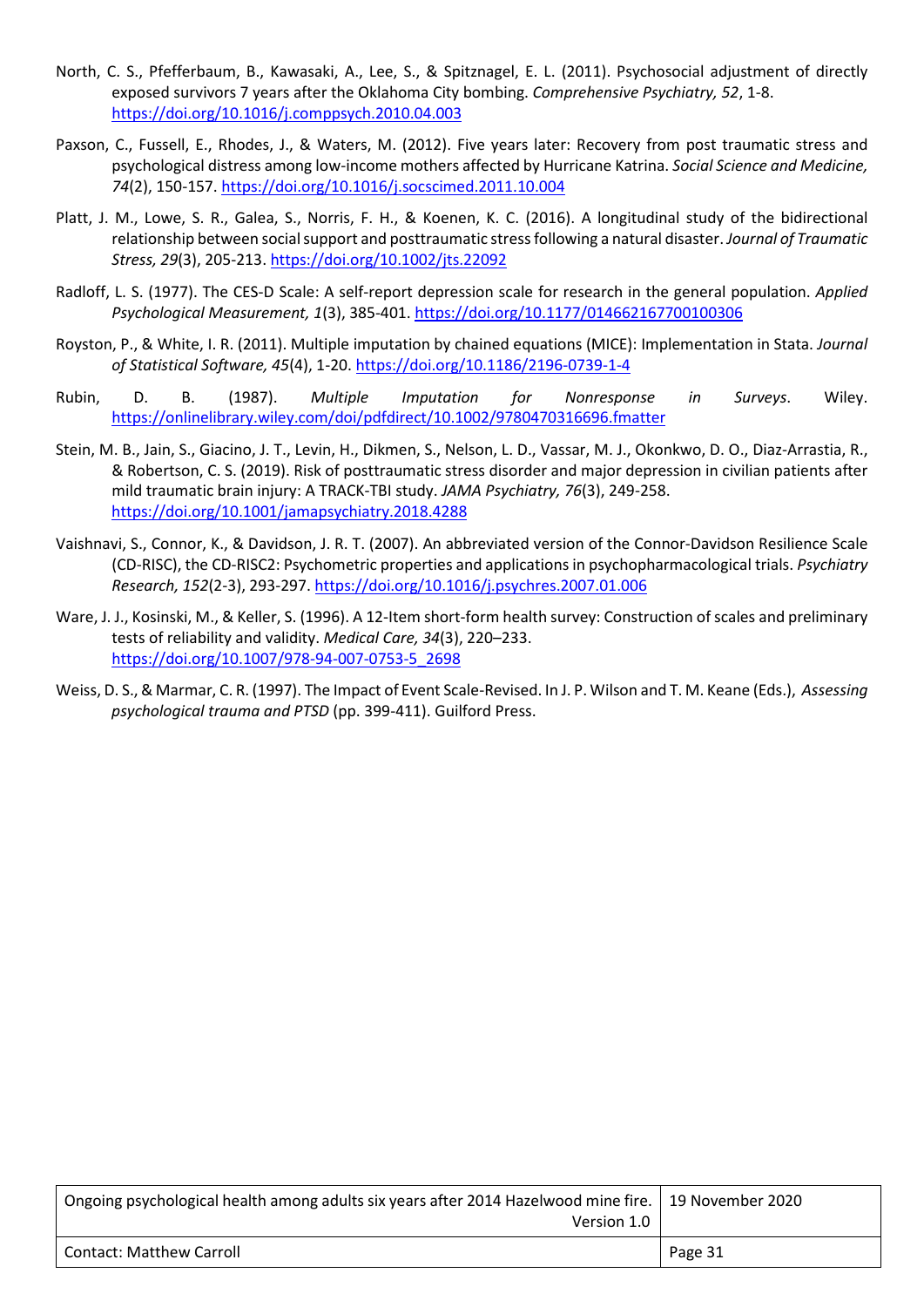# 10 Appendix

#### **Table A1. Distribution of IES-R and K10 scores by exposure group and study round**

|                                           |                  |                             | Round 1 (2016-2017 Adult Survey) |            |                  |                             | Round 2 (2019-2020 Mental Health and Wellbeing Survey) |                 |
|-------------------------------------------|------------------|-----------------------------|----------------------------------|------------|------------------|-----------------------------|--------------------------------------------------------|-----------------|
|                                           | Low<br>exposure  | <b>Moderate</b><br>exposure | <b>High</b><br>exposure          |            | Low<br>exposure  | <b>Moderate</b><br>exposure | High<br>exposure                                       |                 |
| <b>Psychological distress</b><br>measures | $N = 249$        | $N = 238$                   | $N = 226$                        | $p$ -value | $N = 249$        | $N = 238$                   | $N = 226$                                              | <i>p</i> -value |
|                                           | Mean $(SD)^2$    | Mean (SD)                   | Mean (SD)                        |            | Mean $(SD)^2$    | Mean (SD)                   | Mean (SD)                                              |                 |
| <b>IES-R total score</b>                  | 7.5(13.1)        | 10.4(16.3)                  | 11.3(15.6)                       | 0.028      | 10.4 (15.5)      | 14.1 (18.6)                 | 13.5(14.7)                                             | 0.048           |
| <b>Intrusion</b>                          | 3.0(5.0)         | 4.1(6.3)                    | 4.7(6.3)                         | 0.006      | 4.3(6.2)         | 5.9(7.5)                    | 5.8(6.1)                                               | 0.022           |
| Avoidance                                 | 2.6(4.7)         | 3.7(6.1)                    | 4.0(5.7)                         | 0.036      | 3.5(5.4)         | 4.7(6.5)                    | 4.9(5.3)                                               | 0.022           |
| Hyperarousal                              | 2.3(4.5)         | 2.8(4.8)                    | 2.9(4.8)                         | 0.47       | 2.7(4.7)         | 3.6(5.6)                    | 3.0(4.4)                                               | 0.26            |
| K10 total score                           | 16.0(7.9)        | 17.4(8.7)                   | 16.9(7.5)                        | 0.24       | 17.8(7.9)        | 18.9(8.7)                   | 19.0(8.1)                                              | 0.24            |
|                                           | Median (IOR) $2$ | Median (IQR)                | Median (IQR)                     |            | Median (IOR) $2$ | Median (IQR)                | Median (IQR)                                           |                 |
| <b>IES-R total score</b>                  | $1(0-8)$         | $2(0-14)$                   | $3(0-16)$                        | 0.015      | $3(0-15)$        | $6(1-21)$                   | $9(1-22)$                                              | 0.005           |
| Intrusion                                 | $1(0-4)$         | $1(0-7)$                    | $2(0-7)$                         | 0.005      | $1(0-6)$         | $3(0-8)$                    | $4(0-10)$                                              | 0.006           |
| Avoidance                                 | $0(0-3)$         | $0(0-5)$                    | $1(0-6)$                         | 0.031      | $1(0-5)$         | $2(0-7)$                    | $3(0-8)$                                               | 0.005           |
| Hyperarousal                              | $0(0-2)$         | $0(0-3)$                    | $0(0-4)$                         | 0.27       | $0(0-3)$         | $1(0-5)$                    | $1(0-5)$                                               | 0.20            |
| K10 total score                           | $13(10-19)$      | 14 (10-21)                  | 14 (11-20)                       | 0.18       | $15(12-22)$      | $16(12-23)$                 | $16(13-23)$                                            | 0.20            |

<span id="page-31-1"></span><span id="page-31-0"></span><sup>1</sup> Missing data (%) were as follows: for each IES-R item missing observations ranged from 0.6% to 1.7% of study sample (713) in round 1 and 0% to 1.1% in round 2; IES-R total was missing values for 32 participants (4.5%) in round 1 and 22 (3.1%) in round 2; IES-R Intrusion was missing for 21 (3.0%) in round 1 and 10 (1.4%) in round 2; IES-R Avoidance was missing for 26 (3.7%) in round 1 and 18 (2.5%) in round 2; IES-R Hyperarousal was missing for 13 (1.8%) in round 1 and 9 (1.3%) in round 2. Missing observations for K10 items ranged from 0.7% to 1.1% in round 1 and 1.8% to 2.4% in round 2; K10 was missing 14 (2.0%) in round 1 and 19 (2.7%) in round 2.

<sup>2</sup> Statistics presented are weighted mean (SD) and weighted median (IQR). Statistical tests performed: weighted ANOVA when mean (SD) is reported; and weighted ANOVA with log transformed outcome when median (IQR) is reported

| <sup>1</sup> Ongoing psychological health among adults six years after 2014 Hazelwood mine fire. | .2020                    |
|--------------------------------------------------------------------------------------------------|--------------------------|
| Version 1.0                                                                                      | 19 November              |
| <b>Contact: Matthew Carroll</b>                                                                  | $\sim$<br>Page $3\angle$ |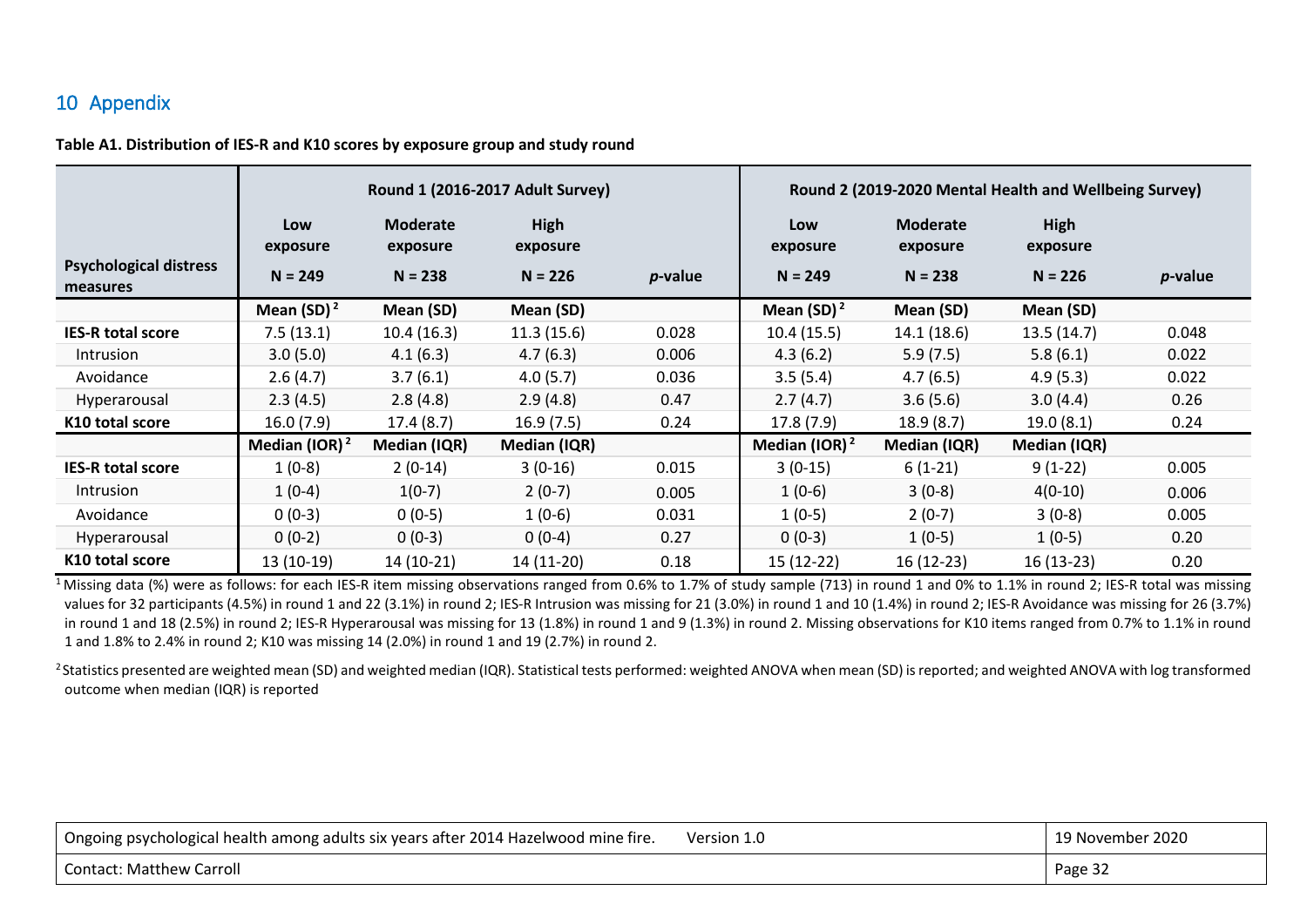**Table A2. Sensitivity analysis of linear mixed-effects model results for IES-R total scores**

|                                                                                                          | Imputed & unweighted           |         | <b>Unimputed &amp; unweighted</b> |            | Log transformed                |            |
|----------------------------------------------------------------------------------------------------------|--------------------------------|---------|-----------------------------------|------------|--------------------------------|------------|
| <b>Risk factors</b>                                                                                      | <b>Coefficient</b><br>(95% CI) | p-value | <b>Coefficient</b><br>(95% CI)    | $p$ -value | <b>Coefficient</b><br>(95% CI) | $p$ -value |
| Mean exposure to mine fire related PM <sub>2.5</sub> (per 10 $\mu$ g/m <sup>3</sup> ; at the mean age    |                                |         |                                   |            |                                |            |
| during the mine fire of 47 years) $1$                                                                    | 1.1(0.2, 2.1)                  | 0.016   | 1.1(0.1, 2.0)                     | 0.026      | 0.15(0.06, 0.24)               | 0.001      |
| Survey round $(0 = round 1; 1 = round 2)$                                                                | 2.6(1.4, 3.8)                  | < 0.001 | 2.7(1.5, 3.9)                     | < 0.001    | 0.34(0.24, 0.44)               | < 0.001    |
| Age during the mine fire (per 10 years; at an exposure level of 10 $\mu$ g/m <sup>3</sup> ) <sup>2</sup> | $0.5$ (-0.4, 1.4)              | 0.251   | $0.5$ (-0.4, 1.4)                 | 0.301      | $0.07$ (-0.01, 0.14)           | 0.079      |
| Interaction between exposure and age <sup>3</sup>                                                        | $-0.5$ $(-1.0, 0.0)$           | 0.050   | $-0.5$ $(-1.0, 0.0)$              | 0.065      | $-0.05$ $(-0.11, -0.00)$       | 0.048      |
| Mental health conditions prior to 2014                                                                   | $1.3$ (-1.0, 3.6)              | 0.260   | $1.6$ (-0.6, 3.9)                 | 0.151      | $0.17$ (-0.03, 0.37)           | 0.099      |
| <b>Male</b>                                                                                              | $-0.03$ $(-2.0, 1.9)$          | 0.974   | $0.3$ (-1.6, 2.3)                 | 0.747      | $-0.01$ $(-0.19, 0.16)$        | 0.878      |
| Cardiac event pre/post 2014 <sup>4</sup>                                                                 | $0.7$ (-2.2, 3.7)              | 0.620   | $0.2$ (-2.7, 3.2)                 | 0.886      | $-0.05$ $(-0.30, 0.20)$        | 0.694      |
| Asthma diagnosed pre/post 2014 <sup>4</sup>                                                              | $2.0$ (-0.2, 4.2)              | 0.079   | $1.2$ (-1.0, 3.4)                 | 0.298      | $0.18(-0.02, 0.37)$            | 0.076      |
| COPD diagnosed pre/post 2014 <sup>4</sup>                                                                | 8.4(1.9, 14.9)                 | 0.012   | $10.0$ (3.2, 16.8)                | 0.004      | 0.59(0.12, 1.07)               | 0.015      |
| Number of traumatic life events <sup>4</sup>                                                             |                                |         |                                   |            |                                |            |
| None                                                                                                     | Reference                      |         | Reference                         |            | Reference                      |            |
| One                                                                                                      | $1.1$ ( $-1.4$ , $3.6$ )       | 0.400   | $0.9$ (-1.7, 3.5)                 | 0.499      | $0.13$ (-0.12, 0.38)           | 0.309      |
| Multiple                                                                                                 | 3.9(1.5, 6.2)                  | 0.001   | 3.8(1.4, 6.1)                     | 0.002      | 0.43(0.22, 0.65)               | < 0.001    |
| Education level at each survey $4$                                                                       |                                |         |                                   |            |                                |            |
| Secondary up to year 10                                                                                  | Reference                      |         | Reference                         |            | Reference                      |            |
| Secondary year 11-12                                                                                     | $-3.2$ ( $-7.0$ , 0.5)         | 0.089   | $-2.5$ $(-6.2, 1.2)$              | 0.178      | $-0.20$ $(-0.49, 0.10)$        | 0.189      |
| Certificate, university or other tertiary institute degree                                               | $-5.3$ $(-8.3,-2.2)$           | < 0.001 | $-4.6$ ( $-7.7$ , $-1.5$ )        | 0.003      | $-0.33$ $(-0.58, -0.08)$       | 0.010      |
| Employment at each survey <sup>4</sup>                                                                   |                                |         |                                   |            |                                |            |
| Paid employment (FT, PT, self-employed)                                                                  | Reference                      |         | Reference                         |            | Reference                      |            |
| Other (student/volunteer/home-duties/retired)                                                            | $1.4$ ( $-1.5$ , $4.2$ )       | 0.352   | $1.3$ (-1.5, 4.2)                 | 0.360      | $0.09$ (-0.15, 0.33)           | 0.464      |
| Unemployed/unable to work                                                                                | 5.9(2.0, 9.8)                  | 0.003   | 5.7(1.9, 9.5)                     | 0.003      | 0.34(0.09, 0.71)               | 0.011      |

<span id="page-32-0"></span><sup>1</sup> Mean PM<sub>2.5</sub> exposure variable was centred at 10  $\mu$ g/m<sup>3</sup> and divided by 10 to give exposure units per 10  $\mu$ g/m<sup>3</sup>; <sup>2</sup> Age during coalmine fire was centred at the mean (47 years) and divided by 10 to give age per

 $3$  The increase in the exposure effect per each 10-year increase in age;<br> $4$  Round 1 covariates

| <sup>1</sup> Ongoing psychological health among adults six years after 2014 Hazelwood mine fire.<br>Version 1.0 | 19 November 2020 |
|-----------------------------------------------------------------------------------------------------------------|------------------|
| Contact: Matthew Carroll                                                                                        | Page 3           |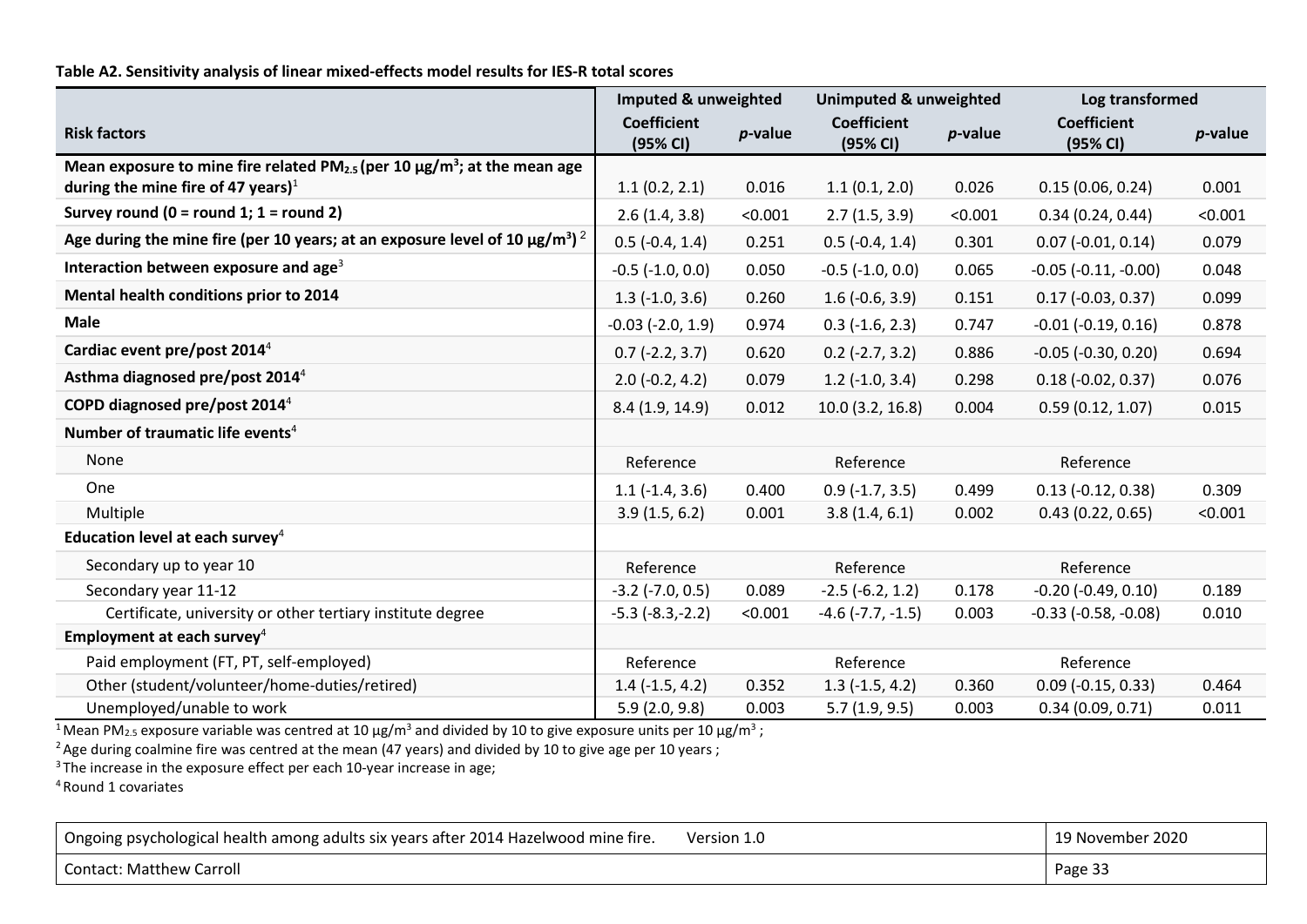### **Table A3. Sensitivity analysis of linear mixed-effects model results for K10 scores**

|                                                                                                       | Imputed & unweighted           |               | <b>Unimputed &amp; unweighted</b> |         | Log transformed                |            |
|-------------------------------------------------------------------------------------------------------|--------------------------------|---------------|-----------------------------------|---------|--------------------------------|------------|
| <b>Risk factors</b>                                                                                   | <b>Coefficient</b><br>(95% CI) | $p-$<br>value | <b>Coefficient</b><br>(95% CI)    | p-value | <b>Coefficient</b><br>(95% CI) | $p$ -value |
| Mean exposure to mine fire related PM <sub>2.5</sub> (per 10 $\mu$ g/m <sup>3</sup> ; at the mean age |                                |               |                                   |         |                                |            |
| during the mine fire of 47 years) <sup>1</sup>                                                        | $0.2$ (-0.2, 0.7)              | 0.31          | $0.2$ (-0.2, 0.6)                 | 0.39    | $0.01$ ( $-0.01$ , $0.03$ )    | 0.24       |
| Survey round $(0 = round 1; 1 = round 2)$                                                             | 1.8(1.2, 2.3)                  | < 0.001       | 1.8(1.2, 2.3)                     | < 0.001 | 0.10(0.07, 0.13)               | < 0.001    |
| Age during mine fire (per 10 years; at an exposure level of 10 $\mu$ g/m <sup>3</sup> ) <sup>2</sup>  | $-0.9$ $(-1.3, -0.5)$          | < 0.001       | $-1.0$ $(-1.4, -0.6)$             | < 0.001 | $-0.05(-0.06, -0.03)$          | < 0.001    |
| Mental health conditions prior to 2014                                                                | $4.2$ (3.0, 5.3)               | < 0.001       | 4.5(3.4, 5.6)                     | < 0.001 | 0.22(0.17, 0.27)               | < 0.001    |
| <b>Male</b>                                                                                           | $-0.5$ $(-1.5, 0.4)$           | 0.28          | $-0.3$ $(-1.2, 0.7)$              | 0.55    | $-0.02$ $(-0.06, 0.03)$        | 0.44       |
| Cardiac event pre/post 2014 <sup>3</sup>                                                              | $0.9$ (-0.4, 2.3)              | 0.17          | $1.0$ (-0.4, 2.4)                 | 0.15    | $0.05$ (-0.02, 0.11)           | 0.16       |
| Asthma diagnosed pre/post 2014 <sup>3</sup>                                                           | $1.0$ (-0.1, 2.0)              | 0.08          | $0.7$ (-0.3, 1.8)                 | 0.17    | $0.04$ (-0.01, 0.09)           | 0.12       |
| COPD diagnosed pre/post 2014 <sup>3</sup>                                                             | 3.8(1.0, 6.5)                  | 0.007         | 3.9(1.1, 6.7)                     | 0.007   | 0.16(0.04, 0.28)               | 0.009      |
| Number of traumatic life events <sup>3</sup>                                                          |                                |               |                                   |         |                                |            |
| None                                                                                                  | Reference                      |               | Reference                         |         | Reference                      |            |
| One                                                                                                   | 2.5(1.1, 3.8)                  | < 0.001       | 2.6(1.2, 3.9)                     | < 0.001 | 0.13(0.06, 0.19)               | < 0.001    |
| Multiple                                                                                              | 3.0(1.9, 4.1)                  | < 0.001       | 2.9(1.8, 4.0)                     | < 0.001 | 0.16(0.11, 0.21)               | < 0.001    |
| Education level at each survey <sup>3</sup>                                                           |                                |               |                                   |         |                                |            |
| Secondary up to year 10                                                                               | Reference                      |               | Reference                         |         | Reference                      |            |
| Secondary year 11-12                                                                                  | $-1.6$ ( $-3.3$ , 0.1)         | 0.06          | $-1.5$ ( $-3.1$ , 0.1)            | 0.08    | $-0.06$ $(-0.13, 0.01)$        | 0.11       |
| Certificate, university or other tertiary institute degree                                            | $-2.3$ ( $-3.7, -0.9$ )        | < 0.001       | $-2.2$ ( $-3.5$ , $-0.8$ )        | 0.002   | $-0.10$ $(-0.16, -0.04)$       | 0.002      |
| Employment at each survey <sup>3</sup>                                                                |                                |               |                                   |         |                                |            |
| Paid employment (FT, PT, self-employed)                                                               | Reference                      |               | Reference                         |         | Reference                      |            |
| Other (student/volunteer/home-duties/retired)                                                         | $0.9$ (-0.4, 2.2)              | 0.16          | $0.9$ (-0.4, 2.2)                 | 0.17    | $0.05$ ( $-0.01$ , $0.11$ )    | 0.14       |
| Unemployed/unable to work                                                                             | 4.6(2.6, 6.6)                  | < 0.001       | 4.5(2.6, 6.5)                     | < 0.001 | 0.19(0.11, 0.28)               | < 0.001    |

<span id="page-33-0"></span> $^1$ Mean PM<sub>2.5</sub> exposure variable was centred at 10 µg/m<sup>3</sup> and divided by 10 to give exposure units per 10 µg/m<sup>3</sup>

<sup>2</sup> Age during coalmine fire was centred at the mean (47 years) and divided by 10 to give age per 10 years

<sup>3</sup> Round 1 covariates.

| ' Ongoing psychological health among adults six years after 2014 Hazelwood mine fire.<br>Version 1.0 | 19 November 2020 |
|------------------------------------------------------------------------------------------------------|------------------|
| <b>Contact: Matthew Carroll</b>                                                                      | Page 34          |